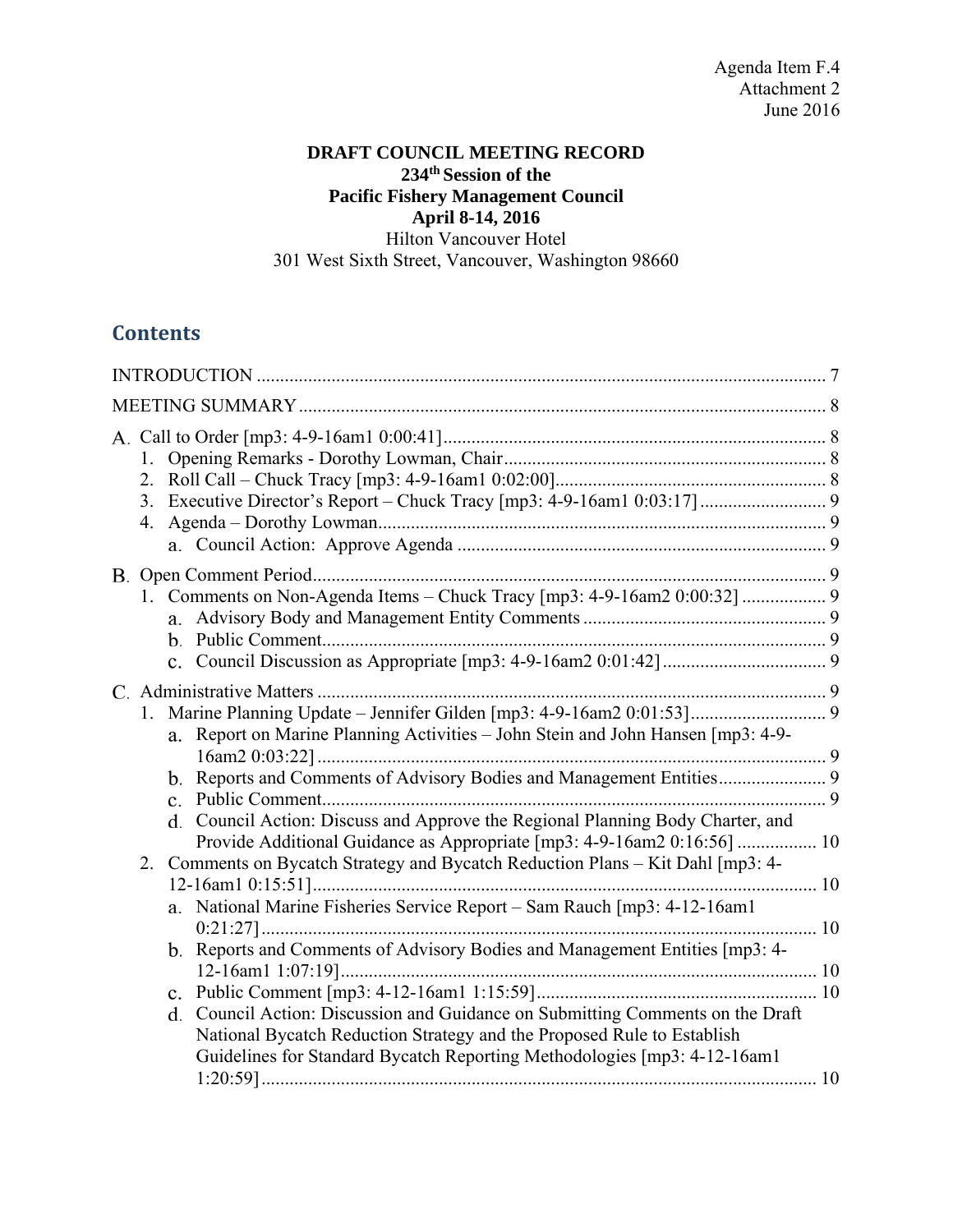|    | 3. Catch Share Program Review: Comments on National Guidance and Preliminary      |              |
|----|-----------------------------------------------------------------------------------|--------------|
|    | Plan for West Coast Trawl Catch Share Program Review - Jim Seger [mp3: 4-12-      |              |
|    | a. National Marine Fisheries Service Report - Abigail Harley [mp3: 4-12-16am2     |              |
|    |                                                                                   |              |
|    | b. Reports and Comments of Advisory Bodies and Management Entities [mp3: 4-       |              |
|    |                                                                                   |              |
|    | d. Council Action: Discussion and Guidance on (1) Submitting Comments on the      |              |
|    | Draft National Guidance on Catch Share Program Review, and (2) Preliminary        |              |
|    | Plan for the West Coast Trawl Catch Share Program Review [mp3: 4-12-16am2         |              |
|    |                                                                                   |              |
| 4. |                                                                                   |              |
|    | a. Report of the Legislative Committee - Dave Hanson [mp3: 4-14-16am2 0:57:17] 12 |              |
|    | b. Reports and Comments of Advisory Bodies and Management Entities 12             |              |
|    |                                                                                   |              |
|    | d. Council Action: Consider the Report and Recommendations of the Legislative     |              |
|    |                                                                                   |              |
| 5. | Electronic Technology Plan Update – Brett Wiedoff [mp3: 4-14-16pm1 0:24:14] 13    |              |
|    |                                                                                   |              |
|    | b. Reports and Comments of Advisory Bodies and Management Entities [mp3: 4-       |              |
|    |                                                                                   |              |
|    |                                                                                   |              |
|    | d. Council Action: Discussion and Guidance [mp3: 4-14-16pm1 0:42:34]  13          |              |
| 6. | Membership Appointments and Council Operating Procedure – Chuck Tracy [mp3:       |              |
|    |                                                                                   |              |
|    | a. Reports and Comments of Advisory Bodies and Management Entities [mp3: 4-       |              |
|    |                                                                                   |              |
|    |                                                                                   |              |
|    | c. Council Action: Consider Appointments to Council Committees and Advisory       |              |
|    | Bodies: Adopt Changes to Council Operating Procedures [mp3: 4-14-16pm2            |              |
|    |                                                                                   |              |
|    | Future Council Meeting Agenda and Workload Planning - Chuck Tracy [mp3: 4-14-     |              |
|    | a. Reports and Comments of Advisory Bodies and Management Entities [mp3: 4-       |              |
|    |                                                                                   |              |
|    |                                                                                   |              |
|    | c. Council Action: Discussion and Guidance on Future Meeting Agenda and           |              |
|    |                                                                                   |              |
|    |                                                                                   |              |
|    |                                                                                   |              |
|    | 1. Annual U. S. Coast Guard Fishery Enforcement Report - Jim Seger [mp3: 4-9-     |              |
|    |                                                                                   |              |
|    | a. U.S. Coast Guard Annual West Coast Fishery Enforcement Report - CPT Pearce     |              |
|    |                                                                                   |              |
|    | b. Reports and Comments of Advisory Bodies and Management Entities 15             |              |
|    |                                                                                   |              |
|    | <b>DRAFT Council Meeting Record</b>                                               | Page 2 of 43 |
|    | April 2016 (234 <sup>th</sup> Meeting)                                            |              |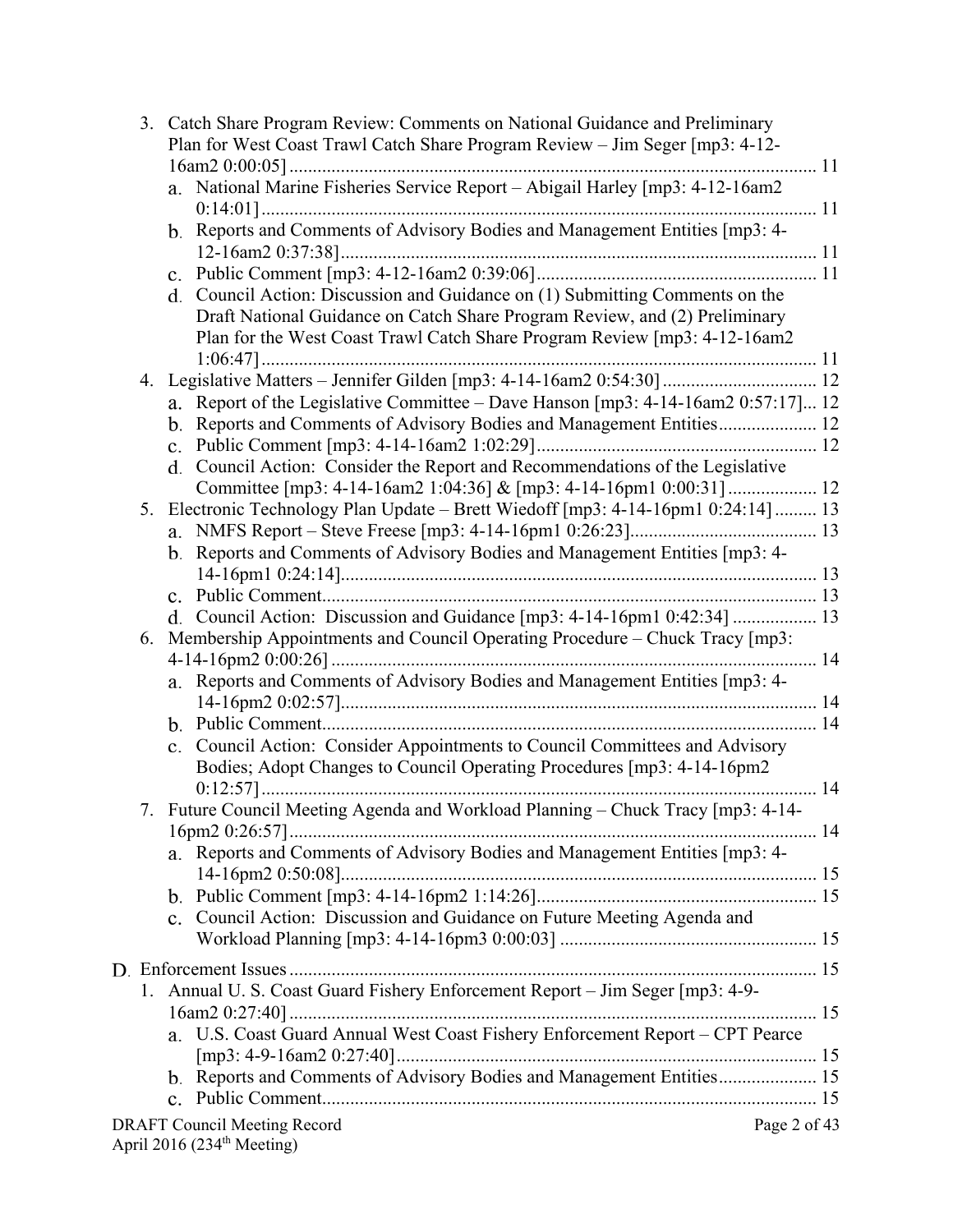| 2. | Final Action on Regulations for Vessel Movement Monitoring - Brett Wiedoff       |    |
|----|----------------------------------------------------------------------------------|----|
|    |                                                                                  |    |
|    | a. Reports and Comments of Advisory Bodies and Management Entities [mp3: 4-      |    |
|    |                                                                                  |    |
|    |                                                                                  |    |
|    | c. Council Action: Adopt Final Preferred Alternatives for Vessel Movement        |    |
|    | Monitoring Regulations in Council Area Commercial Fisheries [mp3: 4-14-          |    |
|    |                                                                                  |    |
|    |                                                                                  |    |
|    | 1. Tentative Adoption of 2016 Ocean Salmon Management Measures for Analysis -    |    |
|    |                                                                                  |    |
|    | a. Update of Estimated Impacts of March 2016 Alternatives - Robert Kope [mp3:    |    |
|    |                                                                                  |    |
|    |                                                                                  |    |
|    | c. Recommendations of the U.S. Section of the Pacific Salmon Commission - Phil   |    |
|    |                                                                                  |    |
|    | d. Recommendations of North of Falcon Forum [mp3: 4-9-16am3 0:27:51] 18          |    |
|    | Reports and Comments of Advisory Bodies and Management Entities [mp3: 4-9-<br>e. |    |
|    |                                                                                  |    |
|    | f.                                                                               |    |
|    | Council Action: Adopt Tentative 2016 Ocean Salmon Management Measures for<br>g.  |    |
|    |                                                                                  |    |
| 2. | Methodology Review Preliminary Topic Selection - Mike Burner [mp3: 4-10-16pm2    |    |
|    |                                                                                  |    |
|    | a. Reports and Comments of Advisory Bodies and Management Entities [mp3: 4-      |    |
|    |                                                                                  |    |
|    |                                                                                  | 20 |
|    | c. Council Guidance on Potential Methodologies to Review in 2016 [mp3: 4-10-     |    |
|    |                                                                                  | 20 |
| 3. | Clarify Council Direction on 2016 Management Measures - Mike Burner [mp3: 4-     |    |
|    |                                                                                  |    |
|    | a. Reports and Comments of Advisory Bodies and Management Entities [mp3: 4-      |    |
|    | $10-16$ pm $3$ 0:10:44]                                                          |    |
|    |                                                                                  |    |
|    |                                                                                  |    |
|    | Reports and Comments of Advisory Bodies and Management Entities [mp3: 4-<br>a.   |    |
|    |                                                                                  |    |
|    | c. Council Guidance and Direction [mp3: 4-13-16pm3 0:50:27] & [mp3: 4-14-        | 21 |
| 4. | Final Action on 2016 Salmon Management Measures - Mike Burner [mp3: 4-14-        |    |
|    |                                                                                  |    |
|    | a. Reports and Comments of Advisory Bodies and Management Entities [mp3: 4-      |    |
|    |                                                                                  |    |
|    |                                                                                  |    |
|    |                                                                                  |    |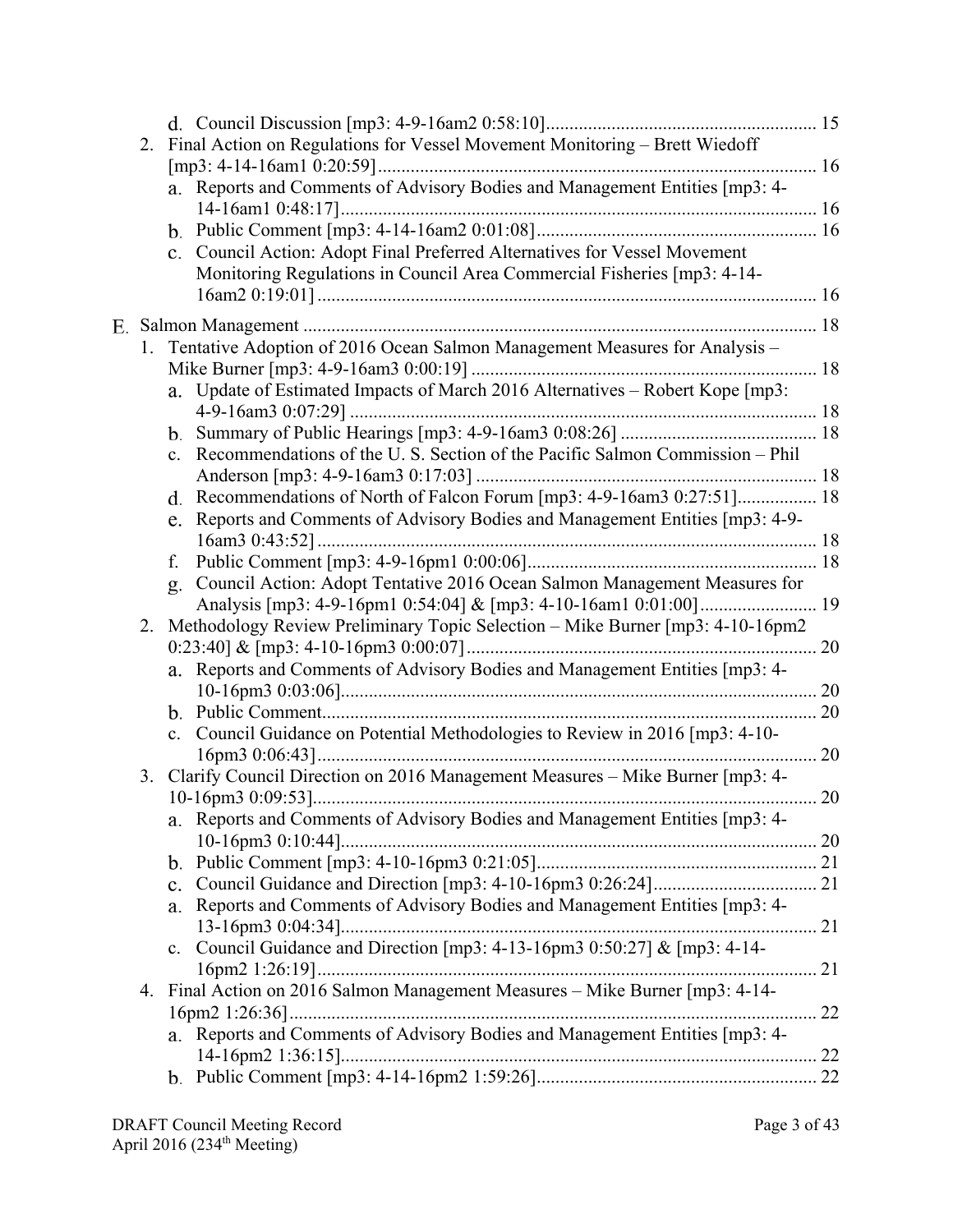|    |    | c. Council Action: Adopt Final Management Measures for 2016 Ocean Salmon                                                                                  | 22 |
|----|----|-----------------------------------------------------------------------------------------------------------------------------------------------------------|----|
|    |    | 5. Annual Management Schedule Changes Amendment Scoping - Mike Burner [mp3:                                                                               |    |
|    |    | a. Reports and Comments of Advisory Bodies and Management Entities [mp3: 4-                                                                               | 23 |
|    |    |                                                                                                                                                           |    |
|    |    |                                                                                                                                                           | 23 |
|    |    | c. Council Action: Consider Initiating an Amendment to Modify the Annual<br>Management Schedule and Identify Issues to be addressed, as Appropriate [mp3: |    |
|    |    |                                                                                                                                                           | 23 |
| F. |    |                                                                                                                                                           | 24 |
|    |    | 1. National Marine Fisheries Service Report - John DeVore [mp3: 4-10-16am1                                                                                |    |
|    |    | a. Regulatory Activities - Frank Lockhart [mp3: 4-10-16am1 0:11:34] 24                                                                                    |    |
|    |    | b. Fisheries Science Center Activities - John Stein [mp3: 4-10-16am1 0:24:03] 24                                                                          |    |
|    |    | Reports and Comments of Advisory Bodies and Management Entities [mp3: 4-<br>$\rm c.$                                                                      |    |
|    |    |                                                                                                                                                           |    |
|    |    |                                                                                                                                                           |    |
|    | 2. | Final Action to Implement the 2016 Pacific Whiting Fishery under the U.S. - Canada                                                                        |    |
|    |    |                                                                                                                                                           | 24 |
|    |    | Joint Management Committee Report - Phil Anderson [mp3: 4-10-16am2<br>а.                                                                                  | 24 |
|    |    | b. Reports and Comments of Advisory Bodies and Management Entities [mp3: 4-                                                                               |    |
|    |    |                                                                                                                                                           |    |
|    |    |                                                                                                                                                           |    |
|    |    |                                                                                                                                                           |    |
|    | 3. | Final Action to Adopt Biennial Specifications for 2017-2018 Fisheries - John                                                                              |    |
|    |    |                                                                                                                                                           | 25 |
|    |    | a. Reports and Comments of Advisory Bodies and Management Entities [mp3: 4-                                                                               |    |
|    |    |                                                                                                                                                           |    |
|    |    | c. Council Action: Adopt Final Preferred Harvest Specifications for 2017-2018                                                                             |    |
|    |    |                                                                                                                                                           |    |
|    | 4. | Final Action to Adopt Fixed Gear Electronic Monitoring Alternatives and Deem                                                                              |    |
|    |    | Whiting and Fixed Gear Electronic Monitoring Regulations – Brett Wiedoff [mp3: 4-                                                                         |    |
|    |    |                                                                                                                                                           |    |
|    |    | a. Reports and Comments of Advisory Bodies and Management Entities [mp3: 4-                                                                               |    |
|    |    |                                                                                                                                                           |    |
|    |    | Council Action: Confirm or Revise Adopted Council Final Preferred Alternative<br>c.                                                                       |    |
|    |    | for Fixed Gear Fishery Electronic Monitoring and Deem Regulations for                                                                                     |    |
|    |    | implementing Council Final Action for Whiting and Fixed Gear Fisheries                                                                                    |    |
|    |    | Groundfish Essential Fish Habitat (EFH) and Rockfish Conservation Area (RCA)                                                                              |    |
|    | 5. |                                                                                                                                                           |    |
|    |    |                                                                                                                                                           |    |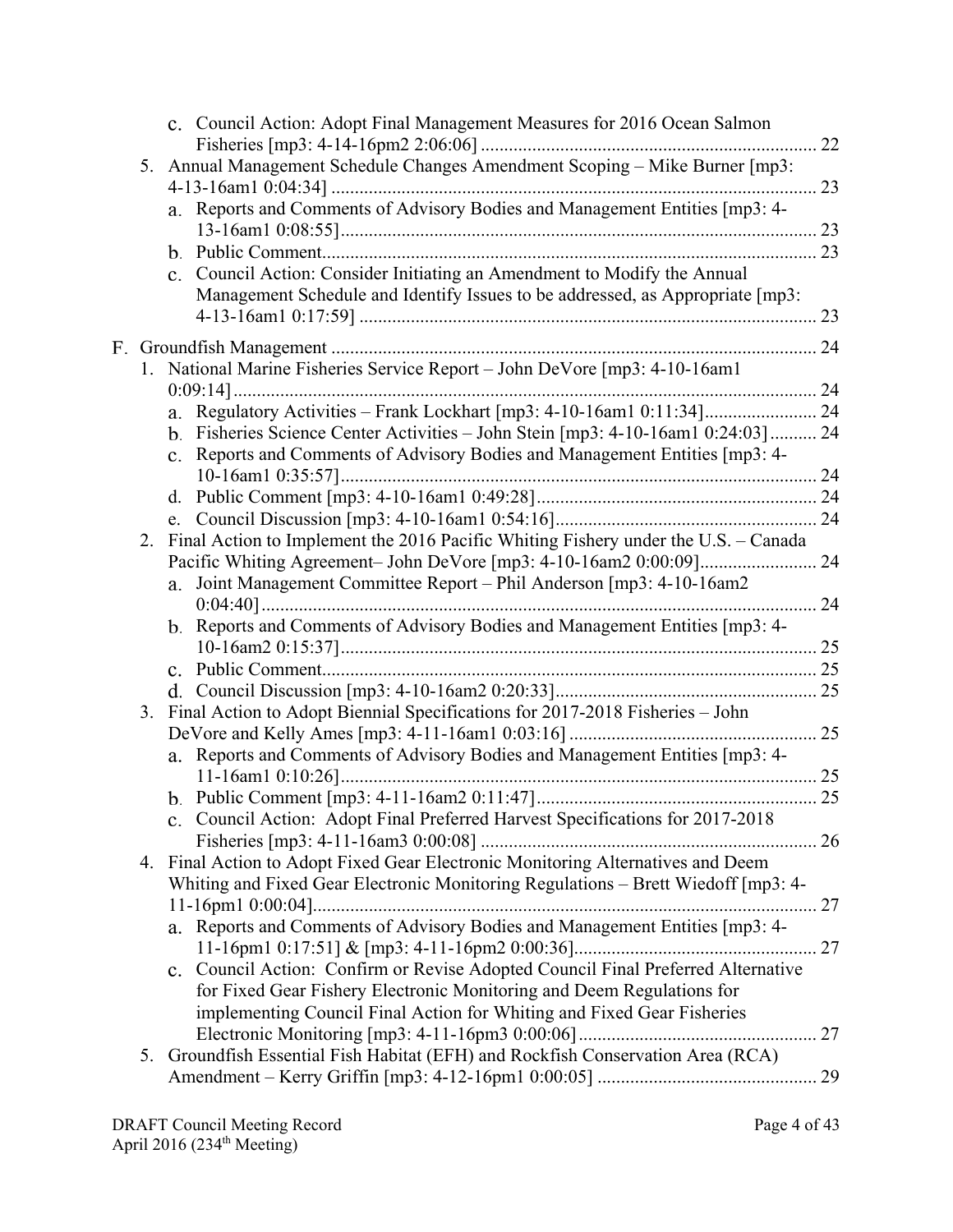|              |    | a. Project Team Report – John Stadler and Kerry Griffin [mp3: 4-12-16pm1]                                                                                | 29 |
|--------------|----|----------------------------------------------------------------------------------------------------------------------------------------------------------|----|
|              |    | b. Reports and Comments of Advisory Bodies and Management Entities [mp3: 4-                                                                              |    |
|              |    |                                                                                                                                                          | 29 |
|              |    |                                                                                                                                                          | 29 |
|              |    | d. Council Action: Consider and Revise Range of Alternatives, as Appropriate;                                                                            |    |
|              |    | Identify Preferred Alternatives in Possible; Revise Additional Guidance as                                                                               |    |
|              |    |                                                                                                                                                          | 29 |
| 6.           |    | Preliminary Preferred Management Measure Alternatives for 2017-2018 Fisheries -                                                                          |    |
|              |    |                                                                                                                                                          |    |
|              |    | a. Reports and Comments of Advisory Bodies and Management Entities [mp3: 4-                                                                              |    |
|              |    | 13-16am1 0:48:29]; [mp3: 4-13-16am2 0:00:17]: and [mp3: 4-13-16pm1                                                                                       |    |
|              |    |                                                                                                                                                          |    |
|              |    | c. Council Action: Adopt Any Remaining Harvest Specifications and Preliminary                                                                            |    |
|              |    | Preferred Alternatives for Management in 2017-2018 Fisheries [mp3: 4-13-                                                                                 |    |
|              |    |                                                                                                                                                          | 33 |
| 7.           |    | Initial Stock Assessment Plans and Terms of Reference (TOR) for Groundfish and                                                                           |    |
|              |    |                                                                                                                                                          |    |
|              |    | a. Overview of Stock Assessment Prioritization - Jim Hastie and Michelle McClure                                                                         |    |
|              |    |                                                                                                                                                          |    |
|              |    | b. Reports and Comments of Advisory Bodies and Management Entities [mp3: 4-                                                                              |    |
|              |    |                                                                                                                                                          |    |
|              |    |                                                                                                                                                          | 37 |
|              |    | d. Council Action: Adopt for Public Review a Preliminary List and Schedule of                                                                            |    |
|              |    | Stocks for Assessment in 2017, the Stock Assessment and Methodology Review<br>TOR for Groundfish and Coastal Pelagic Species, and the Rebuilding TOR for |    |
|              |    |                                                                                                                                                          |    |
| 8.           |    |                                                                                                                                                          |    |
|              |    | a. Reports and Comments of Advisory Bodies and Management Entities [mp3: 4-                                                                              |    |
|              |    |                                                                                                                                                          |    |
|              |    |                                                                                                                                                          |    |
|              |    | c. Council Action: Consider Inseason Adjustments, as Necessary, to keep Catch                                                                            |    |
|              |    |                                                                                                                                                          |    |
|              |    |                                                                                                                                                          |    |
|              |    |                                                                                                                                                          |    |
|              | a. | Report of the Habitat Committee - Joel Kawahara [mp3: 4-10-16am2 0:24:44] 39                                                                             |    |
|              |    | b. Reports and Comments of Advisory Bodies and Management Entities [mp3: 4-                                                                              |    |
|              |    |                                                                                                                                                          |    |
|              |    |                                                                                                                                                          |    |
|              |    | d. Council Action: Consider Habitat Committee Recommendations [mp3: 4-10-                                                                                |    |
|              |    |                                                                                                                                                          |    |
|              |    |                                                                                                                                                          |    |
| $\mathbf{1}$ |    | Final Action on Sardine Assessment, Specifications, and Management Measures -                                                                            |    |
|              |    |                                                                                                                                                          |    |
|              |    |                                                                                                                                                          |    |
|              |    | <b>DRAFT Council Meeting Record</b><br>Page 5 of 43                                                                                                      |    |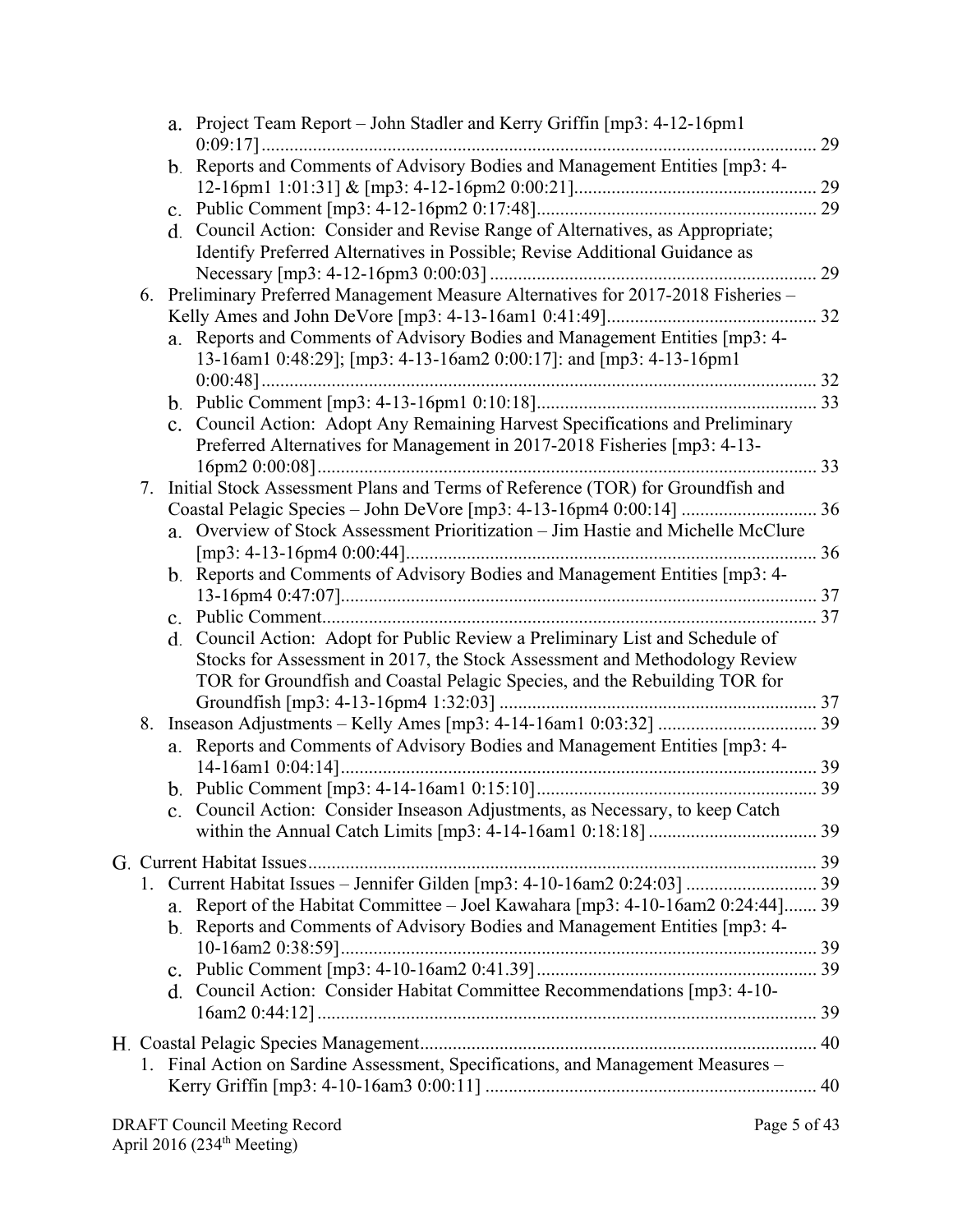| a.                                                                                  |             |
|-------------------------------------------------------------------------------------|-------------|
| b. Reports and Comments of Advisory Bodies and Management Entities [mp3: 4-         |             |
|                                                                                     |             |
|                                                                                     |             |
| d. Council Action - Adopt Pacific Sardine Assessment and Final Harvest              |             |
| Specifications and Management Measures or the 2016-2017 Sardine Fishery             |             |
|                                                                                     |             |
| Pacific Halibut Management<br>I.                                                    | . 42        |
| 1. Final Incidental Landing Restrictions for 2016-2017 Salmon Troll Fishery – Kelly |             |
|                                                                                     | $\ldots$ 42 |
| a. Reports and Comments of Advisory Bodies and Management Entities [mp3: 4-         |             |
|                                                                                     |             |
|                                                                                     | 42          |
| c. Council Action: Adopt Final Incidental Catch Recommendation for 2016 and         |             |
| April 2017 Non-Indian Salmon Troll Fisheries [mp3: 4-12-16am2 1:44:03]  42          |             |
|                                                                                     |             |
|                                                                                     | 43          |
|                                                                                     |             |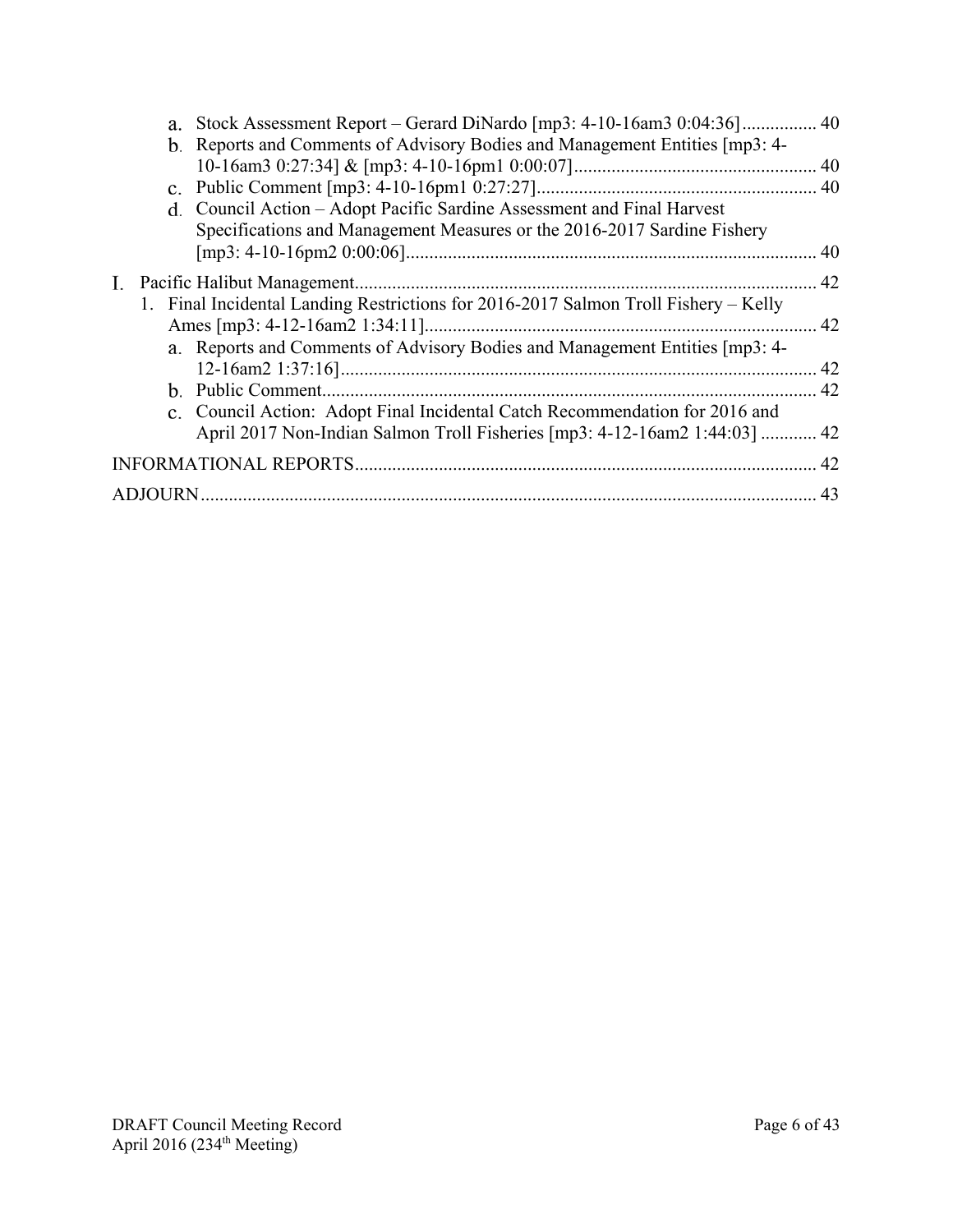# **INTRODUCTION**

This document contains or identifies the various elements, documents, and sources comprising the complete and official record of Council meeting discussions and actions. In addition to the Meeting Summary, which follows this introductory section (see #7 below), it includes information or references that serve as the functional detailed minutes for this Council meeting as required by §302(i)(2)(E) of the Magnuson-Stevens Act. The full record is maintained at the Council office, is available on the Council website (http://www.pcouncil.org/) or upon request from the Council office, and consists of the following:

- 1. **Meeting Notice and Proposed Agenda** These documents are available on the Council Website prior to and following each meeting at http://www.pcouncil.org/.
- 2. **Attendance Records** These documents are available for the Council meeting and each advisory body meeting by request from the Council office.
- 3. **All Documents, Reports, and Presentations for Council Consideration** These items include (1) all documents produced or received for the meeting briefing book, validated by a label assigned by the Council Secretariat and distributed to Council Members; (2) written public comments received at the Council meeting in accordance with agenda labeling requirements; and (3) electronic material or handout materials used in presentations to Council Members during the open session. They are available from links in the Meeting Summary of this document or at http://www.pcouncil.org/council-operations/council-meetings/pastmeetings/.
- 4. **Council Decisions Summary Document** This document is distributed shortly after each Council meeting. It provides very brief descriptions of most key Council decisions and is available at http://www.pcouncil.org/resources/archives/council-meeting-decisions/ and also provided by agenda item in the Meeting Summary of this document.
- 5. **Draft or Final Decision Documents Finalized after the Council Meeting** Documents such as Environmental Impact Statements or Environmental Assessments are available on the Council website as they are completed.
- 6. **Gavel-to-Gavel Audio Recordings** These recordings contain the testimony, presentations, discussions, and actions occurring at the meeting and are labeled by date and time (e.g., 04- 11-15am1) and have been annotated as to the time on the recording for the start of each agenda line item to help facilitate review. The recordings may be accessed from the links contained within the Meeting Summary of this document or at http://www.pcouncil.org/counciloperations/council-meetings/past-meetings/.
- 7. **Meeting Summary** (immediately follows this section) The Meeting Summary lists, in agenda item order, the briefing book documents, reports, presentations, and Council motions and actions, including a brief summary from the Council Decisions Summary Document for each agenda item. It constitutes the meeting record formally approved by the Council. The agenda heading for each agenda item, and most listed documents, serve as internet links to the actual briefing book documents. Internet links in brackets (e.g.,[mp3: 11-11-14pm1  $(a)$  $(0)$  $(2)$  $(1)$  $(5)$ ) refer to the audio recording and elapsed time on the recording at which the agenda item was initiated. Links to the audio recordings are annotated by agenda item and may also be accessed at http://www.pcouncil.org/council-operations/council-meetings/past-meetings/.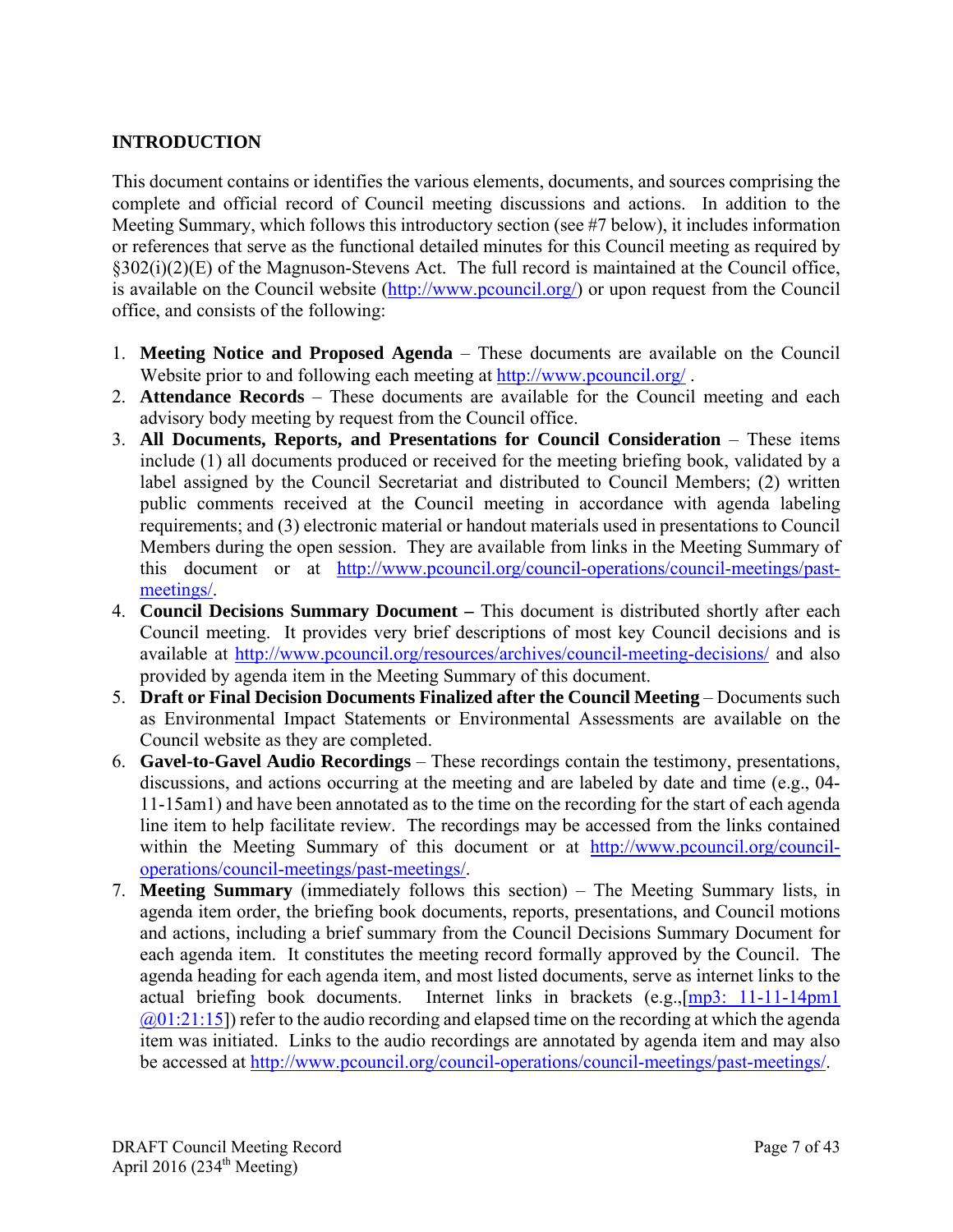### **MEETING SUMMARY**

### **Call to Order [mp3: 4-9-16am1 0:00:41]**

#### **1. Opening Remarks - Dorothy Lowman, Chair**

Ms. Dorothy Lowman, Council Chair, called the 234th meeting of the Pacific Fishery Management Council (Council) to order at 8:00 a.m. on April 9, 2016. She announced a closed session would be held at 3pm that day to discuss litigation and personnel matters.

### **2. Roll Call – Chuck Tracy [mp3: 4-9-16am1 0:02:00]**

#### **Council Members present during the meeting week**:

| Mr. Frank Lockhart, designee                          |
|-------------------------------------------------------|
| Mr. Bob Turner, designee                              |
| Mr. Bob Clark (nonvoting designee)                    |
| Mr. Kyle Adicks, designee                             |
| Ms. Michele Culver, designee                          |
| Mr. Corey Niles, designee                             |
| Mr. Rich Lincoln                                      |
| Ms. Maggie Sommer, designee                           |
| Mr. Troy Buell, designee                              |
| Mr. Chris Kern, designee                              |
| Ms. Dorothy Lowman, Chair                             |
| Ms. Joanna Grebel, designee                           |
| Ms. Marci Yaremko, designee                           |
| Ms. Briana Brady, designee                            |
| Mr. David Crabbe                                      |
| Mr. Pete Hassemer, designee                           |
| Mr. Herb Pollard, Vice Chair                          |
| Mr. Joe Oatman                                        |
| Mr. David Sones, designee                             |
| Mr. William L. "Buzz" Brizendine                      |
| Mr. Jeff Feldner                                      |
| Mr. Phil Anderson                                     |
| Mr. Dan Wolford                                       |
|                                                       |
| Dr. David Hanson, Parliamentarian, nonvoting designee |
| LCDR Gregg Casad, nonvoting designee                  |
| Dr. Steven Haeseker, nonvoting designee               |
| Ms. Christina Wang, nonvoting designee                |
|                                                       |
|                                                       |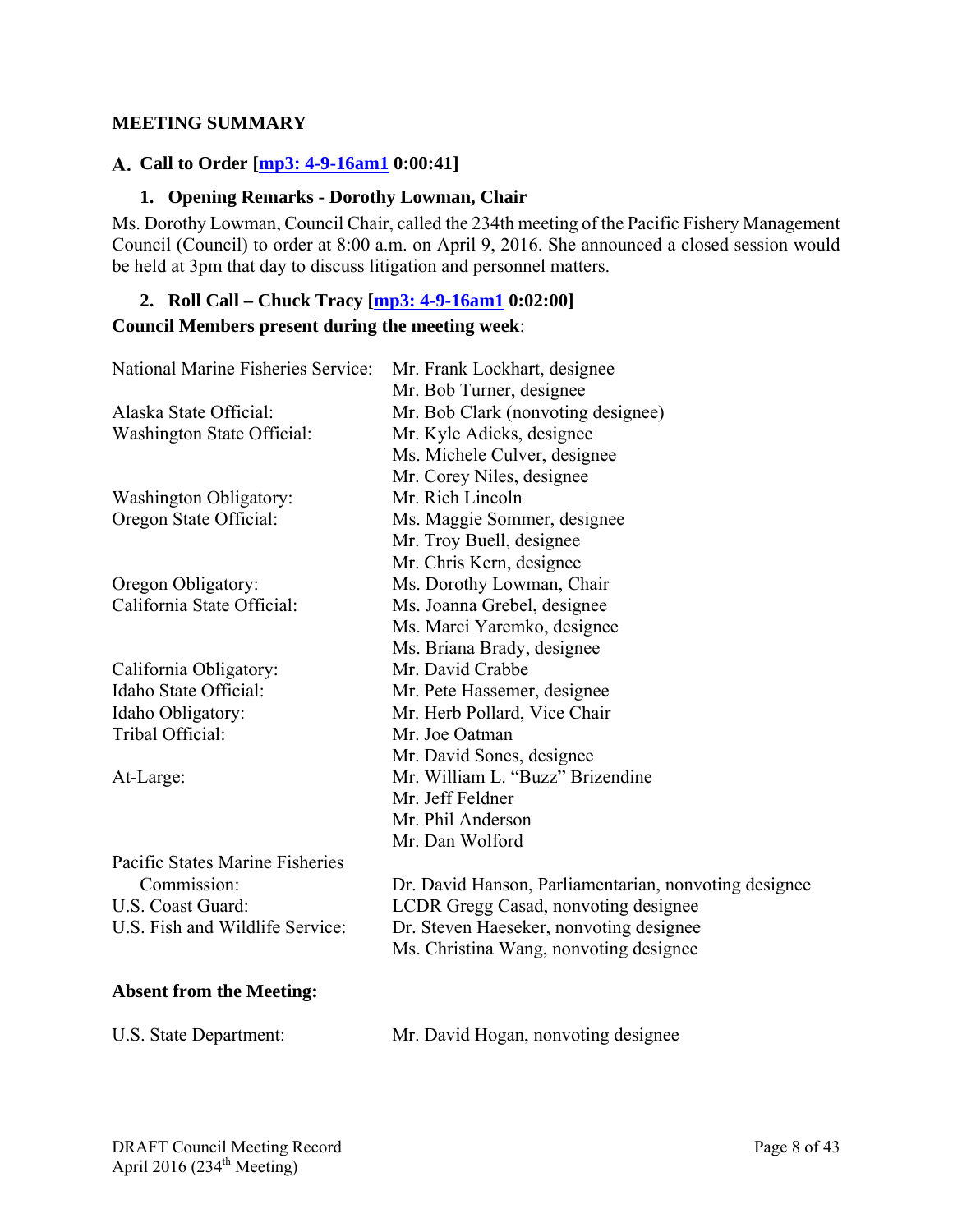# **3. Executive Director's Report – Chuck Tracy [mp3: 4-9-16am1 0:03:17]**

### **4. Agenda – Dorothy Lowman**

### **Council Action: Approve Agenda**

**Motion**: Adopt Agenda Item A.4, April 8-14, 2016 Council Meeting Agenda. David Crabbe/Dan Wolford (Motion carried unanimously)

[Note: NOAA visit from Kathryn Sullivan - [mp3: 4-9-16am1 0:05:03]

[NOTE: Sam Rauch made comments to the Council on April 12, 2016- mp3: 4-12-16am1 0:05:08]

#### **Open Comment Period**

**1. Comments on Non-Agenda Items – Chuck Tracy [mp3: 4-9-16am2 0:00:32]** 

### **Advisory Body and Management Entity Comments**

None

#### **Public Comment**

Agenda Item B.1.b, Supplemental Public Comment: Thank you for protecting the Pacific's forage fish

Agenda Item B.1.b, Supplemental Public Comment 2: Letter dated March 29, 2016 from California Coastal Commission to NMFS re: NOAA-NMFS-2015-0063, March 1, 2016, *Federal Register* (FR) Notice of Application for Exempted Fishing Permit to Test Modified Drift Gillnet Gear to Fish for Swordfish in the Pacific Leatherback Conservation Area (PLCA)

#### **Council Discussion as Appropriate [mp3: 4-9-16am2 0:01:42]**

**Motion**: None

**Staff Summary**: None

#### **Administrative Matters**

#### **1. Marine Planning Update – Jennifer Gilden [mp3: 4-9-16am2 0:01:53]**

Agenda Item C.1, Attachment 1: West Coast Regional Planning Body Final Charter Agenda Item C.1, Attachment 2: West Coast Regional Planning Body Charter Approval Form

#### **Report on Marine Planning Activities – John Stein and John Hansen [mp3: 4-9- 16am2 0:03:22]**

Agenda Item C.1.a, Supplemental NMFS PowerPoint: West Coast Regional Planning Body Status Update & Charter Finalization (Stein/Hansen)

#### **Reports and Comments of Advisory Bodies and Management Entities**

None

#### **Public Comment**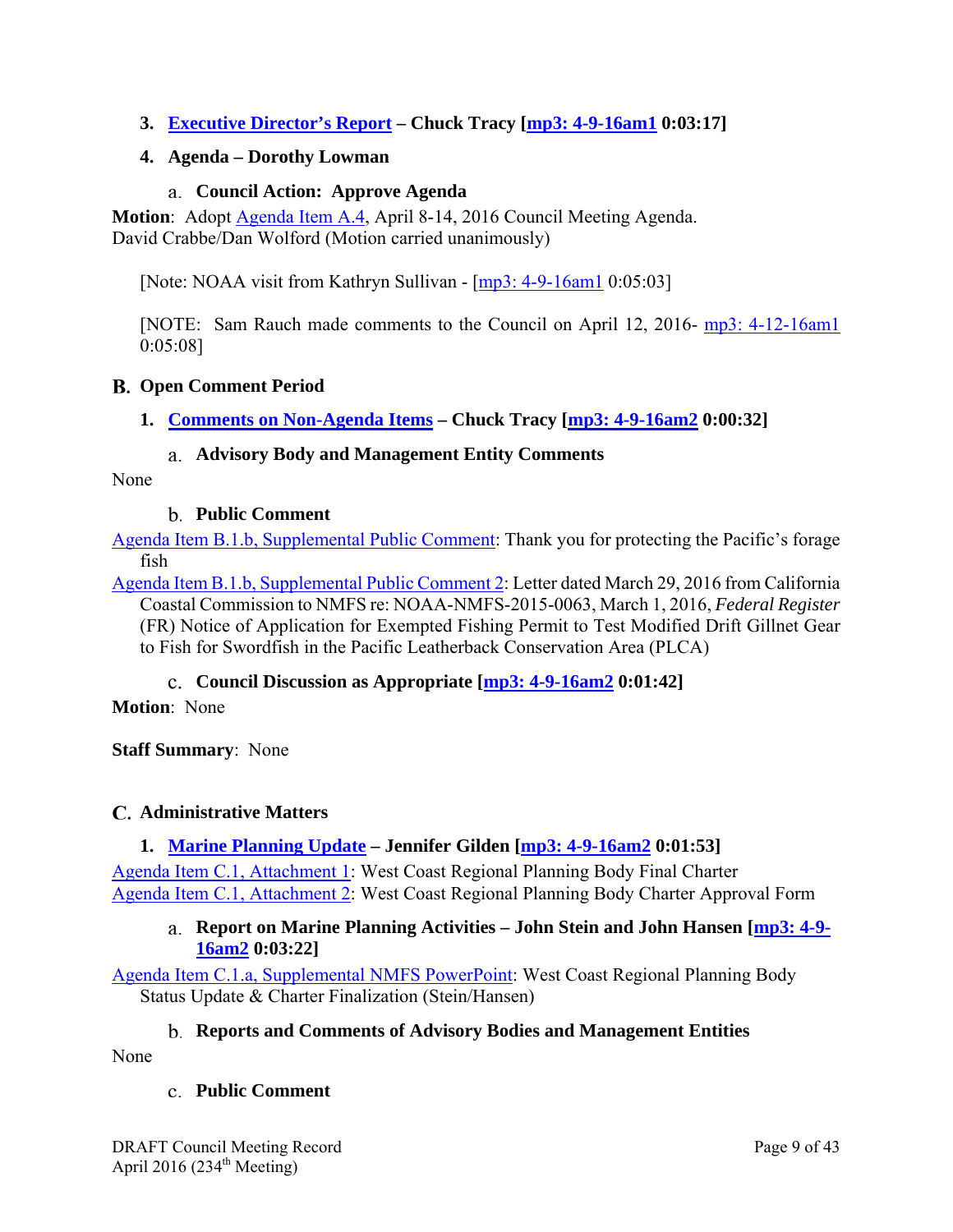None

**Council Action: Discuss and Approve the Regional Planning Body Charter, and Provide Additional Guidance as Appropriate [mp3: 4-9-16am2 0:16:56]** 

**Motion**: Council approve the regional body planning charter as represented in Agenda Item C.1, Attachment 1

Michele Culver/Rich Lincoln (Motion carried unanimously)

**Staff Summary**: The Council voted to sign the NMFS charter forming a regional planning body focused on marine planning for the West Coast. Ms. Michele Culver will serve as the Council's representative on the regional planning body.

# **2. Comments on Bycatch Strategy and Bycatch Reduction Plans – Kit Dahl [mp3: 4- 12-16am1 0:15:51]**

Agenda Item C.2, Attachment 1: NMFS Draft National Bycatch Reduction Strategy

Agenda Item C.2, Attachment 2: Proposed Rule, Standardized Bycatch Reporting Methodology (81 FR 9413)

Agenda Item C.2, Attachment 3: FMP description of SBRMs

Agenda Item C.2, Supplemental Attachment 4: Coastal Pelagic Species Fishery Management Plan as Amended Through Amendment 15 [Excerpt] February 2016

# **National Marine Fisheries Service Report – Sam Rauch [mp3: 4-12-16am1 0:21:27]**

Agenda Item C.2.a, Supplemental NMFS PowerPoint: National Bycatch Update 2016; Sam Rauch (*Electronic Only*)

# **Reports and Comments of Advisory Bodies and Management Entities [mp3: 4- 12-16am1 1:07:19]**

Agenda Item C.2.b, Supplemental GAP Report Agenda Item C.2.b, Supplemental STT Report

# **Public Comment [mp3: 4-12-16am1 1:15:59]**

Tara Brock, PEW Charitable Trusts Dave Bitts, PCFFA

> **Council Action: Discussion and Guidance on Submitting Comments on the Draft National Bycatch Reduction Strategy and the Proposed Rule to Establish Guidelines for Standard Bycatch Reporting Methodologies [mp3: 4-12-16am1 1:20:59]**

**Motion**: None

**Staff Summary**: The Council received a briefing from Mr. Samuel Rauch, Deputy Assistant Administrator for Regulatory Programs, on NMFS' Draft National Bycatch Strategy and the Proposed Rule with guidance on Standardized Bycatch Reporting Methodologies (SBRMs).

With regard to the Draft Bycatch Strategy, the Council noted past actions it took that integrated mandates under the Magnuson-Stevens Act, Endangered Species Act, and Marine Mammal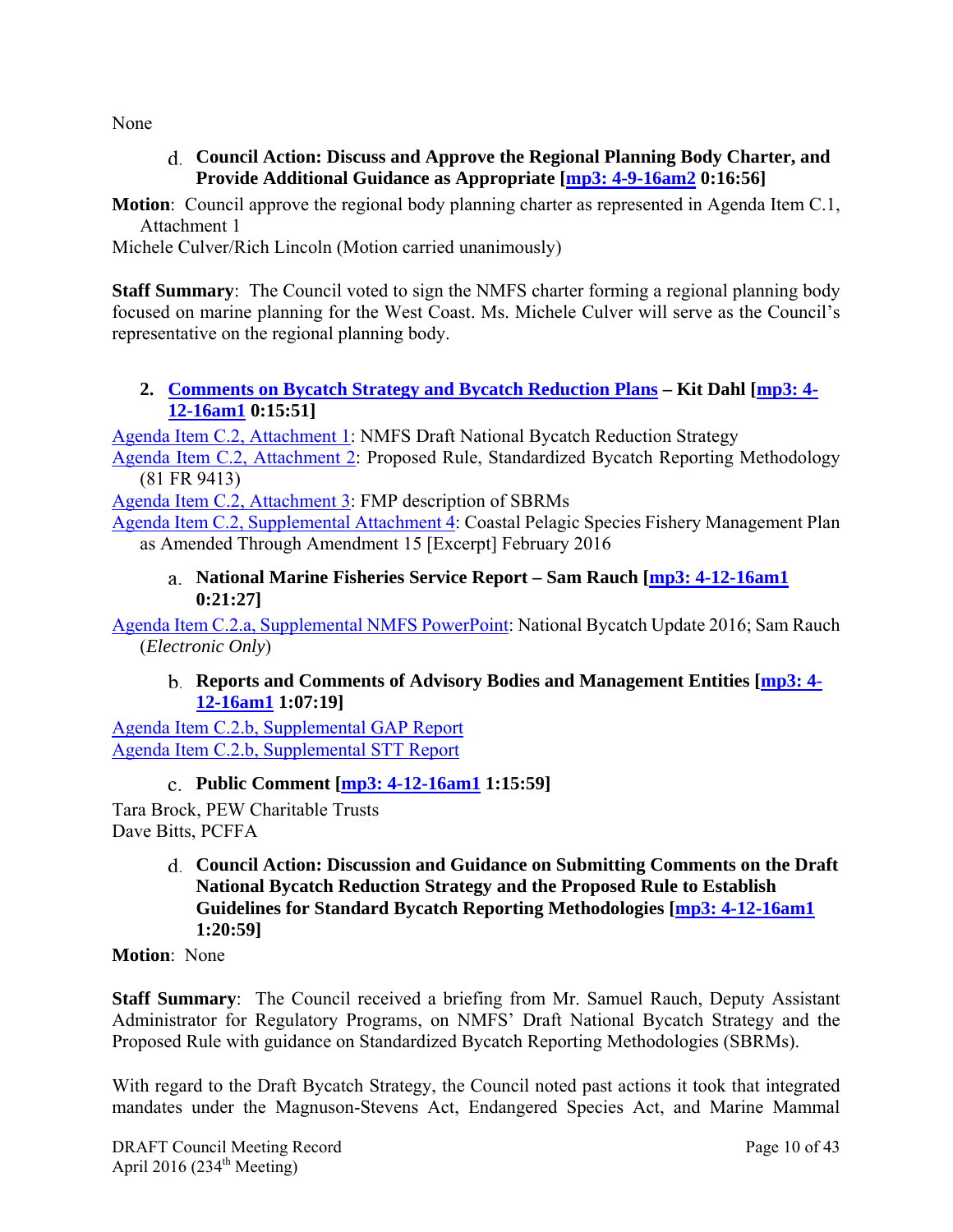Protection Act to address bycatch and take. The Council seeks to better understand the statutory and procedural dimensions involved in addressing these mandates holistically. The Council noted that practicability, whether in relation to enforcing bycatch reduction measures or their costs to industry, must be considered. The Council cautioned that increasing utilization of economic discards may be difficult and could have unintended conservation impacts.

The Council chose not to formally comment on the SBRM Proposed Rule. It noted that the guidance appeared to be well-crafted and took into account how the Council has addressed bycatch reporting in its Fishery Management Plans.

**3. Catch Share Program Review: Comments on National Guidance and Preliminary Plan for West Coast Trawl Catch Share Program Review – Jim Seger [mp3: 4-12- 16am2 0:00:05]** 

Agenda Item C.3, Attachment 1: January 12, 2016 Letter from Dorothy M. Lowman to Alan Risenhoover on the Draft Guidance for Conducting Reviews of Catch Share Programs

# **National Marine Fisheries Service Report – Abigail Harley [mp3: 4-12-16am2 0:14:01]**

Agenda Item C.3.a, NMFS PowerPoint: NOAA Fisheries Draft Guidance for Conducting 5/7 Year Reviews of Catch Share Programs Overview of Key Components and a Summary of Council Feedback, February 25, 2016

Agenda Item C.3.a, Supplemental NMFS PowerPoint 2: NOAA Fisheries Draft Guidance for Conducting 5/7 Year Reviews of Catch Share Programs (Harley)

### **Reports and Comments of Advisory Bodies and Management Entities [mp3: 4- 12-16am2 0:37:38]**

Agenda Item C.3.b, Supplemental GAP Report

# **Public Comment [mp3: 4-12-16am2 0:39:06]**

Agenda Item C.3.c, Supplemental Public Comment Lori Steele, West Coast Seafood Processors Association Mike Okoniewski, Pacific Seafood Kate Kauer, The Nature Conservancy

> **Council Action: Discussion and Guidance on (1) Submitting Comments on the Draft National Guidance on Catch Share Program Review, and (2) Preliminary Plan for the West Coast Trawl Catch Share Program Review [mp3: 4-12-16am2 1:06:47]**

# **Motion**: None

**Staff Summary**: The Council discussed the new national catch share program review guidance and the preliminary plan for the five-year review of the west coast trawl catch share program. Both of these issues will be addressed in more detail at the June Council meeting. The Council will also consider composition of a Community Advisory Board to advise the Council on impacts the program has on communities in June. Nominations for the Board will be solicited after the June meeting.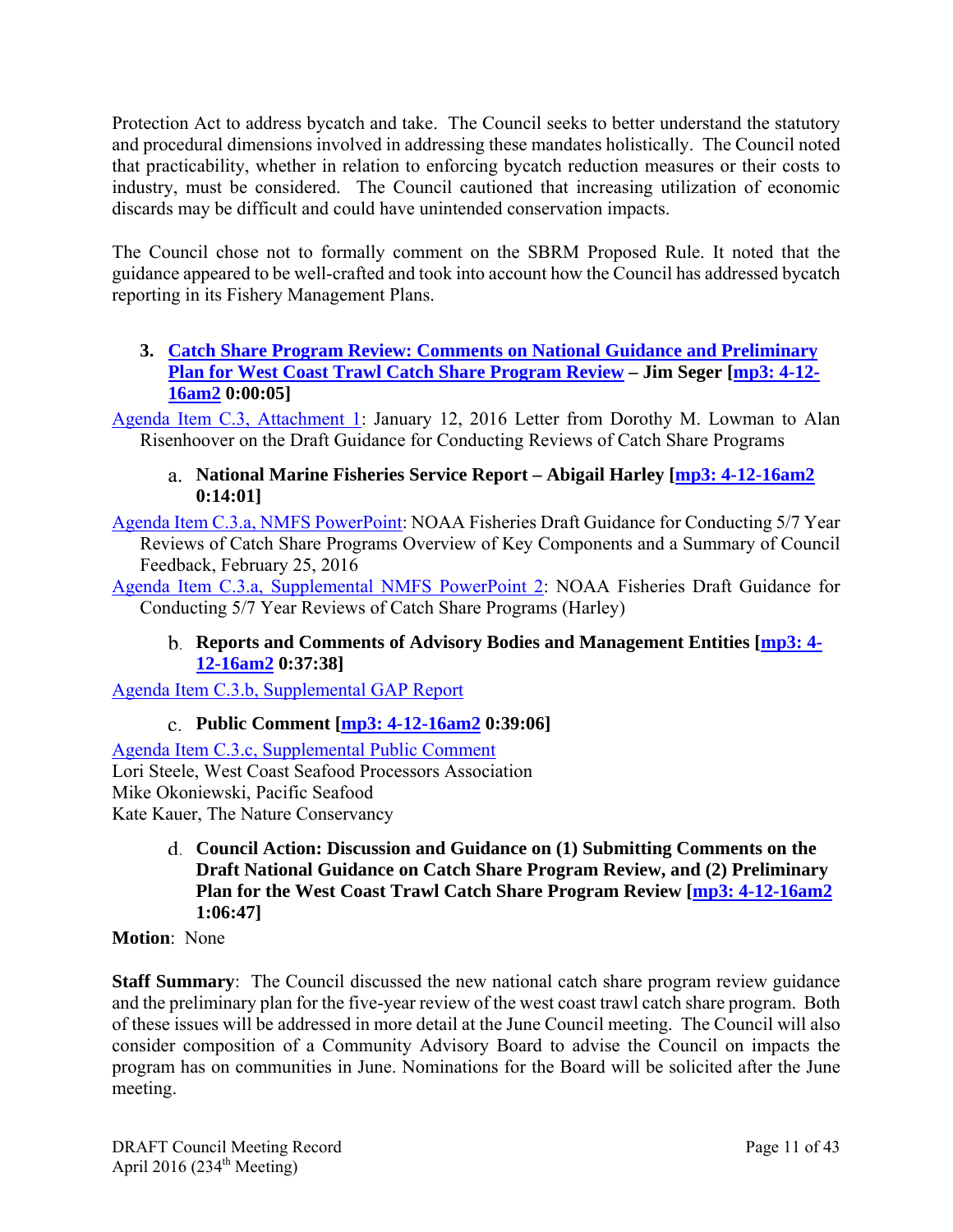# **4. Legislative Matters – Jennifer Gilden [mp3: 4-14-16am2 0:54:30]**

Agenda Item C.4, Attachment 1: Staff Summary of Federal Legislation

Agenda Item C.4, Attachment 2: Notice of Ratification of the Antigua Convention

Agenda Item C.4, Attachment 3: Letter from Pacific Coast Federation of Fishermen's Associations on S. 2533, the California Long-Term Provisions for Water Supply and Short-Term Provisions for Emergency Drought Relief Act (Feinstein)

Agenda Item C.4, Attachment 4: New York Times article on IUU fisheries, Port State Measures agreement, and NOAA actions in relation to tracking imported seafood

Agenda Item C.4, Attachment 5: Testimony of Kitty Simonds (WPFMC) and Dan Hull (NPFMC) on the North Pacific and South Pacific Fisheries Convention Acts

Agenda Item C.4, Attachment 6: Subcommittee on Water, Power and Oceans Hearing Memo on HR 4576

Agenda Item C.4, Supplemental Attachment 7: Congressional Letter dated March 16, 2016, to PFMC requesting PFMC consider and evaluate S. 2533, the California Long-Term Provisions for Water Supply and Short-Term Provisions for Emergency Drought Relief Act (Senator Feinstein)

Agenda Item C.4, Supplemental Attachment 8: Senate Bill 1114

Agenda Item C.4, Supplemental Attachment 9: Summary of Senate Bill 1114 for Deep Set Buoy Gear

**Report of the Legislative Committee – Dave Hanson [mp3: 4-14-16am2 0:57:17]**  Agenda Item C.4.a Supplemental LC Report

**Reports and Comments of Advisory Bodies and Management Entities**  None

**Public Comment [mp3: 4-14-16am2 1:02:29]** 

Ben Enticknap, Oceana

**Council Action: Consider the Report and Recommendations of the Legislative Committee [mp3: 4-14-16am2 1:04:36] & [mp3: 4-14-16pm1 0:00:31]** 

**Motion:** Council to direct staff to send the letter as expeditiously as possible**.**  David Hanson/David Crabbe

**Amendment 1:** Modify the first paragraph such that materially impair only applies to the development of new management measures being considered for WC HMS fisheries. Phil Anderson/David Hanson

**Amendment 1a:** After HMS insert "including drift gillnet".

Dan Wolford/Phil Anderson (Amendment 1a carried Mr. Lockhart and Ms. Yaremko abstained). (Amendment 1 carried, Mr. Lockhart and Ms. Yaremko abstained) (Motion, as amended, carried; Mr. Lincoln voted no, Ms. Yaremko and Mr. Lockhart abstained).

**Staff Summary**: The Council directed staff to send a letter, as requested by Reps. Huffman, Thompson, and Senator Cantwell, on S. 2533, the California Long-Term Provisions for Water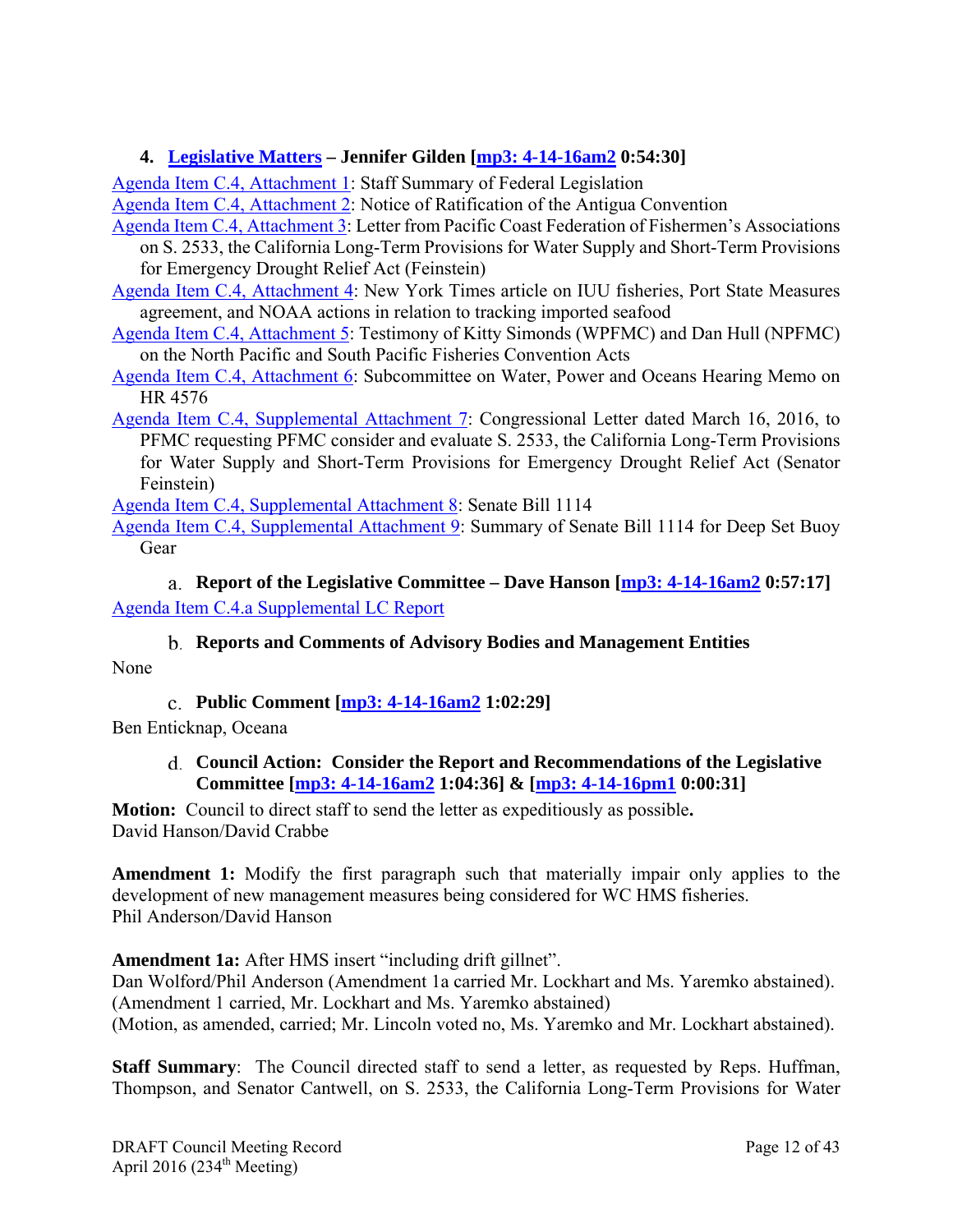Supply and Short-Term Provisions for Emergency Drought Relief Act. The letter will reflect comments prepared by the Pacific Coast Federation of Fishermen's Associations. In addition, the Council directed staff to prepare a letter (as requested by Rep. Radewagen, R-AS) for the June briefing book supporting Western Pacific Fishery Management Council and North Pacific Fishery Management Council comments on HR 4576, the Ensuring Access to Pacific Fisheries Act. Finally, the Council directed staff to send the letter included in Agenda Item C.4.a, Supplemental Legislative Committee Report, with the first paragraph edited to read "...impair our ability to develop new measures that are under consideration for West Coast highly migratory species (including drift gillnet) fisheries."

# **5. Electronic Technology Plan Update – Brett Wiedoff [mp3: 4-14-16pm1 0:24:14]**

Agenda Item C.5, Attachment 1: NMFS Policy on Electronic Technologies and Fishery-Dependent Data Collection

Agenda Item C.5, Attachment 2: Regional Electronic Technologies Implementation Plan for West Coast Marine Fisheries

# **NMFS Report – Steve Freese [mp3: 4-14-16pm1 0:26:23]**

Agenda Item C.5.a, NMFS Report: WCR-Pacific Fishery Management Council Regional Electronic Technologies Implementation Plan April 2016 Update

### **Reports and Comments of Advisory Bodies and Management Entities [mp3: 4- 14-16pm1 0:24:14]**

Agenda Item C.5.b, Supplemental GAP Report Agenda Item C.5.b, Supplemental SAS Report Agenda Item C.5.b, Supplemental REVISED EC Report

# **Public Comment**

None

# **Council Action: Discussion and Guidance [mp3: 4-14-16pm1 0:42:34]**

**Motion**: None

**Staff Summary**: The Council requested that NMFS provide the Pacific States Marine Fisheries Commission access to the vessel monitoring system database contained within NMFS Office of Law Enforcement. This information is needed for analysis purposes. NMFS will provide a progress report to the Council at a future meeting.

The Council also recommended that the Pacific Fisheries Information Network Committee review the current list of logbooks that are collected to explore the potential for creating electronic logbooks and their usefulness in fisheries management.

In addition, the Council added one item to the West Coast Region Electronic Technology Plan: Explore electronic technology solutions, such as fish recognition software, to monitor landings in the shorebased individual fishing quota program in lieu of shoreside monitors.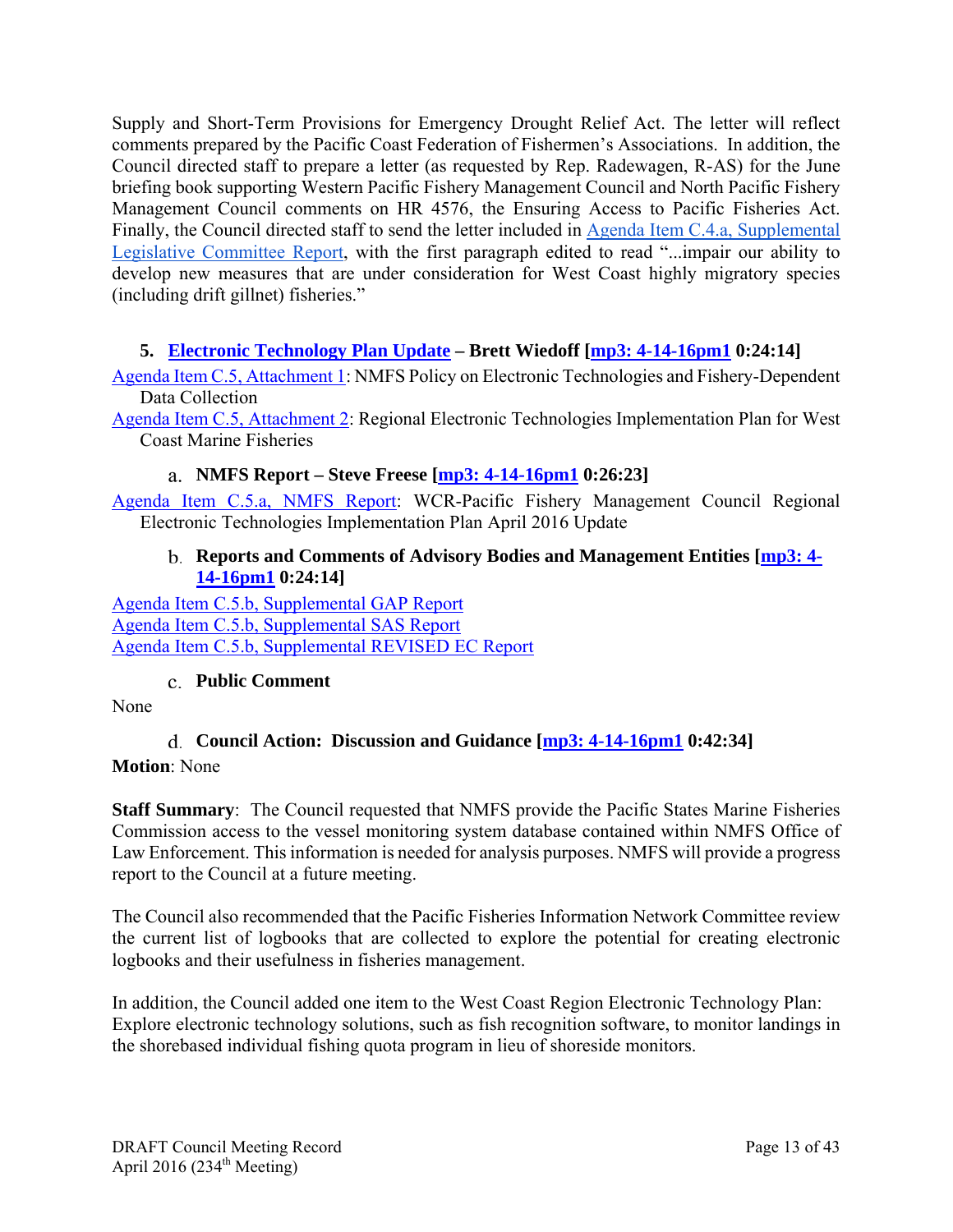# **6. Membership Appointments and Council Operating Procedure – Chuck Tracy [mp3: 4-14-16pm2 0:00:26]**

Agenda Item C.6, Attachment 1: Draft Excerpt from Council Operating Procedure 9 – Management and Activity Cycles

Agenda Item C.6, Supplemental Attachment 2: Draft Revised Excerpt from COP 9

# **Reports and Comments of Advisory Bodies and Management Entities [mp3: 4- 14-16pm2 0:02:57]**

Agenda Item C.6.a, Supplemental Budget Committee Report: COPs Agenda Item C.6.a, Supplemental MEW Report: MEW Membership

# **Public Comment**

None

### **Council Action: Consider Appointments to Council Committees and Advisory Bodies; Adopt Changes to Council Operating Procedures [mp3: 4-14-16pm2 0:12:57]**

**Motion:** Council appoint Mr. Lyle Enriquez to the West Coast Region Highly Migratory Species Management Team seat formerly held by Mr. Craig Heberer.

Frank Lockhart/Marci Yaremko (motion carried unanimously).

**Staff Summary**: The Council appointed Mr. Lyle Enriquez to the Highly Migratory Species Management Team NMFS West Coast Region seat replacing Mr. Craig Heberer.

The Council will continue to solicit nominations for the vacant Washington Private Sport seat on the Groundfish Advisory Subpanel with the intent to fill the seat at the June Council meeting. Interested parties can find nomination information on the Council website.

The Council adopted for public review proposed modifications to Council Operating Procedure (COP) 1 and COP 9.

**7. Future Council Meeting Agenda and Workload Planning – Chuck Tracy [mp3: 4- 14-16pm2 0:26:57]** 

Agenda Item C.7, Attachment 1: Pacific Council Workload Planning: Preliminary Year-at-a-Glance Summary (dated March 23, 2016)

Agenda Item C.7, Attachment 2: Draft Proposed Council Meeting Agenda, June 23-28, 2016 in Tacoma, Washington

Agenda Item C.7, Attachment 3: Groundfish Workload Priorities

Agenda Item C.7, Attachment 4: Supplemental HMSMT Report from March 2016: Highly Migratory Species Advisory Subpanel Report on Future Council Meeting and Workload Planning

Agenda Item C.7, Attachment 5: Supplemental HMSAS Report from March 2016: Highly Migratory Species Management Team Report on Future Council Meeting and Workload Planning

Agenda Item C.7, Supplemental Attachment 6: Pacific Council Workload Planning: Preliminary Year-at-a-Glance Summary (dated April 14, 2016)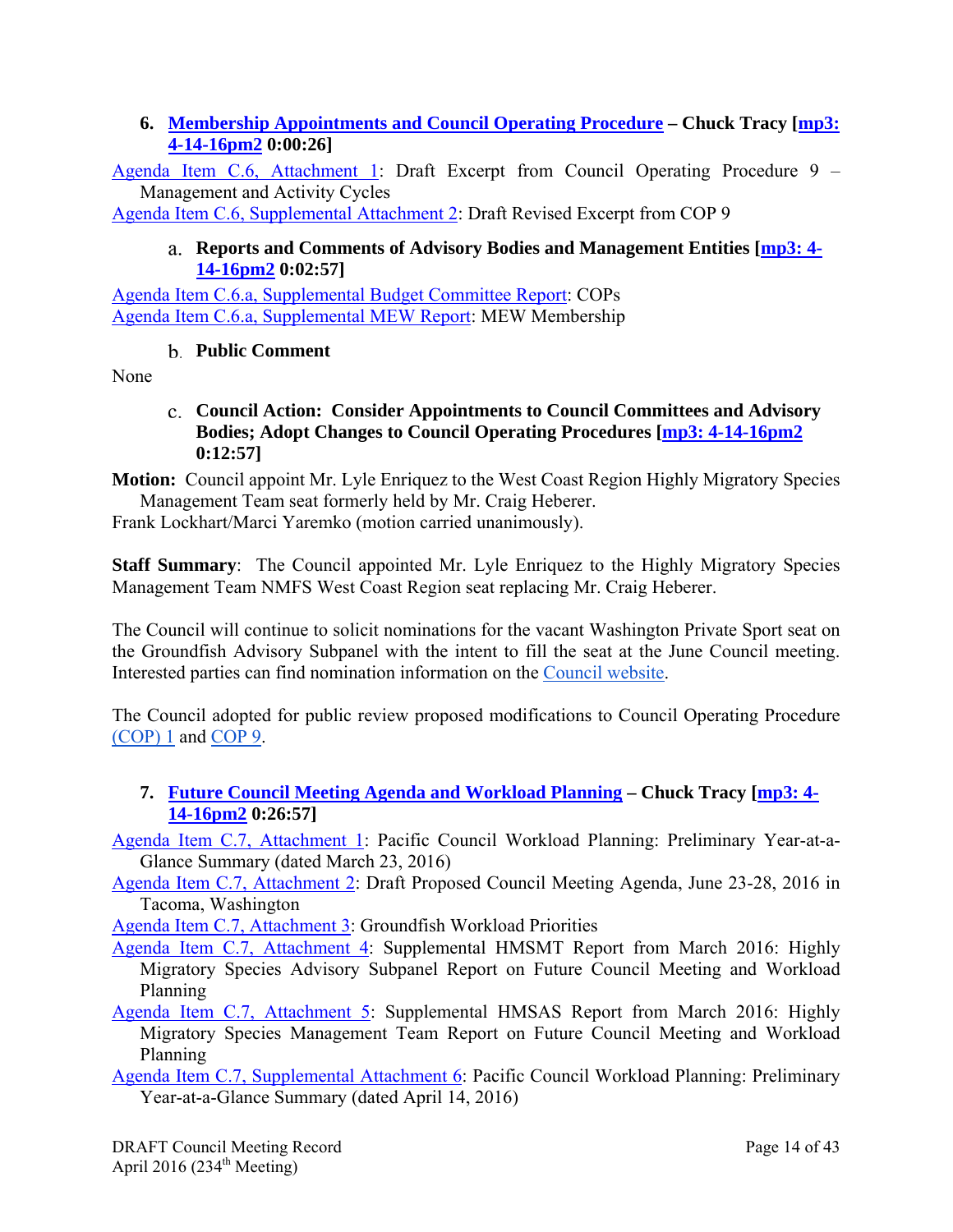Agenda Item C.7, Supplemental Attachment 7: Draft Proposed Council Meeting Agenda, June 21- 28, 2016 in Tacoma, Washington (updated 04/14/2016)

# **Reports and Comments of Advisory Bodies and Management Entities [mp3: 4- 14-16pm2 0:50:08]**

Agenda Item C.7.a, NMFS Report: Western Regional Action Plan (WRAP) for implementing the NMFS National Climate Science Strategy (NCSS)

Agenda Item C.7.a, Supplemental NMFS Report 2: Future Meeting Agenda and Workload Planning for HMS Issues

Agenda Item C.7.a, Supplemental CPSMT Report Agenda Item C.7.a, Supplemental GMT Report Agenda Item C.7.a, Supplemental GAP Report

# **Public Comment [mp3: 4-14-16pm2 1:14:26]**

Tara Brock & Gilly Lyons, PEW Charitable Trusts Lori Steele, West Coast Seafood Processors Association Agenda Item C.7.b, Public Comment

### **Council Action: Discussion and Guidance on Future Meeting Agenda and Workload Planning [mp3: 4-14-16pm3 0:00:03]**

### **Motion**: None

**Staff Summary**: The next meeting of the Council and its advisory bodies is scheduled for June 21-28, 2016 in Tacoma, Washington. A single-page draft proposed agenda summary will be available on the Council website in the near future, and a draft detailed proposed agenda will be available by June 9. The advance public comment deadline for the June meeting is May 26.

# **Enforcement Issues**

- **1. Annual U. S. Coast Guard Fishery Enforcement Report Jim Seger [mp3: 4-9- 16am2 0:27:40]** 
	- **U.S. Coast Guard Annual West Coast Fishery Enforcement Report CPT Pearce [mp3: 4-9-16am2 0:27:40]**

Agenda Item D.1.a, Supplemental USCG Report: U.S. Coast Guard's 2015 Annual Report to the Council

Agenda Item D.1.a, Supplemental USCG PowerPoint

# **Reports and Comments of Advisory Bodies and Management Entities**

None

# **Public Comment**

None

**Council Discussion [mp3: 4-9-16am2 0:58:10]** 

**Motion**: None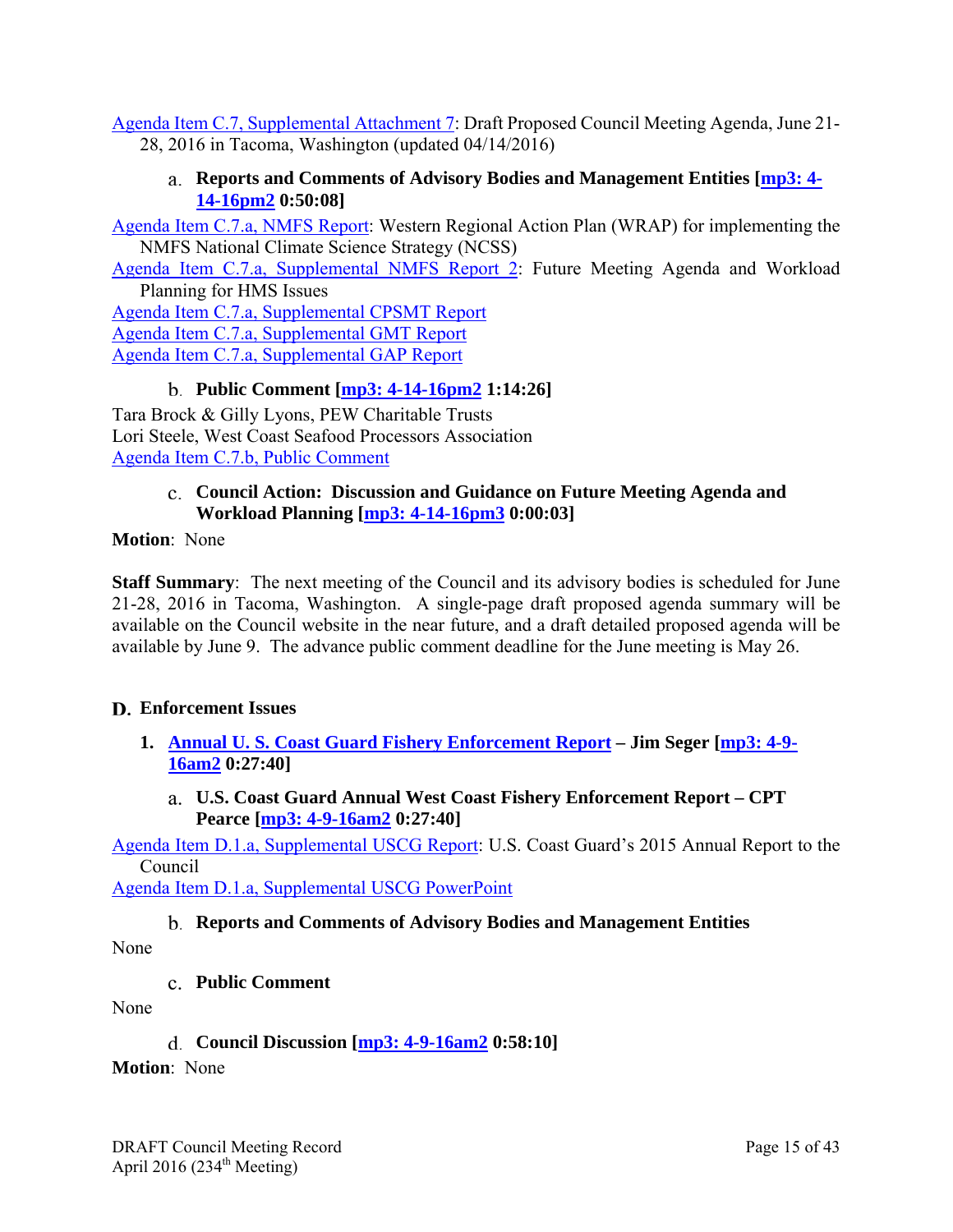### **Staff Summary:** None

**2. Final Action on Regulations for Vessel Movement Monitoring – Brett Wiedoff [mp3: 4-14-16am1 0:20:59]** 

Agenda Item D.2, Supplemental Agenda Item Overview PowerPoint: (Wiedoff) Agenda Item D.2, Attachment 1: Vessel Movement Monitoring Public Scoping Document

#### **Reports and Comments of Advisory Bodies and Management Entities [mp3: 4- 14-16am1 0:48:17]**

Agenda Item D.2.a, HMSMT Report Agenda Item D.2.a, HMSAS Report Agenda Item D.2.a, Supplemental EC Report Agenda Item D.2.a, Supplemental GAP Report

### **Public Comment [mp3: 4-14-16am2 0:01:08]**

Tara Brock and Tom Rudolph, PEW Charitable Trusts Ben Enticknap, Oceana John Corbin, Buck & Ann Fisheries Agenda Item D.2.b, Public Comment Agenda Item D.2.b, Supplemental Public Comment 2 Agenda Item D.2.b, Supplemental Public Comment 3

### **Council Action: Adopt Final Preferred Alternatives for Vessel Movement Monitoring Regulations in Council Area Commercial Fisheries [mp3: 4-14- 16am2 0:19:01]**

**Motion**: Council move forward the Preliminary Preferred Alternatives as Final Preferred Alternatives for vessel movement monitoring as described in Agenda Item D.2, Attachment 1 with the following modifications:

Management measure 1:

- ‐ Section 1.4.1: Referencing Table 1-4, for all non-groundfish trawl except California halibut, select no action, status quo. For California halibut trawl, select FPA as Alternatives 1a, 1b, and 2.
- ‐ Section 1.4.2: Referencing Table 1-5, drift gillnet fishery, select no action, status quo.
- Section 1.7.3.1: Move forward the revised definition of continuous transit. Management measure 2:
- Section 2.1.3: Select Alternative 3 as FPA with clarifications contained on page 5 of the Supplement EC Report, Agenda Item D.2.a.

Gregg Casad/Frank Lockhart

**Amendment:** Make the following changes:

- Section 1.4.1: Strike "except California halibut, select no action, status quo. For California halibut trawl"
- Section 1.4.2: add to the end of the sentence: "add EC recommendations from D.2.a, Supplemental EC Report under management measure 1, item 6.
- Section 1.7.3.1: add "for groundfish" at the end of the sentence.

Marci Yaremko /David Crabbe (amendment carried unanimously)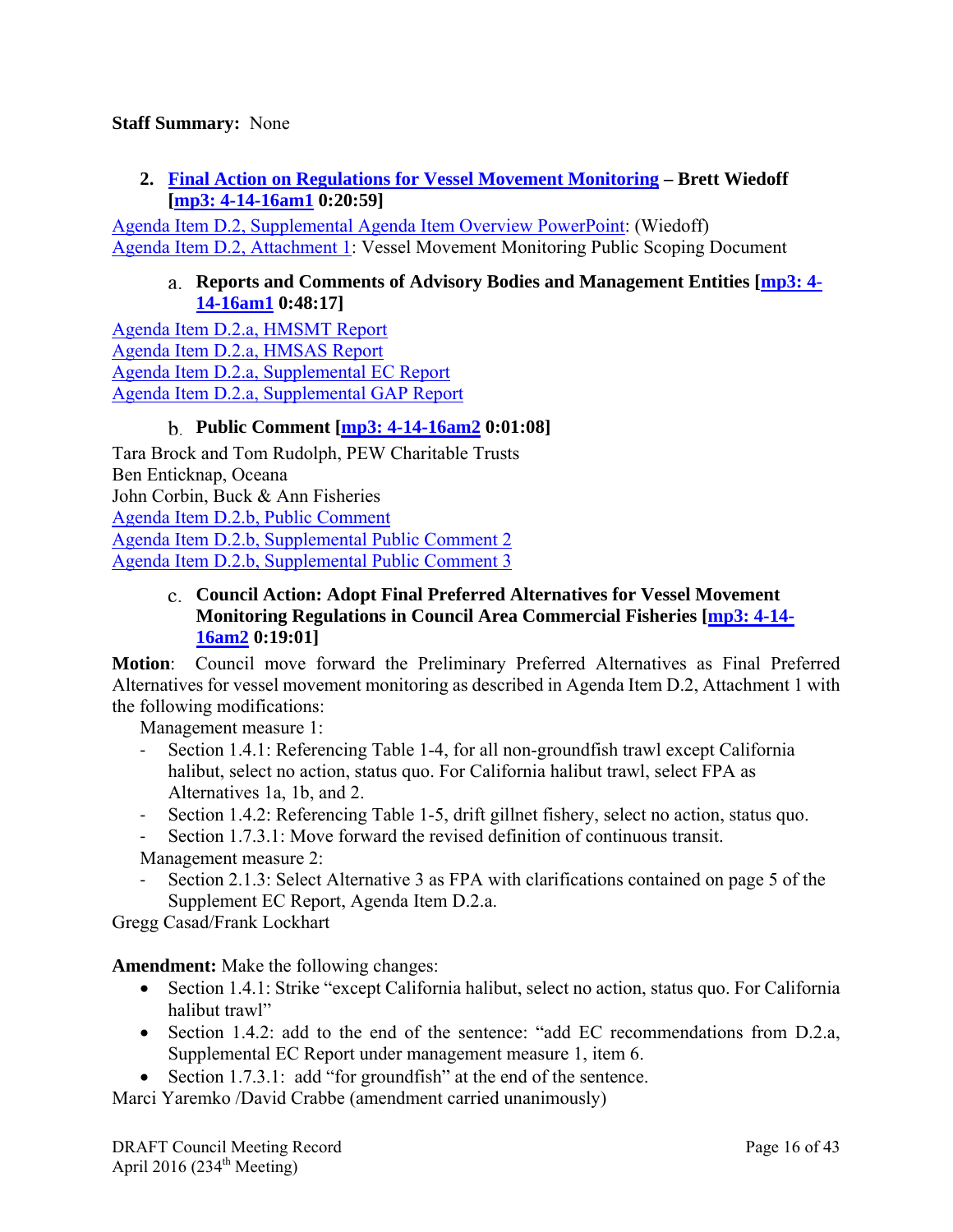(Motion, as amended, carried unanimously)

### **Staff Summary:** Management Measure 1 - Monitoring Restricted Areas with Vessel Monitoring Systems (VMS)

The Council selected the following preferred alternatives for VMS use and requirements:

Alternative 1a - Increase ping rate to four times per hour with NMFS type-approved units;

Alternative 1b - Maintain ping rate of one per hour with Electronic Monitoring (EM) System with NMFS type-approved units;

Alternative 2 – Allow use of enhanced VMS units (not NMFS type-approved).

If all alternatives are implemented, vessels would be able to choose from the suite of the VMS options listed above. These new requirements apply to vessels that are currently required to have VMS under regulation including salmon troll, California halibut, ridgeback prawn, and sea cucumber trawl, but excluding whiting mid-water trawl (during the primary season), pink shrimp trawl, and the swordfish drift gillnet fishery (DGN).

The Council also selected the No Action (status quo) alternative for the swordfish DGN fishery since previous Council action called for 100 percent monitoring (through EM or observers) of the DGN fishery by 2018. NMFS will consider the potential applicability of the VMS ping rate when using EM and the possible use of new enhanced VMS units (not NMFS type-approved) during development of those DGN monitoring regulations to enhance enforcement capabilities under the 100 percent monitoring requirement.

The Council also recommended that NMFS implement the revised definition for in the groundfish regulations for continuous transit as seen in Section 1.7.3.1.1 of Agenda Item D.2, Attachment 1 VMM Scoping Document.

# Management Measure 2: Fishery Declaration Enhancements (Gear Testing and Whiting Fishery Declaration Changes)

The Council selected Alternative 3 for an observer exemption process for groundfish trawl vessels that want to test trawl gear. They would not be allowed to harvest fish or test gear in essential fish habitat conservation areas, and trawl nets must be open or absent a codend.

The Council selected Alternative 1 to allow mid-water trawl vessels to change their whiting fishery declaration while at sea. Other declaration restrictions would remain in place.

# Management Measure 3: Movement of IFQ Fishpot Gear across Management Lines

The Council selected Alternative 2 and 3 to allow shorebased IFQ fixed gear vessels to move pot gear from one management area to another management area during a single trip then deploy the gear baited or non-baited. Under these regulations, vessels would not be allowed to harvest fish from any additional management areas with fish aboard the vessel from a previous management area (i.e., fish from multiple management areas could not be mixed during a single trip).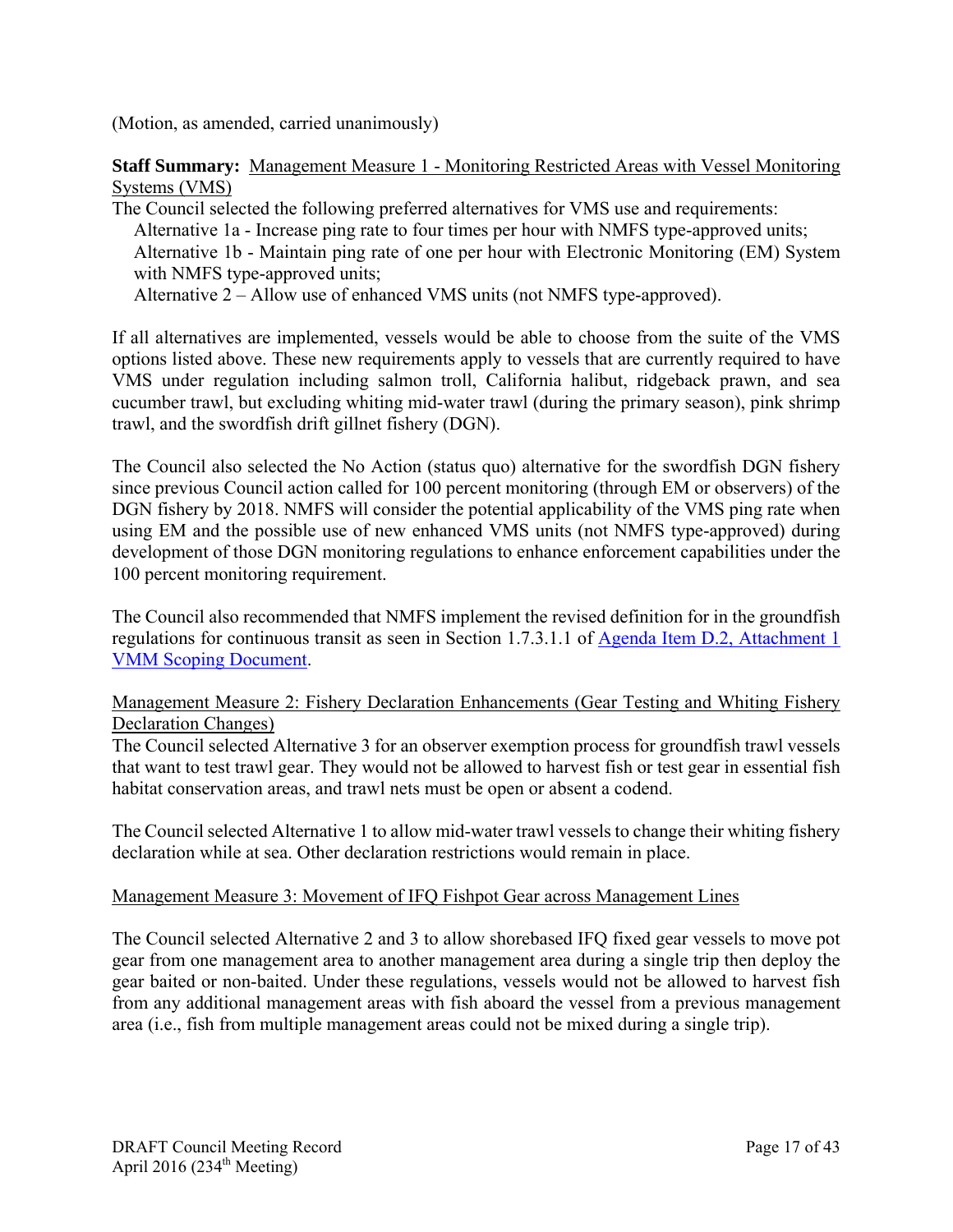# **Salmon Management**

**1. Tentative Adoption of 2016 Ocean Salmon Management Measures for Analysis – Mike Burner [mp3: 4-9-16am3 0:00:19]** 

Preseason Report II: *Proposed Alternatives and Environmental Assessment Part 2 for 2016 Ocean Salmon Fishery Regulations; Regulation Identifier Number 0648-BF56* (*Electronic Only*)

Agenda Item E.1, Attachment 1: Emergency Changes to the Salmon FMP

Agenda Item E.1, Attachment 2: FR 97-22094: Policy Guidelines for the Use of Emergency Rules

# **Update of Estimated Impacts of March 2016 Alternatives – Robert Kope [mp3: 4-9-16am3 0:07:29]**

# **Summary of Public Hearings [mp3: 4-9-16am3 0:08:26]**

Agenda Item E.1.b, Supplemental Public Hearing Report 1: Westport, Washington Agenda Item E.1.b, Supplemental Public Hearing Report 2: Coos Bay, Oregon Agenda Item E.1.b, Supplemental Public Hearing Report 3: Fort Bragg, California

# c. **Recommendations of the U. S. Section of the Pacific Salmon Commission – Phil Anderson [mp3: 4-9-16am3 0:17:03]**

Agenda Item E.1.c, Supplemental PSC Report 1: Letter from Anderson to Farlinger re: status of the PSC Chinook model calibration for 2016

Agenda Item E.1.c, Supplemental PSC Report 2: Letter from Farlinger to Anderson; response on status of the PSC Chinook model calibration for 2016

# **Recommendations of North of Falcon Forum [mp3: 4-9-16am3 0:27:51]**

# **Reports and Comments of Advisory Bodies and Management Entities [mp3: 4-9- 16am3 0:43:52]**

Agenda Item E.1.e, Supplemental NWIFC Report: Letter from NWIFC to Bob Turner dated March 24, 2016 regarding 2016 PFMC Salmon Season Setting Process

Agenda Item E.1.e, Supplemental Tribal Report: Upper Skagit Indian Tribe, Testimony and Statement

Agenda Item E.1.e, Supplemental Tribal Report 2: Upper Skagit Indian Tribe, Skagit River Coho Escapement Needs – 2016

Agenda Item E.1.e, Supplemental Tribal Report 3: CRITFC

Agenda Item E.1.e, Supplemental CDFW Report: Recommendations on Additional Winter-Run Protections in 2016 Ocean Fisheries

Agenda Item E.1.e, Supplemental SAS Report: Proposed 2016 Ocean Salmon Management Measures for Tentative Adoption

# f. **Public Comment [mp3: 4-9-16pm1 0:00:06]**

Agenda Item E.1.f, Public Comment

Agenda Item E.1.f, Supplemental Public Comment 2

Agenda Item E.1.f, Supplemental Public Comment 3

Agenda Item E.1.f, Supplemental Public Comment 5

Agenda Item E.1.f, Supplemental Public Comment 6

Agenda Item E.1.f, Supplemental Public Comment 7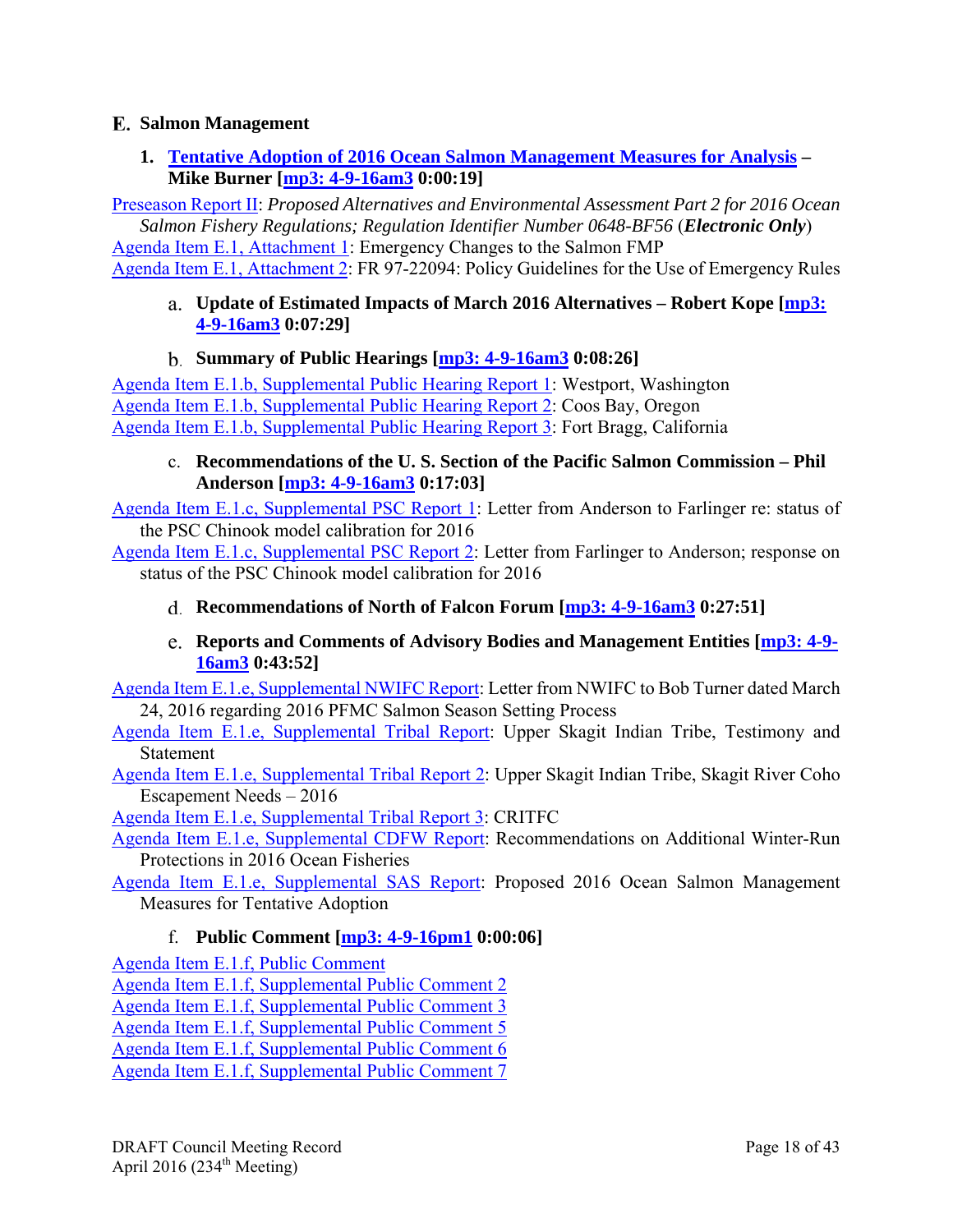Marc Gorelnik, Coastside Fishing Club Agenda Item E.1.f, Supplemental Public Comment 4 (Gorelnik PowerPoint)

John Koeppen, CA Commercial Salmon Trollers

- **Council Action: Adopt Tentative 2016 Ocean Salmon Management Measures for Analysis [mp3: 4-9-16pm1 0:54:04] & [mp3: 4-10-16am1 0:01:00]**
- **Motion**: Council tentatively adopt for STT collation and analysis the salmon management measures for the 2016 commercial and recreational fisheries in the area from Cape Falcon, Oregon north to the U.S./Canada border as presented in Agenda Item E.1.e, Supplemental SAS Report, April 9, 2016, with the following changes:

Page 1:

- Modify #1 under supplemental management information to read "Overall non-Indian TAC: 85,000 Chinook and 18,900 coho marked with a healed adipose fin clip (marked)."
- For North of Falcon troll fishery during the period July 8 through August 23, modify sentence to read "When it is projected that approximately 75% of the overall Chinook guideline has been landed…"

Page 7:

- Modify #1 under supplemental management information to read "Overall non-Indian TAC: 85,000 Chinook and 18,900 coho marked with a healed adipose fin clip (marked)."
- Kyle Adicks/Phil Anderson (Motion carried unanimously)
- **Motion**: Council tentatively adopt for STT collation and analysis the salmon management measures for the 2016 commercial and recreational ocean fisheries in the area from Cape Falcon to the Oregon/California border as presented in Agenda Item E.1.e, Supplemental SAS Report, dated April 9, 2016, including the commercial and recreational requirements, definitions, restrictions, and exceptions.

**Motion**: Council tentatively adopt **f**or STT collation and analysis the salmon management measures for the 2016 commercial and recreational ocean fisheries in the area from the Oregon/California border to the U.S./Mexico border as presented in Agenda Item E.1.e, Supplemental SAS Report, dated April 9, 2016, including the commercial and recreational requirements, definitions, restrictions, or exceptions -

 with the following changes consistent with the recommendations identified in Agenda Item E.1.e, Supplemental CDFW report:

• Recreational Fishery – Page 9 Monterey North (Pigeon Point to Point Sur) April 2 through July 15 Monterey South (Point Sur to U.S./Mexico Border) April 2 through May 31

Marci Yaremko/David Crabbe

**Amendment**: add the following italicized language to the motion: *As reported and with the following changes (so there are two analyses for SRWC)*, consistent with the recommendations identified in Agenda Item E.1.e, Supplemental CDFW report: Dan Wolford/Buzz Brizendine (amendment carried unanimously) (Motion, as amended, carried unanimously)

Chris Kern/Jeff Feldner (Motion carried unanimously)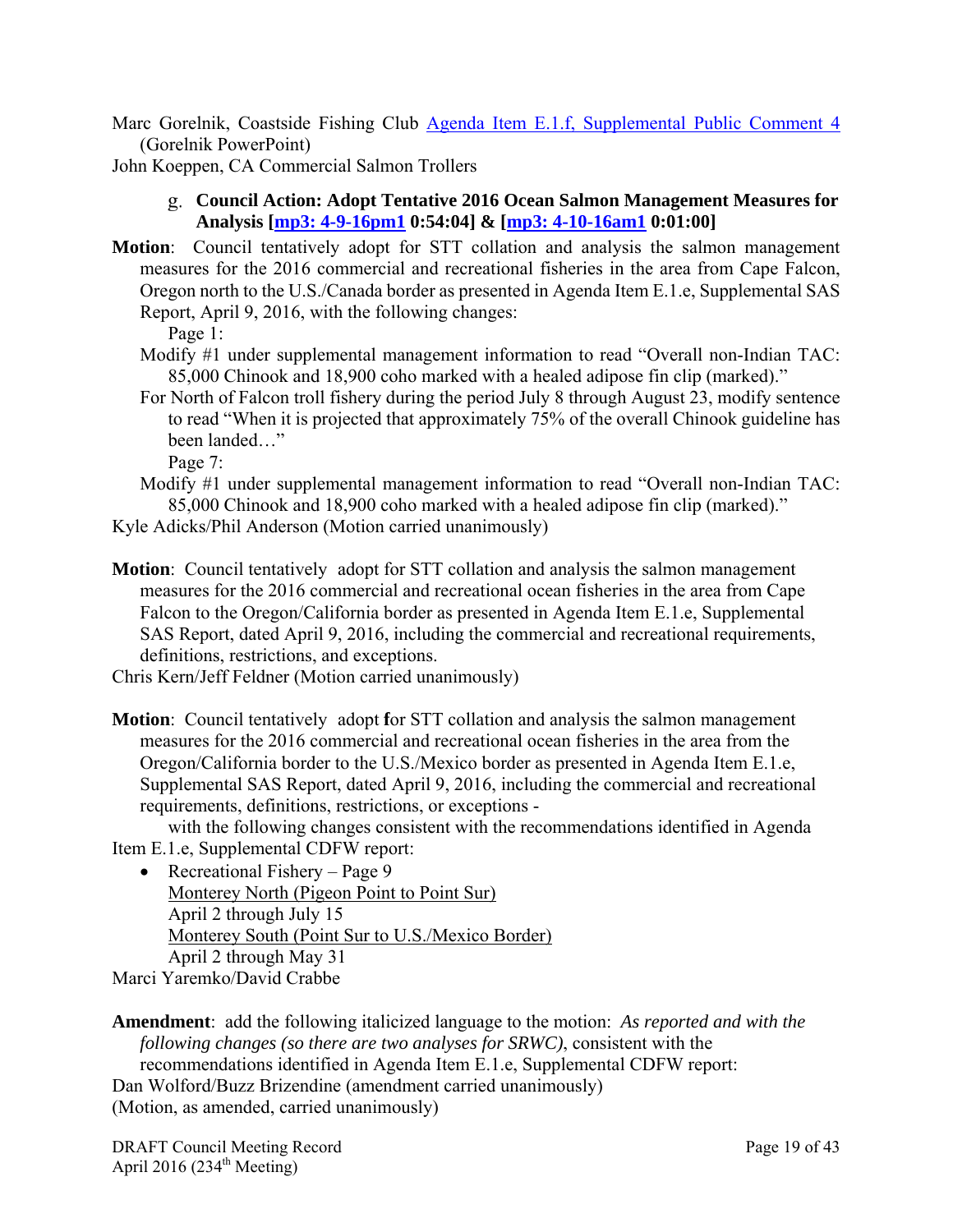**Motion**: Council tentatively adopt for STT collation and analysis the salmon management measures for the following two Treaty troll management options:

- Option 1
	- o A Chinook quota of: 46,250
	- o A coho quota of: 0
- Option 2
	- o A Chinook quota of: 30,000
	- o A coho quota of: 0

Both options would consist of a May/June Chinook only fishery and a July/August Chinook only fishery. The Chinook will be split 23,125 in May/June and 23,125 in July/August for the first option. The Chinook will be split 20,000 in May/June and 10,000 in July/August for the second option.

Joe Oatman/Phil Anderson (Motion carried unanimously)

### **Staff Summary**: None

- **2. Methodology Review Preliminary Topic Selection Mike Burner [mp3: 4-10-16pm2 0:23:40] & [mp3: 4-10-16pm3 0:00:07]** 
	- **Reports and Comments of Advisory Bodies and Management Entities [mp3: 4- 10-16pm3 0:03:06]**

Agenda Item E.2.a, Supplemental MEW Report Agenda Item E.2.a, Supplemental SSC Report

**Public Comment** 

None

c. **Council Guidance on Potential Methodologies to Review in 2016 [mp3: 4-10- 16pm3 0:06:43]** 

#### **Motion**: None

**Staff Summary**: The Council tasked the Model Evaluation Workgroup with the following preliminary topics for the 2016 Methodology Review.

- Continue development and documentation of the new Chinook FRAM (Fishery Regulation Assessment Model) Base Period; including data compilation and model run comparisons.
- Update the User's Manual for the Visual Studio version of the FRAM model.

The Council is scheduled to adopt the final list of topics at the September Council meeting and final methodology changes at the November Council meeting.

- **3. Clarify Council Direction on 2016 Management Measures Mike Burner [mp3: 4- 10-16pm3 0:09:53]** 
	- **Reports and Comments of Advisory Bodies and Management Entities [mp3: 4- 10-16pm3 0:10:44]**

Agenda Item E.3.a, Supplemental STT Report: Preliminary Analysis of Tentative 2016 Ocean Salmon Fishery Management Measures, Dated April 10, 2016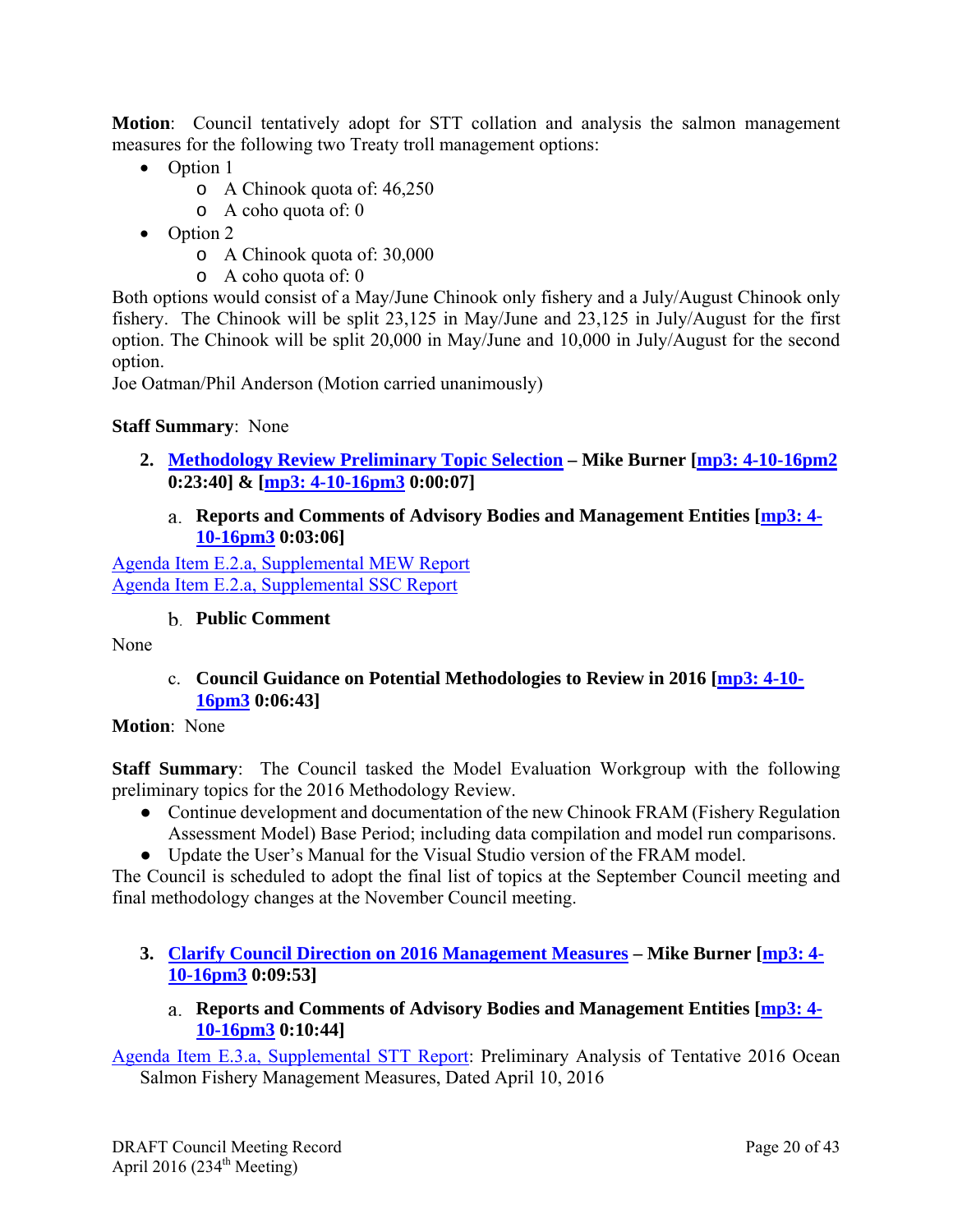### **Public Comment [mp3: 4-10-16pm3 0:21:05]**

Marc Gorelnik, Coastside Fishing Club

### **Council Guidance and Direction [mp3: 4-10-16pm3 0:26:24]**

Council suspended this agenda item and reconvened on April 13, 2016.

### **Reports and Comments of Advisory Bodies and Management Entities [mp3: 4- 13-16pm3 0:04:34]**

Agenda Item E.3.a, Supplemental SAS Report: Dated April 11, 2016

c. **Council Guidance and Direction [mp3: 4-13-16pm3 0:50:27] & [mp3: 4-14- 16pm2 1:26:19]** 

**Motion**: Council adopt the following natural escapement targets for Washington coastal coho stocks for 2016:

| Grays Harbor                    | 31,000 |
|---------------------------------|--------|
| Queets                          | 2,900  |
| Hoh                             | 1,800  |
| Quillayute Fall                 | 4,000  |
| $Z_{V}$ lo Adioka/Dhil Andorson |        |

Kyle Adicks/Phil Anderson

**Amendment:** include the word "tentative" between Council and adopt. Phil Anderson/David Sones (Amendment carried unanimously). Motion, as amended, carried unanimously.

**Motion**: Council tentatively adopt for STT collation and analysis the salmon management measures for the 2016 commercial and recreational ocean fisheries in the area from the Oregon/California border to the U.S./Mexico border as presented in Agenda Item E.3.a, Supplemental STT Report, including the commercial and recreational requirements, definitions, restrictions, or exceptions. With the following changes:

Commercial Fishery – Pages 2 and 3 Horse Mountain to Point Arena (Fort Bragg) Replace August 1-29 with August 3-27 Point Arena to Pigeon Point (San Francisco) Replace May 7-31 with May 6-31 Replace August 1-29 with August 3-28

Marci Yaremko/David Crabbe

**Amendment:** Amend the motion to create a single alternative for analysis that builds on the direction put forth regarding the commercial season, by adding that the recreational season in the area from Pigeon Point to Point Sur (Monterey North) be changed *from* April 2 through July 15, *to* April 2 through July 24. (Per Supplemental SAS Report E.3.a dated April 2016)

Dan Wolford/David Crabbe (Amendment failed under roll call vote: Ms. Yaremko, Mr. Turner, Mr. Hassemer, Mr. Adicks, Mr. Anderson and Mr. Pollard voted no; Mr. Sones abstained). Motion as amended carried unanimously.

#### **Staff Summary**: None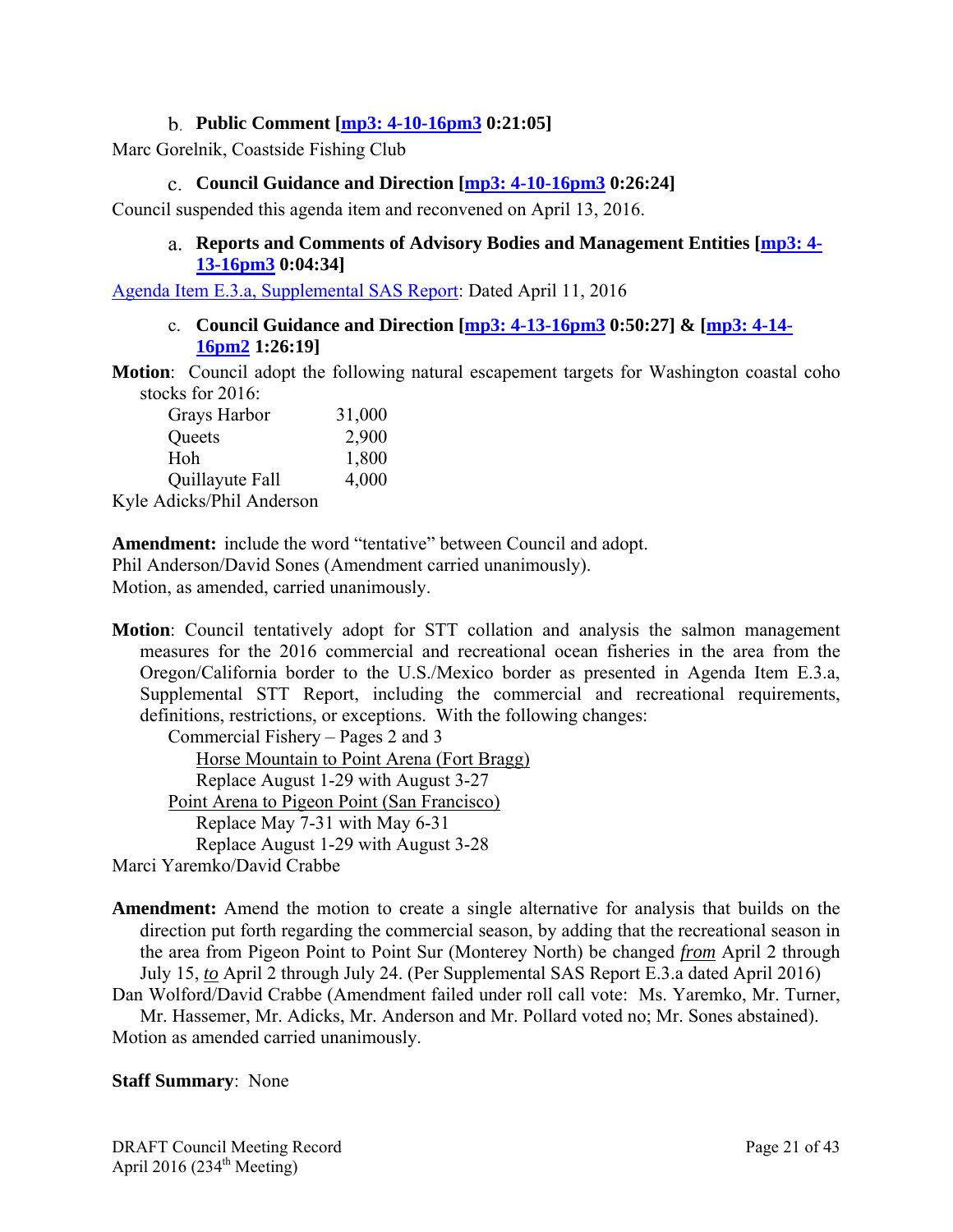# **4. Final Action on 2016 Salmon Management Measures – Mike Burner [mp3: 4-14- 16pm2 1:26:36]**

# **Reports and Comments of Advisory Bodies and Management Entities [mp3: 4- 14-16pm2 1:36:15]**

Agenda Item E.4.a, Supplemental STT Report: STT Analysis of Tentative 2016 Ocean Salmon Fishery Management Measures

Agenda Item E.4.a, Supplemental Tribal Report: (CRITFC) Agenda Item E.4.a, Supplemental Tribal Report 2: (Tulalip)

# **Public Comment [mp3: 4-14-16pm2 1:59:26]**

Greg Mueller, Washington Trollers Association Joel Kawahara

### **Council Action: Adopt Final Management Measures for 2016 Ocean Salmon Fisheries [mp3: 4-14-16pm2 2:06:06]**

**Motion**: Council adopt the non-Indian commercial and recreational salmon management measures for the area north of Cape Falcon as presented in Agenda Item E.4.a, Supplemental STT Report, April 14, 2016.

 For analysis, the STT will model fisheries such that the combined ocean and Puget Sound fisheries do not exceed:

- 1. 10% Southern U.S. exploitation rate for each of the following Puget Sound coho management units: Skagit wild, Stillaguamish wild, Snohomish wild and Strait of Juan de Fuca wild coho.
- 2. 45% total exploitation rate for the Hood Canal wild coho management unit.
- 3. The exploitation rates and escapement goals for each of the Puget Sound Chinook management units included in Table 2 of NMFS' guidance letter, after applying the appropriate regime to the status of each management unit anticipated in 2016.

Kyle Adicks/Phil Anderson

**Amendment**: make the following amendment:

On Page 1, Table 1. Commercial troll management measures: U.S./Canada Border to Cape Falcon in both the May-June and July-August seasons strike where it is written, "…or, when the area between Cape Falcon and Humbug Mt. is closed to all salmon fishing, vessels my transit south of Cape Falcon and land into Newport, Oregon (fish must be landed and delivered prior to any reopening of salmon fishing in the area from Cape Falcon to Humbug  $Mt.$ )."

Chris Kern/Jeff Feldner (Amendment carried unanimously)

(Motion, as amended, carried unanimously)

**Motion**: Council adopt the season structures, size limits, quotas, and other management measures for the commercial and recreational non-Indian fisheries from Cape Falcon south to the U.S./Mexico Border for submission to the U.S. Secretary of Commerce as shown in Agenda Item E.4.a, Supplemental STT Report, dated April 14, 2016, including the commercial and recreational requirements, definitions, restrictions, or exceptions contained in that document with the following change: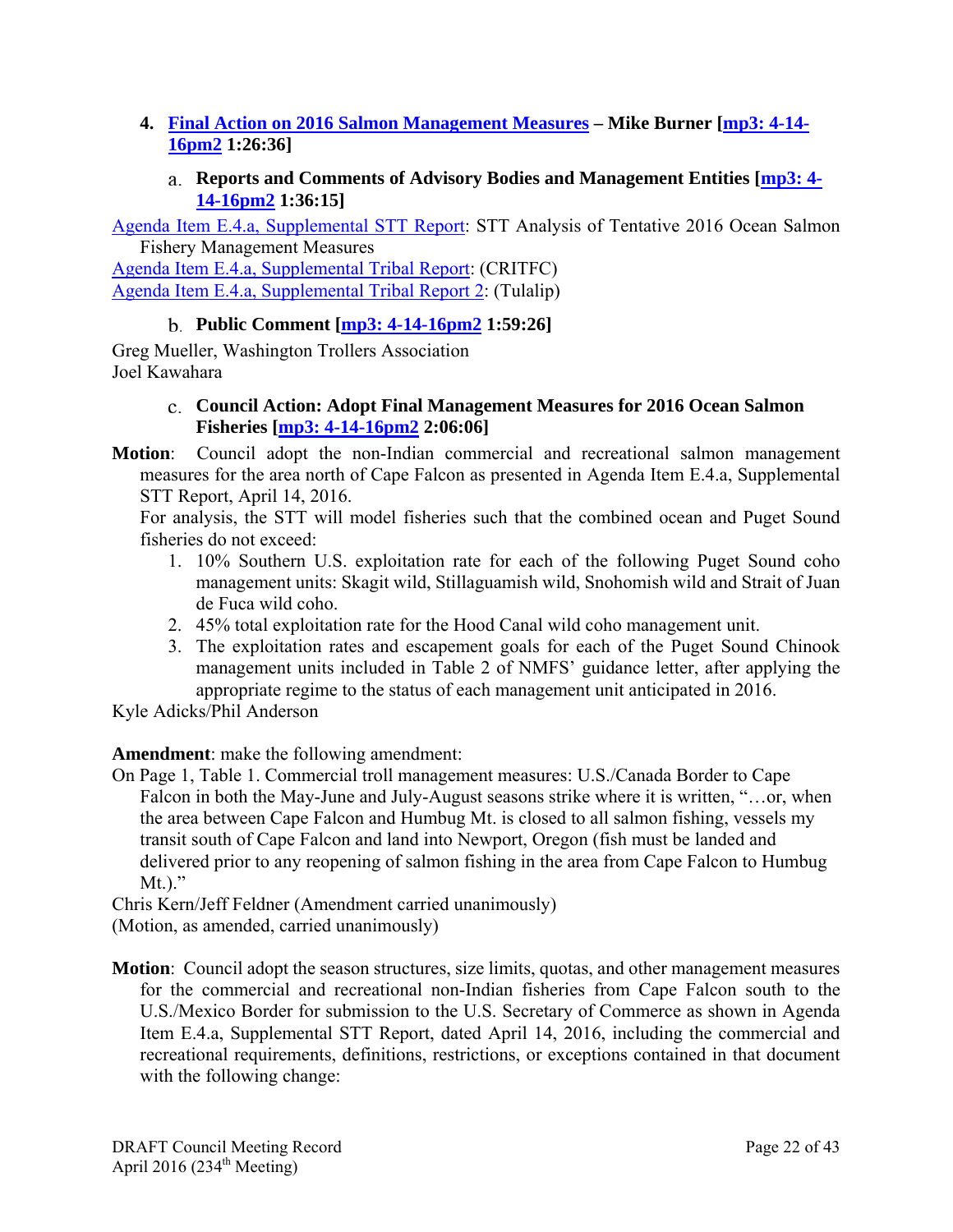Page 2, Table 1. Commercial troll management measures: Humbug Mt. to OR/CA Border: Change the June quota from 690 Chinook to 720 Chinook.

Chris Kern/Jeff Feldner (Motion carried unanimously)

**Motion**: Council adopt the management measures and quotas for the Treaty Troll Fishery south of the U.S./Canadian border to Cape Falcon, Oregon including requirements, definitions, restrictions, or exceptions as shown in Agenda Item E.3.a, Supplemental STT Report, dated April 10, 2016, table 3,except as follows.

The Treaty Indian ocean troll fishery would have a quota of:

40,000 Chinook and

0 coho

The overall chinook quota would be divided into a 20,000-Chinook sub-quota for the May 1 through June 30 Chinook only fishery and a 20,000-Chinook sub-quota for the fishery in the time period of July 1 through August 31.

David Sones/Phil Anderson (Motion carried unanimously)

**Staff Summary:** The Council adopted management measures for 2016 ocean salmon fisheries. Detailed management measures and a press release are posted on the Council's web page.

# **5. Annual Management Schedule Changes Amendment Scoping – Mike Burner [mp3: 4-13-16am1 0:04:34]**

Agenda Item E.5, Attachment 1: March 4, 2016 letter from Mr. Phil Anderson, Pacific Salmon Commission (Commission) Chair, to Mr. Bob Turner, NMFS Assistant Regional Administrator, West Coast Region, regarding the U.S. Section of the Commission's recommended consideration of annual season-setting schedule adjustments

# **Reports and Comments of Advisory Bodies and Management Entities [mp3: 4- 13-16am1 0:08:55]**

Agenda Item E.5.a, Supplemental STT Report Agenda Item E.5.a, Supplemental SAS Report Agenda Item E.5.a, Supplemental GAP Report

# **Public Comment**

None

# **Council Action: Consider Initiating an Amendment to Modify the Annual Management Schedule and Identify Issues to be addressed, as Appropriate [mp3: 4-13-16am1 0:17:59]**

# **Motion**: None

**Staff Summary**: The Council considered the benefits and drawbacks of adjusting the salmon preseason management schedule and opted to not initiate an amendment process at this time.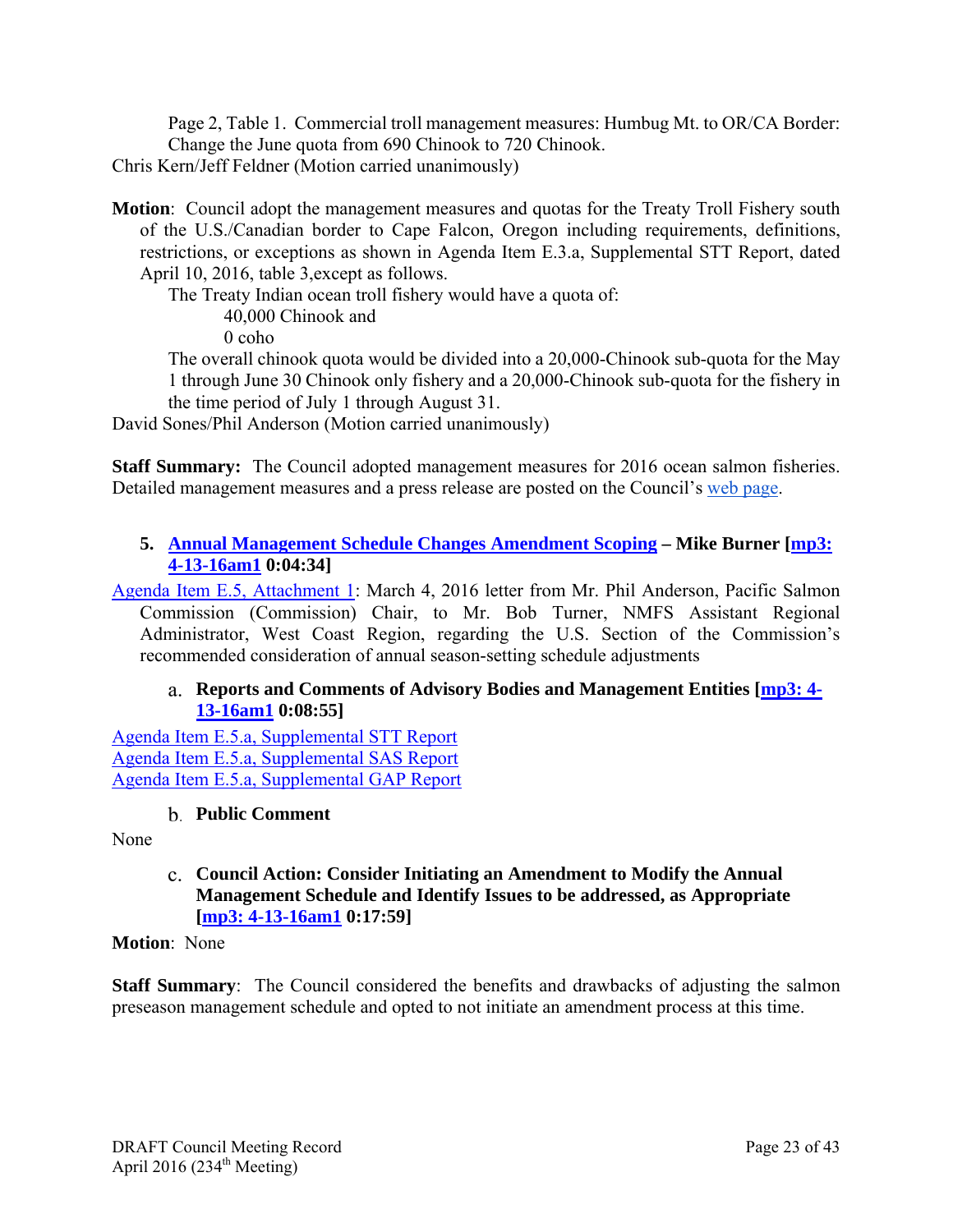# **Groundfish Management**

# **1. National Marine Fisheries Service Report – John DeVore [mp3: 4-10-16am1 0:09:14]**

# **Regulatory Activities – Frank Lockhart [mp3: 4-10-16am1 0:11:34]**

Agenda Item F.1.a, NMFS Report 1: Groundfish and Halibut *Federal Register* Notices Agenda Item F.1.a, NMFS Report 2: Rulemaking Plan for 2016, Groundfish and Halibut Agenda Item F.1.a, NMFS Report 3: Update on the Widow Reallocation Rulemaking Agenda Item F.1.a, NMFS Report 4: TRAT Compliance Summary, 2015

Agenda Item F.1.a, Supplemental NMFS Report 5: Trawl Rationalization Program Cost Recovery Annual Report Fee Calculation for 2016 and Fishing Year 2015 Payments

**Fisheries Science Center Activities – John Stein [mp3: 4-10-16am1 0:24:03]** 

Agenda Item F.1.b, Supplemental NWFSC PowerPoint: Groundfish Science Center Report (Stein)

# **Reports and Comments of Advisory Bodies and Management Entities [mp3: 4- 10-16am1 0:35:57]**

Agenda Item F.1.c, Supplemental GMT Report Agenda Item F.1.c, Supplemental GAP Report

# d. **Public Comment [mp3: 4-10-16am1 0:49:28]**

Heather Mann, Midwater Trawlers Cooperative Jeff Lackey Paul Clampitt \*Did not Testify\*

# e. **Council Discussion [mp3: 4-10-16am1 0:54:16]**

# **Motion**: None

**Staff Summary**: The Council received reports of NMFS regulatory and science activities planned for this year. The Council was briefed on development of the proposed rule for reallocating quota shares of widow rockfish to limited entry trawl sectors and the NMFS recommendation to remove the daily vessel limit of widow rockfish since the stock is rebuilt. The Council recommended NMFS pursue an expeditious rulemaking strategy to remove the daily vessel limit for any overfished species once a species/stock is declared rebuilt. NMFS will report back to the Council on a recommended strategy to achieve this objective.

### **2. Final Action to Implement the 2016 Pacific Whiting Fishery under the U.S. – Canada Pacific Whiting Agreement– John DeVore [mp3: 4-10-16am2 0:00:09]**

Agenda Item F.2, Attachment 1: Status of the Pacific Hake (Whiting) Stock in U.S. and Canadian Waters in 2016. (*Full Version Available Electronic Only*)

Agenda Item F.2, Attachment 2: Table 1. Estimates of Pacific whiting mortality from 2007-2014 for Research and the Pink Shrimp Fishery

### **Joint Management Committee Report – Phil Anderson [mp3: 4-10-16am2 0:04:40]**

Agenda Item F.2.a, Supplemental JMC Report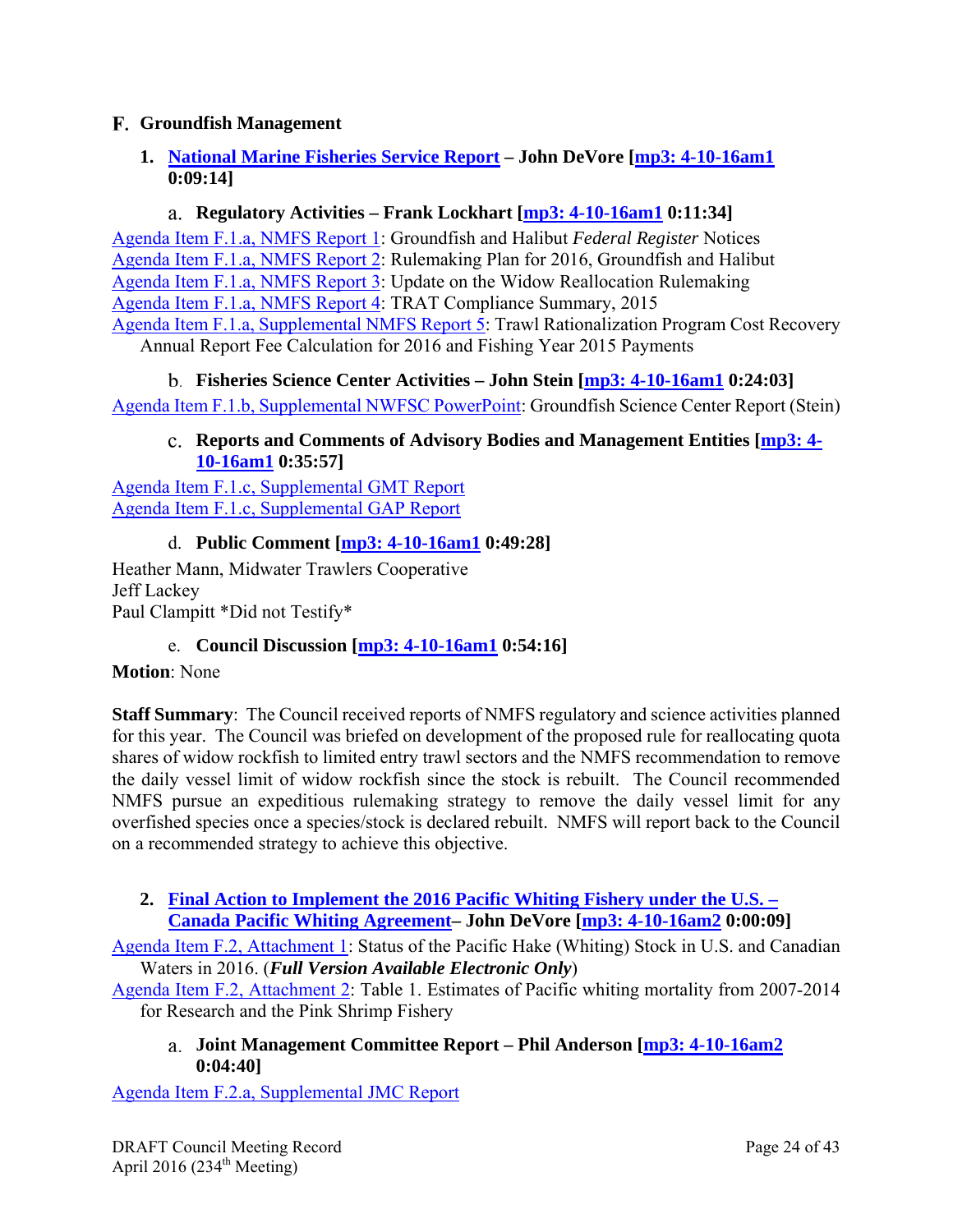### **Reports and Comments of Advisory Bodies and Management Entities [mp3: 4- 10-16am2 0:15:37]**

Agenda Item F.2.b, Supplemental GAP Report

# **Public Comment**

None

### **Council Discussion [mp3: 4-10-16am2 0:20:33]**

**Motion**: Council establish a 2016 set aside of 1,500 mt of Pacific whiting to accommodate research and incidental catches.

Phil Anderson/Corey Niles (Motion carried unanimously)

**Staff Summary**: The Council received a briefing on this year's process to set a Total Allowable Catch (TAC) of Pacific whiting under the U.S.-Canada Whiting Treaty agreement. The recommended 2016 U.S. TAC of Pacific whiting is 367,553 mt, which compares to a 2015 TAC of 325,072 mt. The Council recommended 1,500 mt of Pacific whiting be set aside from the directed fishery allocations to accommodate the anticipated catch in research activities as well as the incidental bycatch in non-whiting fisheries.

### **3. Final Action to Adopt Biennial Specifications for 2017-2018 Fisheries – John DeVore and Kelly Ames [mp3: 4-11-16am1 0:03:16]**

Agenda Item F.3, Attachment 1: 2017-2018 Groundfish Harvest Specifications and Management Measures Including Changes to Groundfish Stock Designations (Amendment 27 to the Pacific Coast Groundfish Fishery Management Plan): Description and Analysis for Council Decisionmaking

Agenda Item F.3, Supplemental **REVISED** Attachment 2: 2017 and 2018 Groundfish Harvest Specifications

Agenda Item F.3, Attachment 3: Draft of the 2016 Stock Assessment and Fishery Evaluation Document (*Electronic Only*)

Agenda Item F.3, Supplemental Attachment 4: Revised Fishery Harvest Guidelines and Allocations

# **Reports and Comments of Advisory Bodies and Management Entities [mp3: 4- 11-16am1 0:10:26]**

Agenda Item F.3.a, Supplemental WDFW Report Agenda Item F.3.a, Supplemental SSC Report Agenda Item F.3.a, Supplemental CDFW Report Agenda Item F.3.a, Supplemental GMT Report Agenda Item F.3.a, Supplemental REVISED GAP Report

# **Public Comment [**mp3: 4-11-16am2 **0:11:47]**

Agenda Item F.3.b, Supplemental Public Comment Ralph Brown Lori Steele, West Coast Seafood Processors Association Tom Marking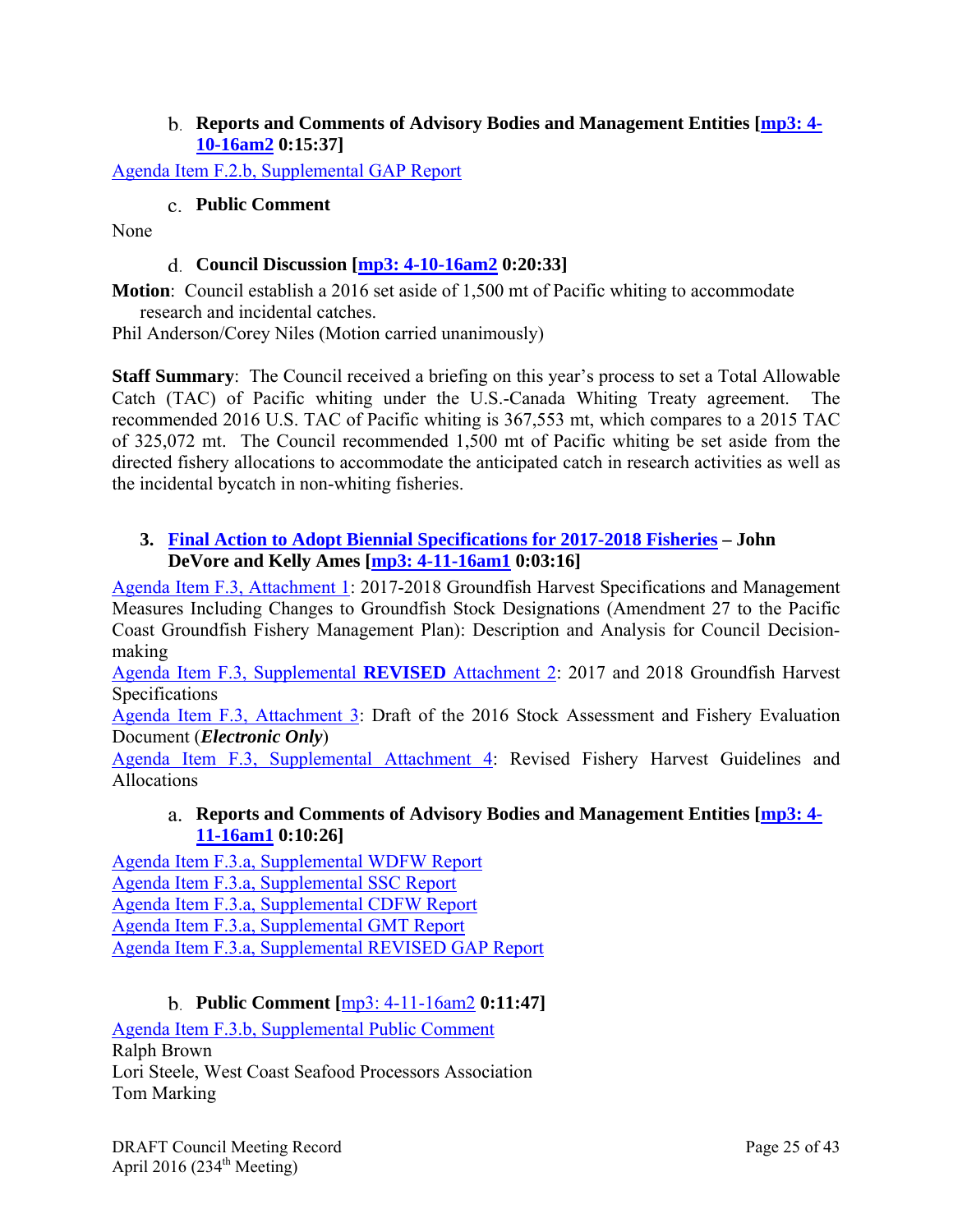Brad Pettinger, Oregon Trawl Commission Kevin Dunn, F/V Iron Lady

> **Council Action: Adopt Final Preferred Harvest Specifications for 2017-2018 Fisheries [mp3: 4-11-16am3 0:00:08]**

**Motion**: Council approve the following harvest specifications for 2017 and 2018:

- 1. For canary rockfish, approve the revised OFL for 2018 of 1,596 mt as described in Agenda Item F.3 Supplemental REVISED Attachment 2
- 2. For canary rockfish, set a tentative ACL equal to the ABC (i.e., 1,714 mt in 2017 and 1,526 mt in 2018) with the intent to:

a. Consider setting a sector-specific ACT for trawl of 1,226 mt, from which the at-sea set asides would be subtracted from, with the balance of the trawl ACT issued to the shorebased IFQ fishery, and

b. Consider setting a sector-specific ACT for non-trawl or simply having non-trawl catches count against the ACL under Agenda Item F.6.

- 3. For widow rockfish, set the ACL equal to the ABC (i.e., 13,508 mt in 2017 and 13,873 mt in 2018).
- 4. For darkblotched rockfish, set ACLs consistent with the approach described in Agenda Item F.3.b Supplemental WDFW Report (i.e., 490 mt in 2017 and 490 mt in 2018). And retain T<sub>target</sub> at 2025.

Michele Culver/Rich Lincoln

**Amendment**: Under part 3- change the 2018 mt value from 13,873 to 12,655. Phil Anderson/Michele Culver (Amendment carried unanimously) Motion, as amended, carried (Mr. Anderson voted no).

**Motion**: Council adopt as FPA the no action for black rockfish in California and Alternative 1 (150 mt) for California scorpionfish as shown in Agenda Item F.3, Supplemental REVISED Attachment 2.

Joanna Grebel/David Crabbe (Motion carried unanimously)

**Staff Summary**: The Council adopted final preferred 2017 and 2018 harvest specifications for groundfish stocks and stock complexes under default harvest control rules for most stocks as shown in Agenda Item F.3, Supplemental REVISED Attachment 2. The Council adopted new harvest control rules for canary rockfish, darkblotched rockfish, California scorpionfish, and widow rockfish as follows:

- Canary rockfish: 1,526 mt annual catch limit (ACL) in 2017-18 with  $ACL = ABC$ (acceptable biological catch) ( $P^* = 0.45$ ) thereafter;
- Darkblotched rockfish: 490 mt in 2017-18;
- California scorpionfish: 150 mt constant catch ACL; and
- Widow rockfish: ACL = ABC ( $P^* = 0.45$ ); 13,508 mt and 12,655 mt in 2017 and 2018, respectively.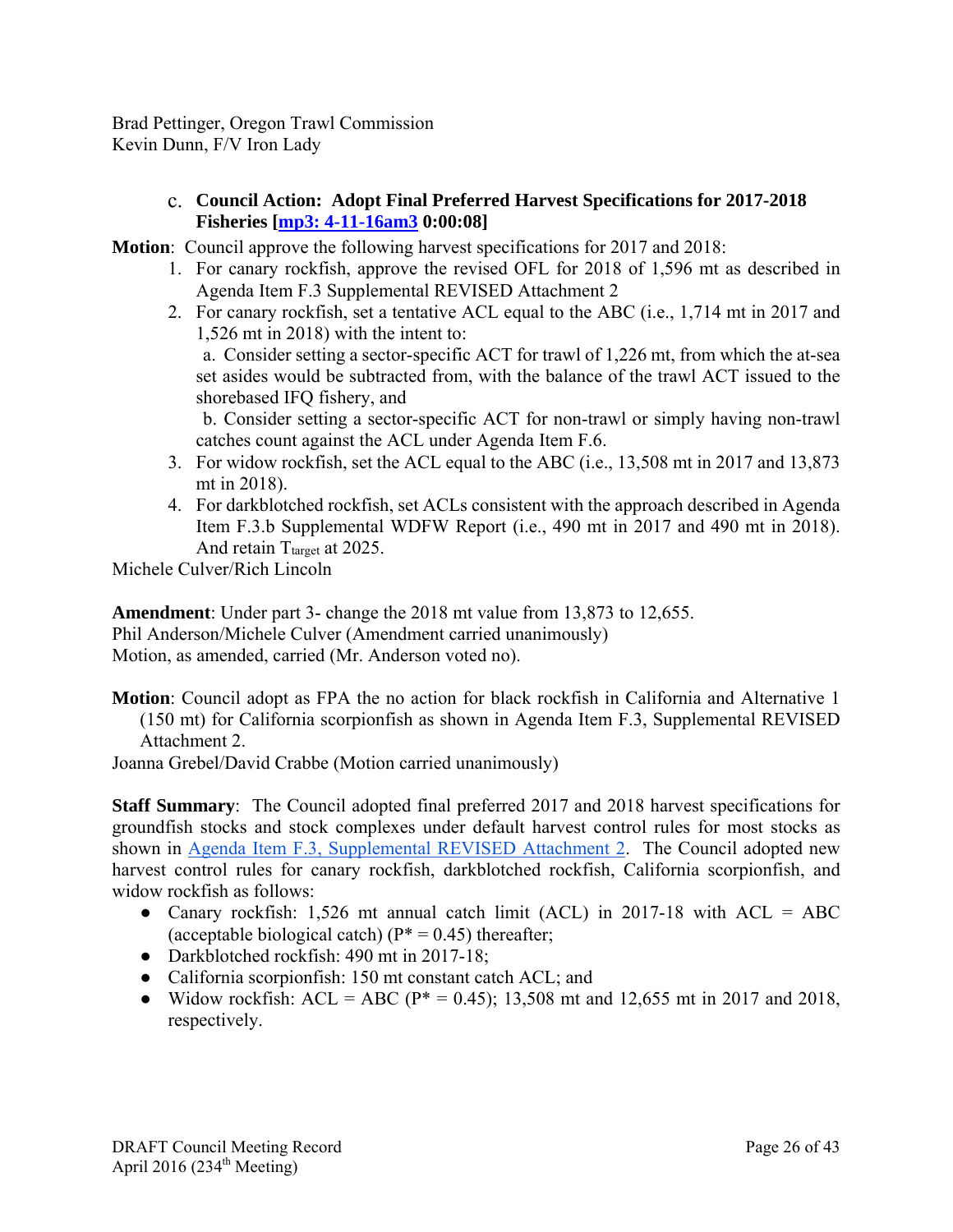**4. Final Action to Adopt Fixed Gear Electronic Monitoring Alternatives and Deem Whiting and Fixed Gear Electronic Monitoring Regulations – Brett Wiedoff [mp3: 4-11-16pm1 0:00:04]** 

Agenda Item F.4, Attachment 1: Fixed Gear Fishery Final Preferred Alternatives and Options, September 2014

Agenda Item F.4, Attachment 2: An Electronic Monitoring Program for the Limited Entry Groundfish Trawl Fishery (*Electronic Only*)

# **Reports and Comments of Advisory Bodies and Management Entities [mp3: 4- 11-16pm1 0:17:51] & [mp3: 4-11-16pm2 0:00:36]**

Agenda Item F.4.a, NMFS Report, Including Recommended CFR-style Regulations: Deeming of Electronic Monitoring Regulations for Whiting and Fixed Gear Fisheries, Prepared by NMFS West Coast Regional Office

Agenda Item F.4.a, Supplemental NMFS PowerPoint: Electronic Monitoring Regulation Deeming (Hooper)

Agenda Item F.4.a, Supplemental GEMPAC Report

Agenda Item F.4.a, Supplemental GMT Report

Agenda Item F.4.a, Supplemental GAP Report

Agenda Item F.4.a, Supplemental EC Report

# **Public Comment [mp3: 4-11-16pm2 1:07:50]**

Steve Bodnar \*Did Not Testify\*

Jeff Lackey, F/V Seeker & F/V Miss Sue

Kate Kauer, The Nature Conservancy & Sarah McTee, Environmental Defense Fund Heather Mann, Midwater Trawlers Cooperative

Michele Longo Eder

**Council Action: Confirm or Revise Adopted Council Final Preferred Alternative for Fixed Gear Fishery Electronic Monitoring and Deem Regulations for implementing Council Final Action for Whiting and Fixed Gear Fisheries Electronic Monitoring [**mp3: 4-11-16pm3 **0:00:06]** 

**Motion**: Council:

1. Approve the revisions to the Final Preferred Alternative for the Fixed Gear shown in Supplement GEMPAC Report , Agenda Item F.4.a, i.e.,

a. Under EM Vessel Operation Plan – IVMP Expiration change to Option A (No Expiration)

b. Under Declaration of EM Use, change FPA to Option D: no limit on frequency – declaration stands until changed

c. Under Data Transfer Process, retain only Option D – vessel operator and crew

d. Video and data processing – clarify that the desire is for PSMFC be eligible to be a third party reviewer

2. Deem the regulations as meeting the intent of the FPA for whiting and, with the expectation that changes are incorporated to reflect the changes to the fixed gear FPA shown above, as meeting the Council's intent with respect to fixed gear.

3. In addition, incorporate the other recommendations contained in the GEMPAC report for the changes to the regulations with the exception of the GEMPAC recommendation on video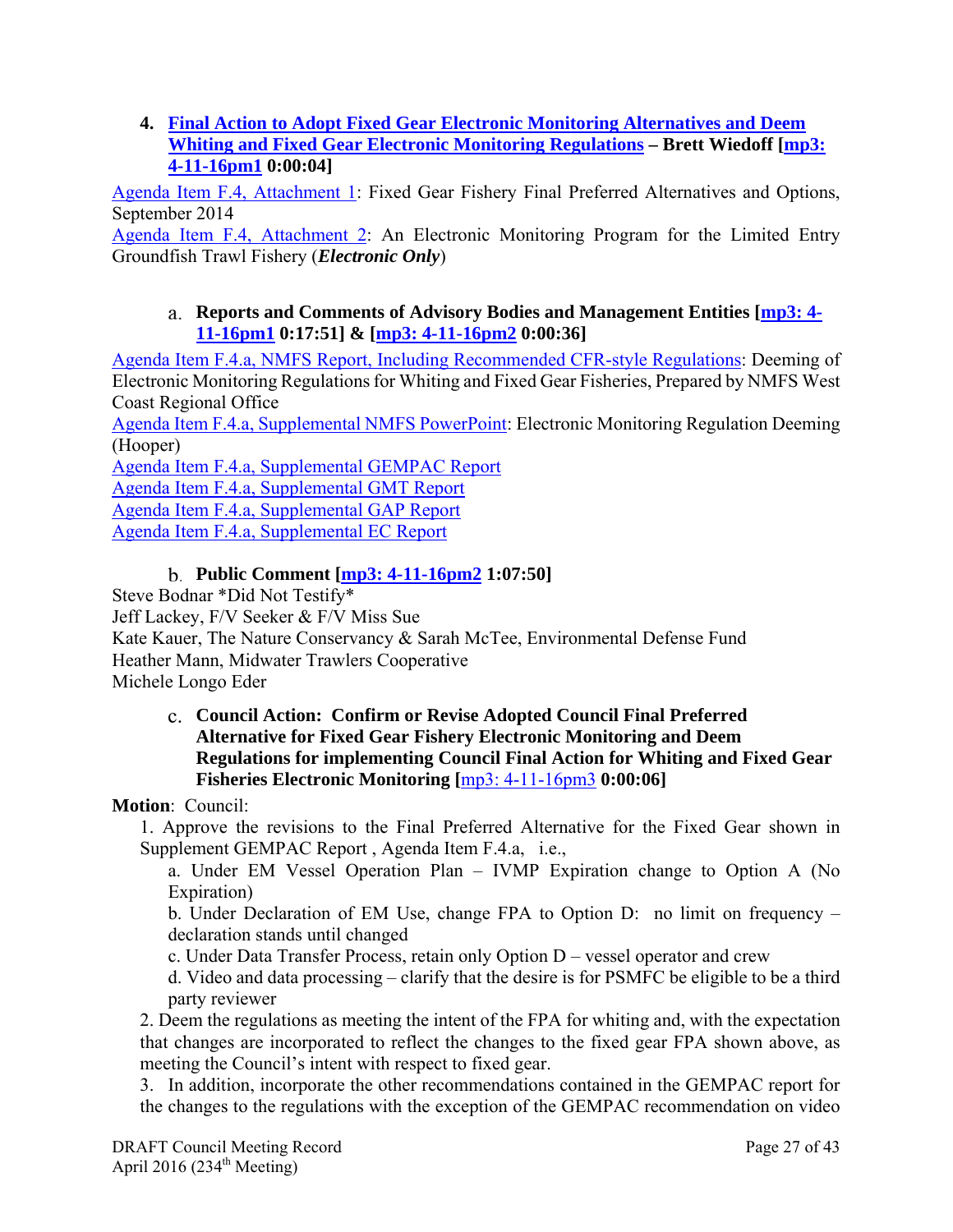retention. In this case, maintain the proposed 3 year retention requirement but specify that this will be reviewed prior to transitioning to third party video reviewers with the intention of reducing the duration of retention requirements to the maximum extent possible.

Dorothy Lowman/Maggie Sommer

**Amendment:** Change #3 delete strike out and add the underline of the following: In addition, incorporate the other recommendations contained in the GEMPAC report for the changes to the regulations with the exception of the GEMPAC recommendation on video retention. In this case, maintain the proposed 3 year retention requirement but specify that this will be reviewed prior to transitioning to 3<sup>rd</sup> party video reviewers with the intention of reducing the duration of retention requirements to the maximum extent possible. Specify that the video shall be retained for one year and at that time be transmitted to NMFS.

Marci Yaremko/Buzz Brizendine (Amendment failed, Ms. Yaremko and Mr. Brizendine voted in favor)

Main Motion carried (Ms. Yaremko voted no)

**Staff Summary**: The Council made the following changes to the final preferred alternative (FPA) for electronic monitoring (EM) for the fixed gear fishery as described in Table 1 of Agenda Item F.4, Attachment 1:

a. Individual Vessel Monitoring Plans expiration was changed from one year to no expiration;

b. Declaration of EM use was changed from annual declaration to no limit on frequency – declaration stands until changed;

c. Data Transfer Process removed shoreside monitor and retained only vessel operator and crew;

d. Video and data processing was clarified that the Pacific States Marine Fisheries Commission should be eligible to be a third-party video reviewer.

In addition, the Council recommended the following changes based on recommendations in Agenda Item F.4.a, Supplemental GEMPAC Report:

a. Remove references to particular modes of communication (i.e., email).

b. In the preamble of the proposed rule, discuss NMFS standards for EM providers to provide free litigation support to NMFS.

c. Include a one-page EM application process for existing EM participants to reduce the paperwork burden for the industry.

d. Include a general statement in the regulations that would require EM providers to comply with state and Federal warranty statutes.

Regarding record retention requirements in the draft regulations, the Council recommended maintaining the proposed 3-year record retention requirement, but specified that this requirement be reviewed prior to transitioning to third-party video reviewers to reduce the duration period for EM providers to retain records.

Finally, the Council deemed the draft regulations as meeting the intent of the whiting final preferred alternative (see the November 2015 Decision Summary Document for Whiting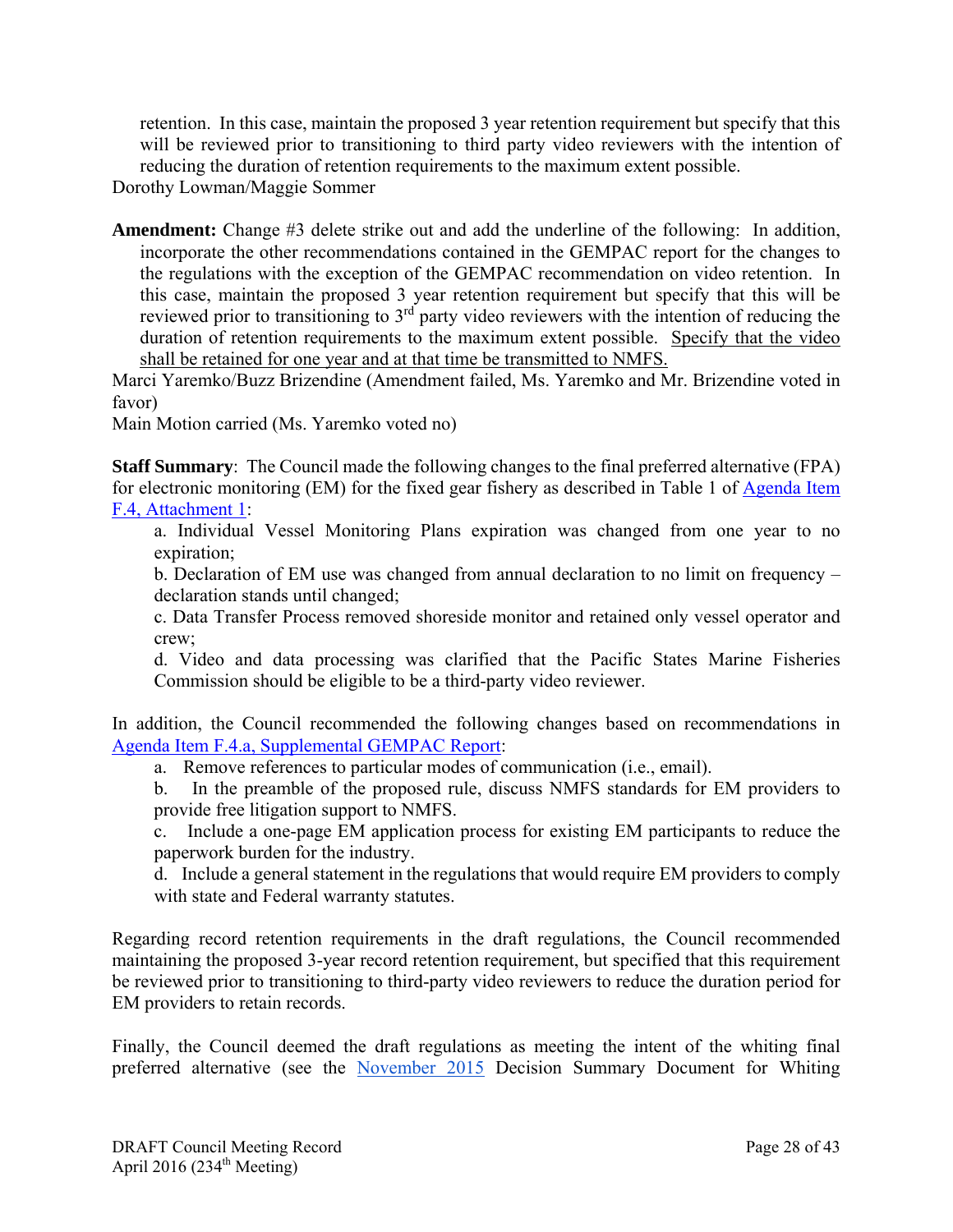Electronic Monitoring) and for the fixed gear fishery with the expectation that changes to the FPA and additional recommendations be incorporated.

# **5. Groundfish Essential Fish Habitat (EFH) and Rockfish Conservation Area (RCA) Amendment – Kerry Griffin [mp3: 4-12-16pm1 0:00:05]**

**Project Team Report – John Stadler and Kerry Griffin [mp3: 4-12-16pm1 0:09:17]** 

Agenda Item F.5.a, EFH and RCA Project Team Report

Agenda Item F.5.a, Supplemental EFH/RCA Project Team Report 2 Agenda Item F.5.a, Supplemental EFH and RCA Project Team PowerPoint: Consideration of

Modifying Essential Fish Habitat and Rockfish Conservation Areas

# **Reports and Comments of Advisory Bodies and Management Entities [mp3: 4- 12-16pm1 1:01:31] & [mp3: 4-12-16pm2 0:00:21]**

Agenda Item F.5.b, Supplemental NMFS Report: Preliminary Summary of Public Comments on the NOI to Prepare an EIS on Amendment 28 to the Pacific Coast Groundfish FMP

Agenda Item F.5.b, Supplemental GMT Report

Agenda Item F.5.b, Supplemental GAP Report

Agenda Item F.5.b, Supplemental HC Report

# **Public Comment [mp3: 4-12-16pm2 0:17:48]**

Agenda Item F.5.c, Public Comment

Agenda Item F.5.c, Supplemental Public Comment 2 (Print Version)

Agenda Item F.5.c, Supplemental Public Comment 2 (*Full Version Electronic Only*)

Agenda Item F.5.c, Supplemental Public Comment 3 (*Electronic Only*)

Agenda Item F.5.c, Supplemental Public Comment 4

Ben Enticknap & Geoff Shester, Oceana - Agenda Item F.5.c, Supplemental Public Comment PowerPoint 2 (Oceana)

Seth Atkinson, Tom Libby, Kate Kauer, Brad Pettinger & Shems Jud

Andrea Treece, Earthjustice

Andrew Thurber, Oregon State University

Tom Rudolph, PEW Charitable Trusts - Agenda Item F.5.c, Supplemental Public Comment PowerPoint 1 (PEW, Rudolph)

**Council Action: Consider and Revise Range of Alternatives, as Appropriate; Identify Preferred Alternatives in Possible; Revise Additional Guidance as Necessary [mp3: 4-12-16pm3 0:00:03]** 

**Motion**: Council revise the range of alternatives for groundfish Essential Fish Habitat (EFH) and Rockfish Conservation Area (RCA) adjustment presented in the Project Team Report, agenda item F.5.a, Table 1, as follows:

1. For Subject Area 1, Essential Fish Habitat Conservation Areas (EFHCAs) contained in public proposals, remove alternatives 1.b, 1.b.i, and all public proposals except Collaborative (1.c) and Oceana, et al. (1.f) (as amended by the proponents) for analysis as stand-alone alternatives, with the understanding that metrics will be produced for individual polygons from all existing public proposals making them available to the Council for inclusion when selecting a preferred alternative.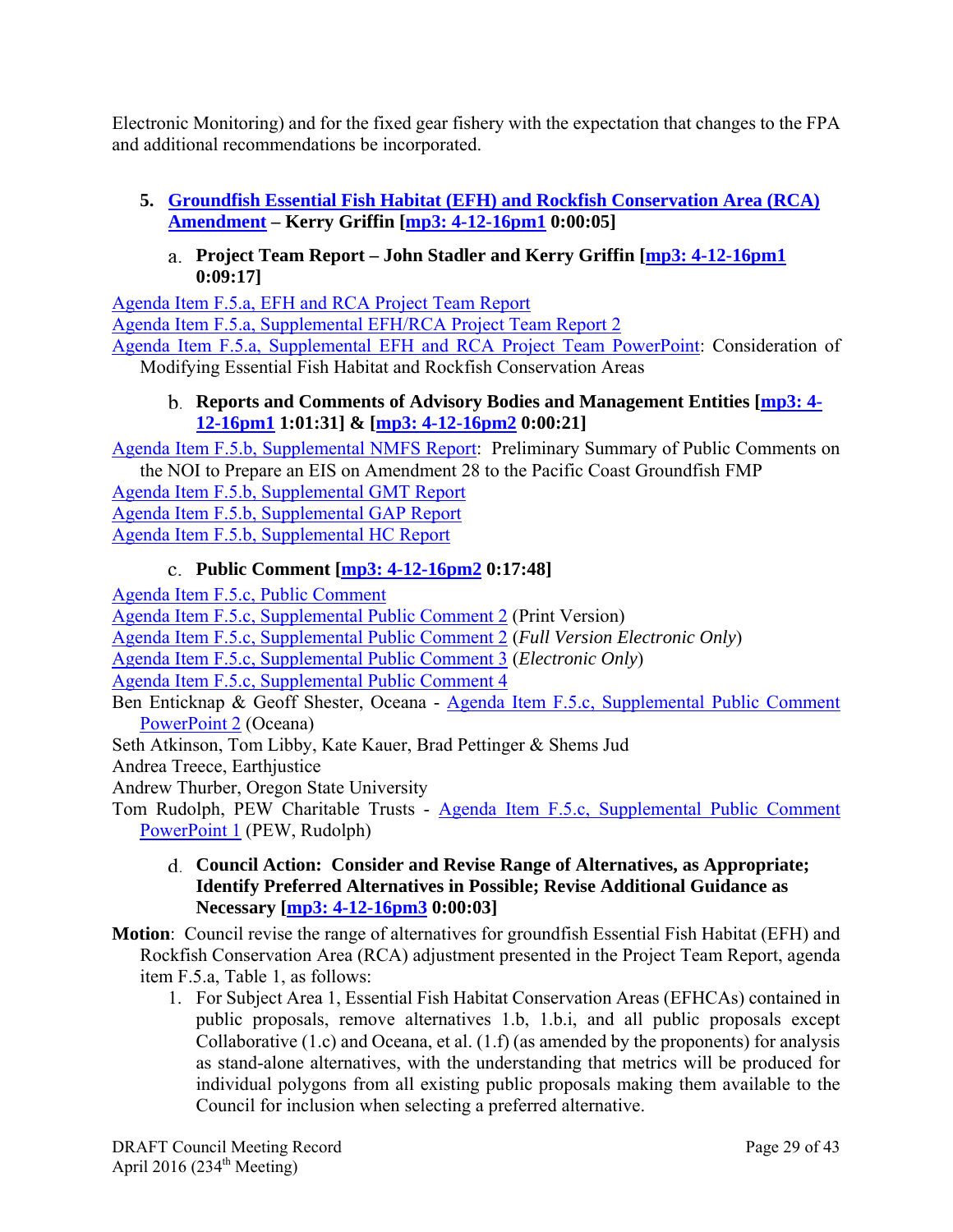For those proposals removed as stand-alone alternatives, also remove the corresponding alternatives which are exclusive of the tribal usual and accustomed fishing areas, 1.d.i and 1.e.i.

2. For Subject Area 2, new EFHCAs within current RCAs, remove alternatives 2.b and 2.b.i, with the understanding the Project Team will develop and present metrics indicating certainty or confidence in the habitat classifications of those areas prior to the Council selecting a preferred alternative.

Furthermore, I move that the Council adopt alternatives 4.b, 5.b, 6.b, 7.b, 8.b, 9.b, and 10.b as Preliminary Preferred Alternatives.

Troy Buell/Jeff Feldner

**Amendment:** In item #1, for analytical purposes, add the components in southern ca (south of pt. conception) as described in the collaborative proposal dated 9/2015.

Joanna Grebel/Buzz Brizendine (Amendment carried unanimously)

**Amendment:** Remove the alternatives 1c and 1f which would make changes within the tribal  $I\overline{A}$ 

Frank Lockhart/David Sones (Amendment was withdrawn with consent of the second)

**Amendment:** Remove any alternatives that include changes within the tribal U&A.

Frank Lockhart/David Sones (Amendment carried on roll call vote, Mr. Lincoln, Mr. Anderson, Mr. Buell and Mr. Hassemer voted no; Mr. Wolford abstained.)

(Motion, as amended, carried unanimously)

**Motion**: Council move that the alternatives under subject area 3 move forward for further analysis if it is determined that additional analysis is needed to consider block area closures through inseason action in the future.

Michele Culver/Troy Buell

**Amendment:** Remove from further analysis any changes to the RCAs within the tribal U&A. Frank Lockhart/David Sones (Amendment carried, Mr. Lincoln, Mr. Anderson, and Mr. Hassemer voted no; Mr. Wolford abstained.)

(Motion, as amended, carried unanimously)

**Motion**: Council approve the following proposed analytical approach as displayed.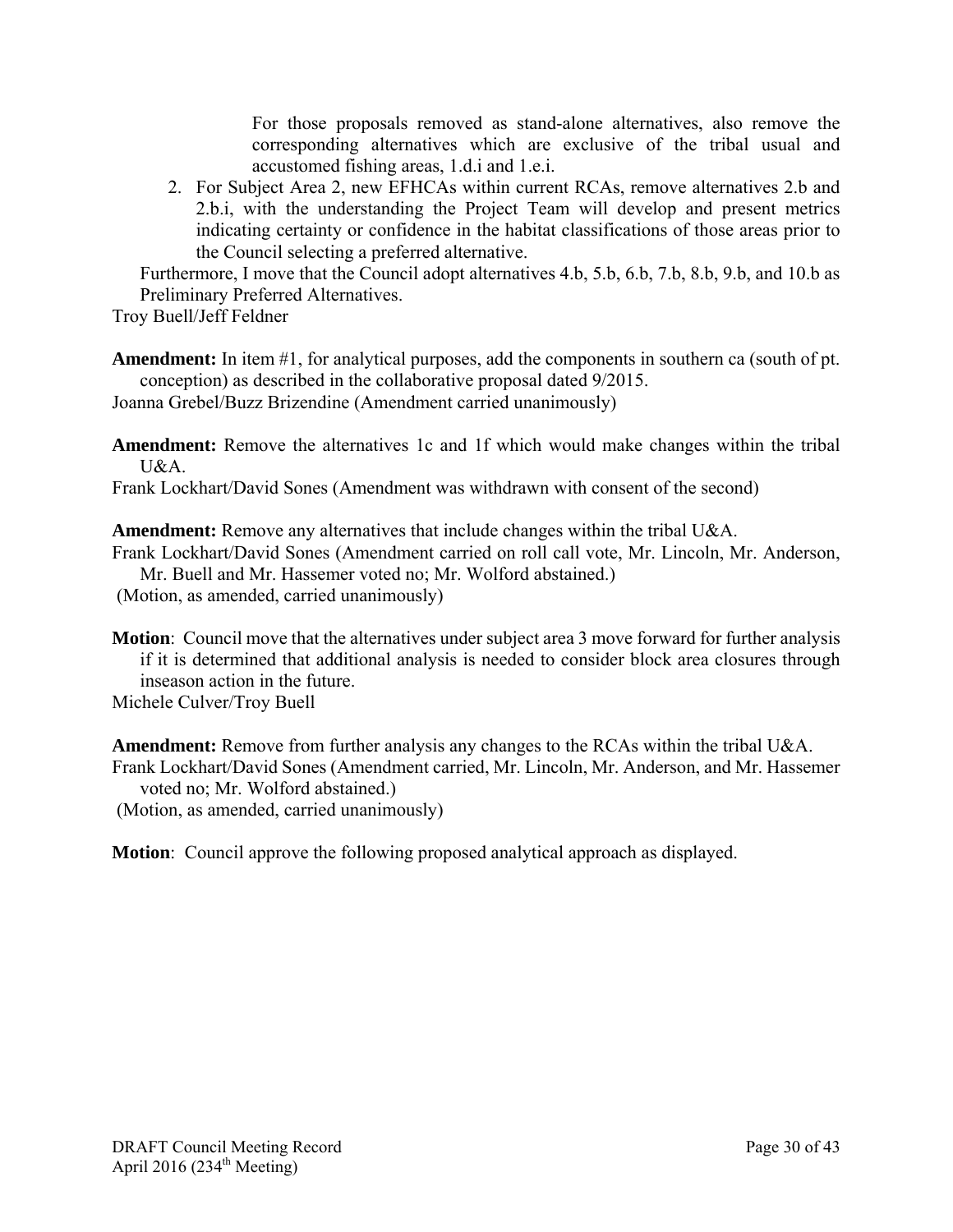#### **Proposed Analytical Approach:**



Michele Culver/Rich Lincoln (Motion carried unanimously)

**Staff Summary**: The Council adopted a revised range of alternatives that includes the public proposals submitted by the Collaborative group and the Oceana/Natural Resources Defense Council/Ocean Conservancy group, as amended by the proponents. The Council asked that the individual areas specified in the other public proposals be analyzed in terms of the metrics proposed by the EFH/RCA Project Team, but not to stand as individual alternatives. The Council also eliminated from consideration any EFH or RCA changes within the Tribal Usual and Accustomed Areas off the coast of Washington, and provided guidance on the analytical approach for EFH and RCA changes.

The Council recommended that the trawl RCA alternatives, as described in Agenda Item F.5.a, EFH and RCA Project Team Report (Table 1, described in Section 4), move forward for more detailed analysis, as necessary. Alternatives include complete removal of the trawl RCA as well as discrete area closures for overfished species and block area closures only as necessary to address conservation concerns.

Finally, the Council selected as preliminary preferred alternatives (PPA), using Magnuson-Stevens Act discretionary authorities to prohibit bottom contact fishing activities deeper than 3,500 m, and the updates to the administrative alternatives pertaining to groundfish life histories, prey species, fishing and non-fishing impacts, review and revision process, and correcting minor errors and making clarifications in the groundfish Fishery Management Plan.

In addition to the no-action alternative for each issue, the revised list of alternatives is: EFH Alternatives in Public Proposals 1b. Collaborative Group 1c. Oceana

EFH Alternatives in Trawl RCA 2b. Add new EFH Conservation Areas within the trawl RCA based on presence of priority habitats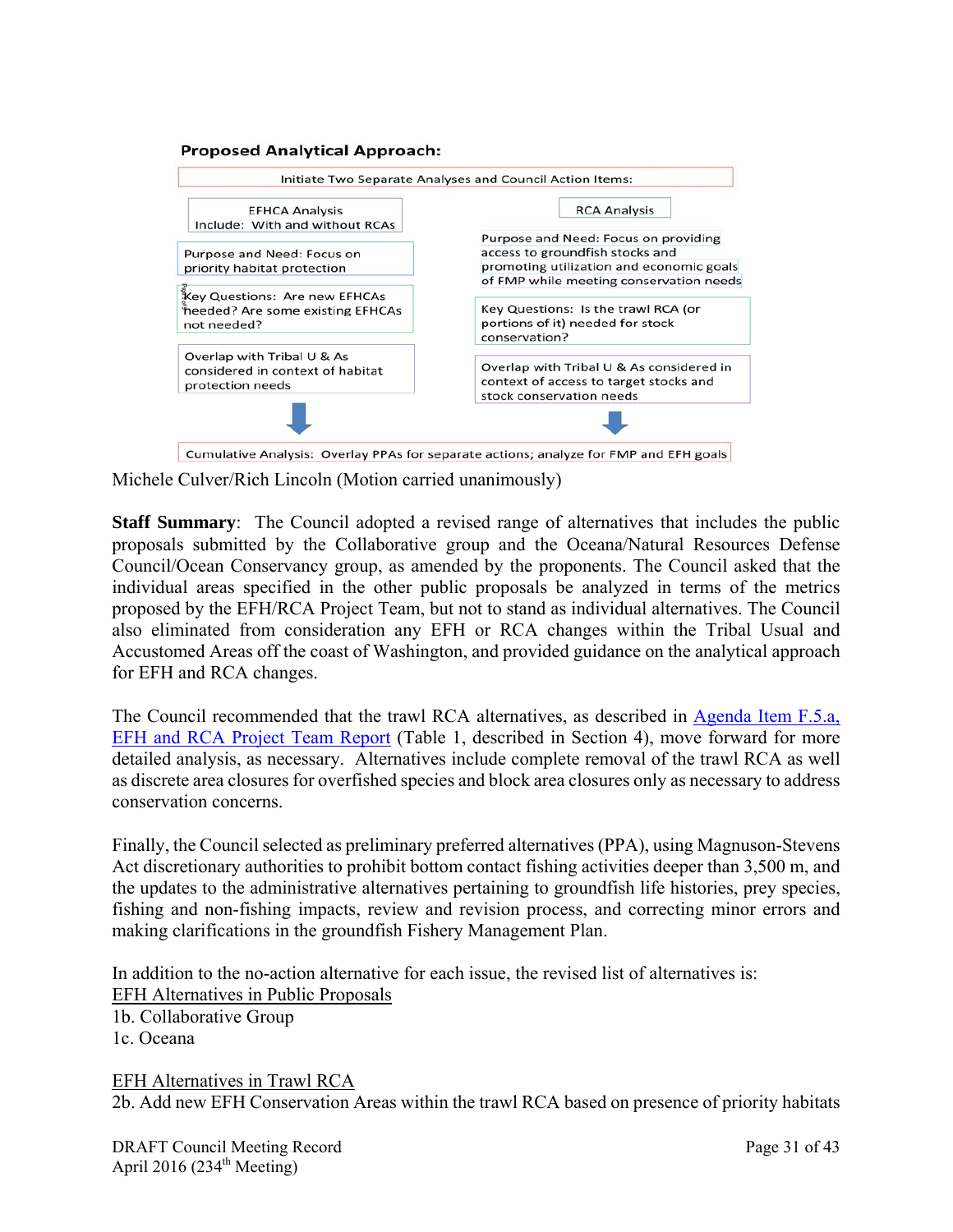Adjustments to Trawl RCA

3b. Remove trawl RCA

3c. Remove trawl RCA but establish discrete area closures for overfished groundfish species 3d. Remove trawl RCA but utilize block area closures for overfished or non-overfished groundfish species

Magnuson Act Discretionary Authorities

4b. Use MSA discretionary authorities to close waters deeper than 3,500 m to bottom contact gear **(PPA)**

Administrative Alternatives

5b. Update Appendix B, to include new information on life history descriptions, text descriptions of EFH, and major prey items **(PPA)**

6b. Revise Appendix C Part 2, to include new information on fishing gear effects **(PPA)**

7b. Update Appendix D to include new information on non-fishing effects and conservation measures **(PPA)**

8b. Revise groundfish EFH Information and Research Needs section of the FMP and move to an appendix **(PPA)**

9b. Update groundfish EFH review and revision process and describe elsewhere (e.g., COP). Include criteria prior to each review **(PPA)**

10b. Provide clarifications and correct minor errors **(PPA)**

**6. Preliminary Preferred Management Measure Alternatives for 2017-2018 Fisheries – Kelly Ames and John DeVore [mp3: 4-13-16am1 0:41:49]** 

Agenda Item F.6, Supplemental REVISED Attachment 1: Action Item Checklist Agenda Item F.6, Attachment 2: Draft Two-Year Allocation Options for Canary Rockfish Agenda Item F.6, Attachment 3: Draft Appendix B – Additional Management Measure Analysis and New Management Measures Analysis

# **Reports and Comments of Advisory Bodies and Management Entities [mp3: 4- 13-16am1 0:48:29]; [mp3: 4-13-16am2 0:00:17]: and [mp3: 4-13-16pm1 0:00:48]**

Agenda Item F.6.a, Supplemental ODFW Report: Modification to the ODFW canary rockfish allocation proposal and revised ODFW recreational mortality projections to account for targeting of canary rockfish in traditional groundfish fishery and adoption of the new longleader opportunity

Agenda Item F.6.a REVISED Supplemental ODFW Report 2

Agenda Item F.6.a, Supplemental WDFW Report

Agenda Item F.6.a, Supplemental NMFS Report

Agenda Item F.6.a, Supplemental CDFW Report

Agenda Item F.6.a, Supplemental CDFW Report 2

Agenda Item F.6.a, Supplemental EC Report

Agenda Item F.6.a, Supplemental REVISED GMT Report 1: Rockfish Conservation Area Updates, Allocations, and Harvest Guidelines

Agenda Item F.6.a, Supplemental GMT Report 2: 2017-2018 Season Structures

Agenda Item F.6.a, Supplemental GMT Report 3: 2017-2018 New and Emerging Management **Measures**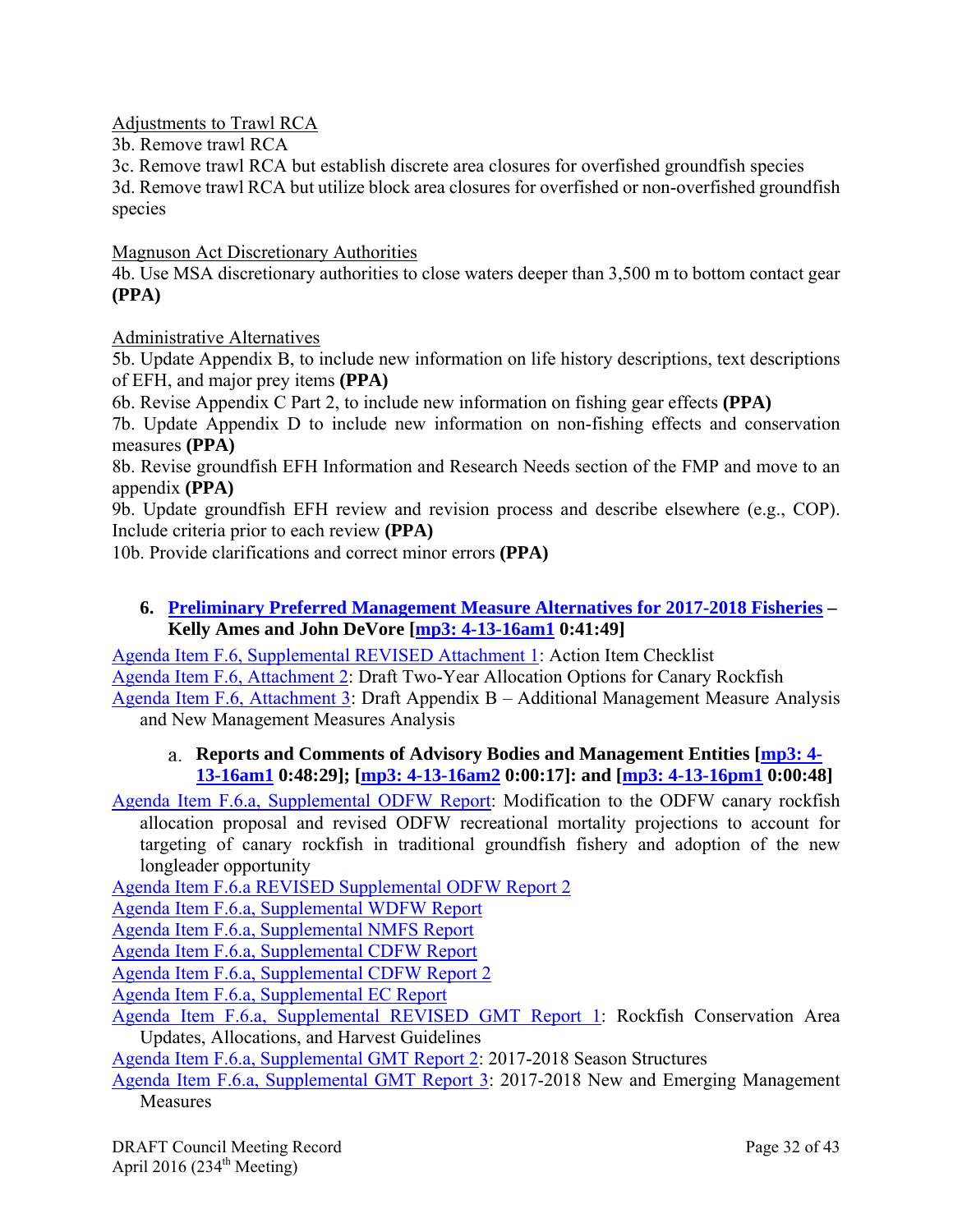Agenda Item F.6.a, Supplemental Tribal Report: Preliminary 2017-2018 Tribal Management **Measures** 

Agenda Item F.6.a, REVISED Supplemental GAP Report

# **Public Comment [mp3: 4-13-16pm1 0:10:18]**

Agenda Item F.6.b, Public Comment Agenda Item F.6.b, Supplemental Public Comment 2 Agenda Item F.6.b, Supplemental Public Comment 3 Peter Leipzig, Fisherman's Marketing Association Douglas Kaber, Lost Coast Kayak Anglers Dan Waldeck, Pacific Whiting Conservation Cooperative Jeff Lackey Mike Storey, F/V Pegasus Robert Smith, F/V Raven Brent Paine, United Catcher Boats Donna Parker, Artic Storm Brad Pettinger, Oregon Trawl Commission Rod Moore Mike Hyde, American Seafoods Heather Mann, Midwater Trawlers Cooperative Ralph Brown James Mize, Premier Pacific Seafoods Bill James, Port San Luis Commercial Fisherman's Association

# **Council Action: Adopt Any Remaining Harvest Specifications and Preliminary Preferred Alternatives for Management in 2017-2018 Fisheries [mp3: 4-13- 16pm2 0:00:08]**

**Motion**: Council approve the table in Appendix 1 of Agenda Item F.6 a, Supplemental GMT Report 1, Fishery Harvest Guidelines for 2017 and 2018 with EFP and Council Decisions on F.3, with the following revision:

> Change the research set-aside for yelloweye rockfish from 3.3 metric tons to 2.7 metric tons for 2017 only.

Maggie Sommer/Phil Anderson (Motion carried unanimously)

**Motion**: Council adopt a Canary Annual Catch Limit of 1,526 for both 2017 and 2018.

In addition, I move that the Council adopt a preliminary preferred alternative for the 2017 - 2018 harvest specifications and management measures for canary rockfish as specified in the table below:

| <b>ACL</b>                    | 1526   |
|-------------------------------|--------|
| <b>Off the Top Deductions</b> | 59.4   |
| Tribal                        |        |
| <b>EFP</b>                    |        |
| Research                      | 7.2    |
| <b>IOA</b>                    | 12     |
| <b>Trawl ACT</b>              | 1095.1 |
| At-Sea Hard Caps              |        |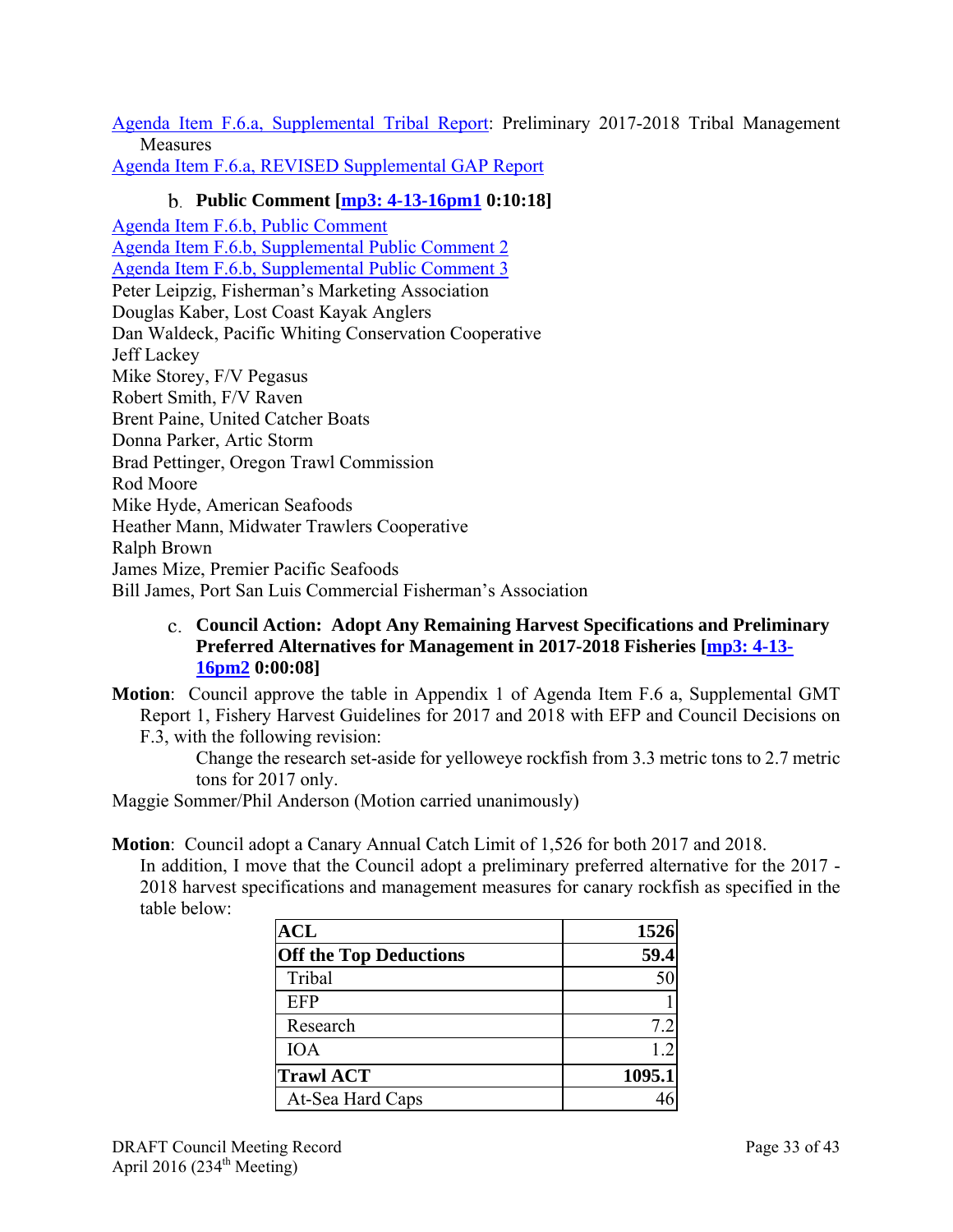| $\mathcal{C}P$       | 16     |
|----------------------|--------|
| MS                   | 30     |
| Shorebased IFQ       | 1049.1 |
| <b>Non-Trawl ACT</b> | 371.5  |
| Non-Nearshore        |        |
|                      | 46.5   |
| Nearshore            | 100    |
| WA Rec HG            | 50     |
| OR Rec HG            | 75     |
| CA Rec HG            |        |

Phil Anderson/Michele Culver

**Amendment:** Increase the CA recreational Harvest guideline by 35 mt, and reduce the Shorebased IFQ by 35 mt.

Joanna Grebel/Dan Wolford (Amendment carried; Mr. Lockhart abstained.)

(Motion, as amended, carried unanimously)

**Motion**: Council approve the following measures as preliminary preferred alternatives for further analysis for the June meeting:

- 1. Washington recreational management measures as described in Agenda Item F.6.b, Supplemental WDFW Report;
- 2. For widow rockfish, the amounts consistent with Amendment 21 to be specified as allocations for each of the at-sea sectors for 2017 and 2018;
- 3. For darkblotched rockfish and Pacific Ocean Perch (POP), the following amounts (as a main priority) to be specified as annual set asides (which is preferred, if possible) or allocations for each of the at-sea sectors for 2017 and 2018:

|                          | Darkblotched | P∩P |
|--------------------------|--------------|-----|
| <b>Catcher Processor</b> |              |     |
| Mothership               | ററ           |     |

and, strongly urge the National Marine Fisheries Service to explore any and every possible mechanism to make the adjustments proposed above happen to the maximum extent possible; and

4. The removal of the trawl rockfish conservation area (RCA) north of Cape Alava, Washington (48°10' N. latitude) and extend the shoreward and seaward RCA boundaries north of 40°10' N. latitude to the U.S./Canada border.

Michele Culver/Phil Anderson (Motion carried unanimously)

**Amendment:** amend the motion seaward RCA boundary from 45° 46 to the US/Canada border be established at 150 fm.

Phil Anderson/Rich Lincoln (Amendment carried unanimously.) (Motion, as amended, carried unanimously)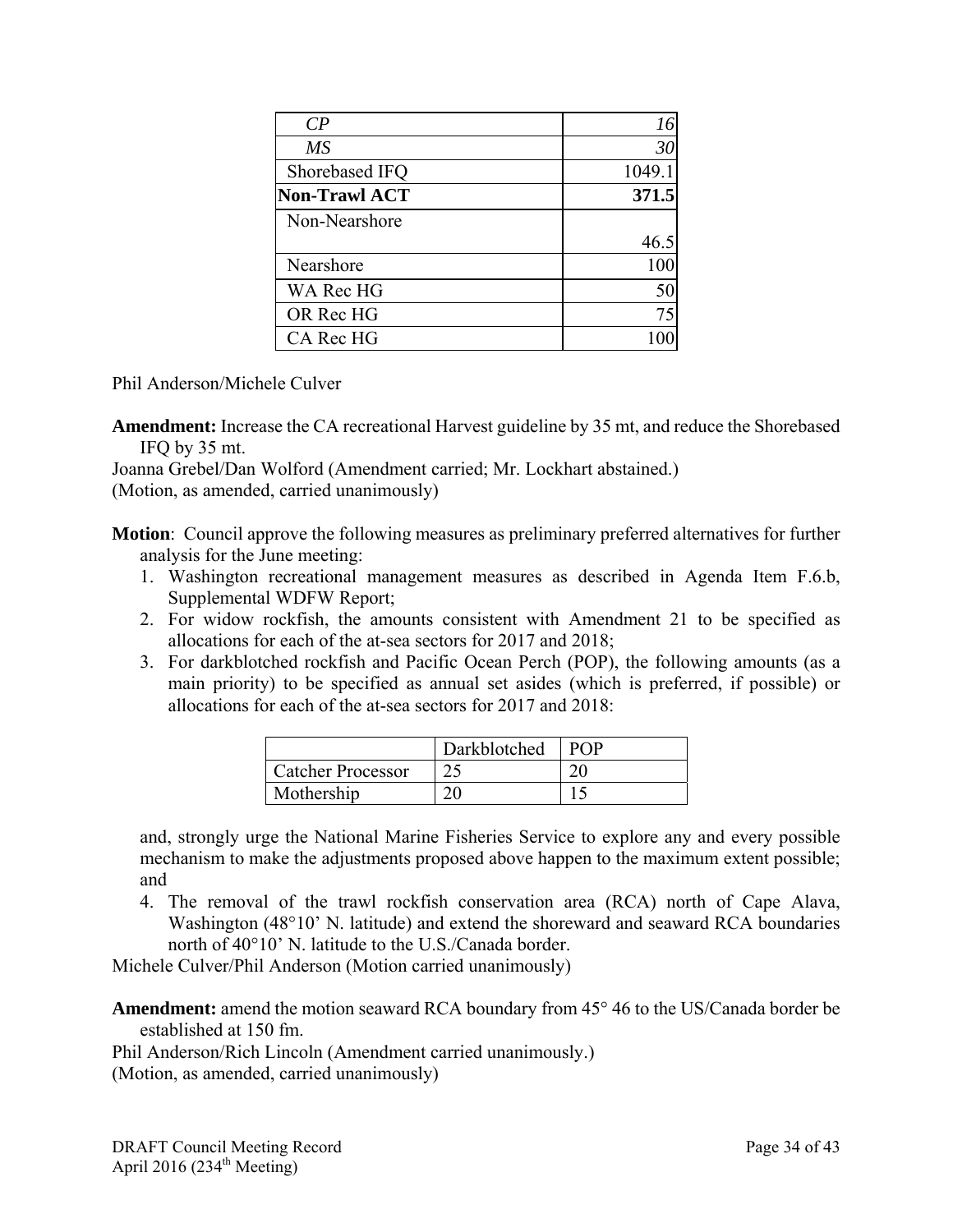- **Motion**: Council adopt the following as preliminary preferred for public review; using GMT Report 1 (Agenda Item F.6.a, Supplemental GMT Report 1) and GAP Report (Agenda Item
	- F.6.a, Supplemental GAP report):
		- #1 GAP recommendation
		- #3 GAP recommendation
		- #4 GMT recommendation; include blackgill HG of 123 mt for 2018 if Amendment 26 is delayed.
		- #5 GAP recommendation
		- #8 GAP recommendation except for yelloweye rockfish move 0.1 mt to non-nearshore and 0.1 mt to California nearshore

Deacon rockfish - adopt GMT recommendation

Joanna Grebel/Dan Wolford (Motion carried unanimously)

**Motion**: Council adopt the following as preliminary preferred for public review; using GMT Report 2 (Agenda Item F.6.a, Supplemental GMT Report 2) and GAP Report (Agenda Item

- F.6.a, Supplemental GAP report):
	- #9 GAP recommendations including big skate trip limits (Table 4-13), include removal of daily vessel limits in IFQ fishery for overfished species that are rebuilt.
	- #11 GAP recommendation; include recommendation to modify non-trawl seaward boundary from 150 fm to 125 fm between 40°10' and 34°27' N lat.
	- #12 GAP recommendation except for OA canary; OA canary = 100 lb/2 months; include recommendation to modify non-trawl shoreward boundary from 60 fm to 75 fm south of 34°27' N lat.

Joanna Grebel/Dan Wolford

**Amendment:** Amend the motion under #12 replace 100 lbs/2 months to 150 lbs/2 months Maggie Sommer/Jeff Feldner (Amendment carried, Ms. Grebel voted no) (Motion, as amended, carried unanimously)

**Motion**: Council adopt the following as preliminary preferred for public review; using GMT Report 3 (Agenda Item F.6.a, Supplemental GMT Report 3) and GAP Report (Agenda Item F.6.a, Supplemental GAP report):

- #18 GAP recommendation
- #20 GMT recommendation
- #21 GMT recommendation which includes starry flounder
- #22 GAP recommendation
- #23 GAP recommendation

Joanna Grebel/Dan Wolford (Motion carried unanimously)

**Motion**: Council adopt California recreational season structure and bag limits as described in Supplemental CDFW Report 1 as preliminary preferred for public review.

Joanna Grebel/Dan Wolford (Motion carried unanimously)

**Motion**: Council approve as the preliminary preferred alternative for the Oregon recreational fishery the season structure, bag limits, and regulations that were in place in 2016 and are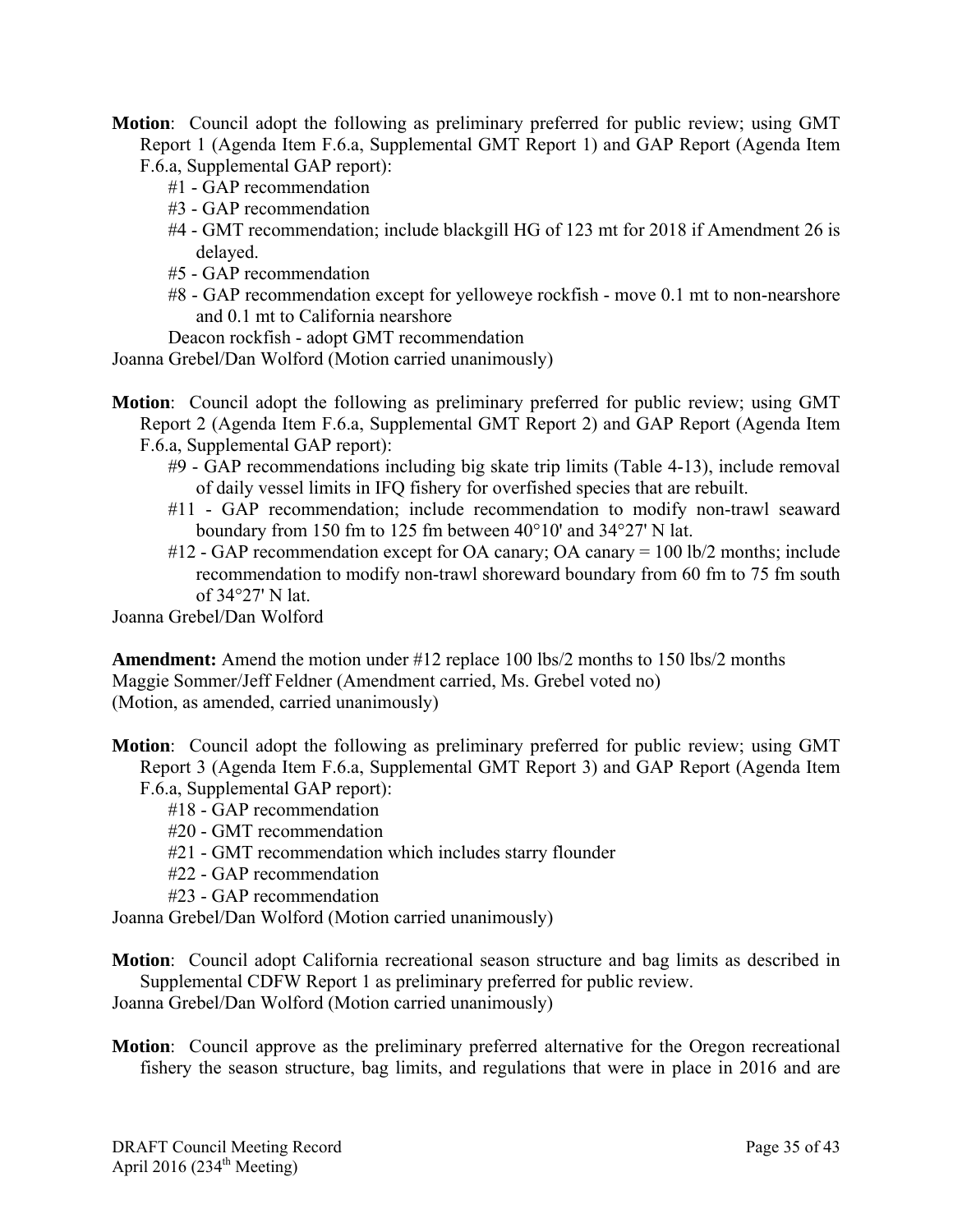described in the No Action Alternative in Section 4.1.1.9 of Agenda Item F.3., Attachment 1, with two exceptions:

- Removal of the kelp greenling minimum size limit
- Addition of two options for expanding the Stonewall Bank YRCA, with the coordinates shown in Table 4-59 in Agenda Item F.3, Attachment 1.

Maggie Sommer/Jeff Feldner (Motion carried unanimously)

**Motion**: Council adopt as preliminary preferred alternative for 2017-2018 as described in Supplemental Tribal Report F.6.a.

David Sones/Phil Anderson (Motion carried unanimously)

**Motion**: Council adopt preliminary set asides for the pacific whiting at-sea sectors as represented in table 4-20.

Phil Anderson/Michele Culver (Motion carried unanimously)

**Staff Summary**: The Council selected preliminary preferred annual catch targets (ACT) for canary rockfish of 1,061 mt for trawl sectors (shorebased individual fishing quota program, mothership, catcher-processor) and 407 mt for non-trawl sectors (limited entry and open access fixed gears and recreational). The Council adopted preliminary preferred management measures, including allocations for all fisheries, for public review. Detailed descriptions of those measures will be posted on a Council blog the week of May 2 (see http://tinyurl.com/j5ufndk NOTE: this link will not be live until the week of May 2). Final action on management measures for 2017- 2018 groundfish fisheries is scheduled for the June 2016 Council meeting.

**7. Initial Stock Assessment Plans and Terms of Reference (TOR) for Groundfish and Coastal Pelagic Species – John DeVore [mp3: 4-13-16pm4 0:00:14]** 

Agenda Item F.7, Attachment 1: Prioritization of Species for Stock Assessments in 2017 and Beyond

Agenda Item F.7, Attachment 2: Excel Workbook of Data Informing Stock Assessment Prioritization (*Electronic Only*)

Agenda Item F.7, Attachment 3: Stock Assessment Prioritization for West Coast Groundfish

- Agenda Item F.7, Attachment 4: Prioritizing Fish Stock Assessments. NOAA Technical Memorandum NMFS-F/SPO-152, August 2015
- Agenda Item F.7, Attachment 5: Draft Terms of Reference for the Groundfish and Coastal Pelagic Species Stock Assessment and Review Process for 2017-2018
- Agenda Item F.7, Attachment 6: Draft Terms of Reference for the Groundfish Rebuilding Analysis for 2017-2018
- Agenda Item F.7, Attachment 7: Draft Terms of Reference for the Methodology Review Process for Groundfish and Coastal Pelagic Species for 2017-2018
- Agenda Item F.7, Attachment 8: Draft Minutes of the Groundfish Stock Assessment Process Review Workshop
	- **Overview of Stock Assessment Prioritization Jim Hastie and Michelle McClure [mp3: 4-13-16pm4 0:00:44]**

Agenda Item F.7.a, Supplemental NMFS PowerPoint: Prioritizing Fish Stock Assessments Draft Ranks for Pacific Coast Groundfish (Hastie)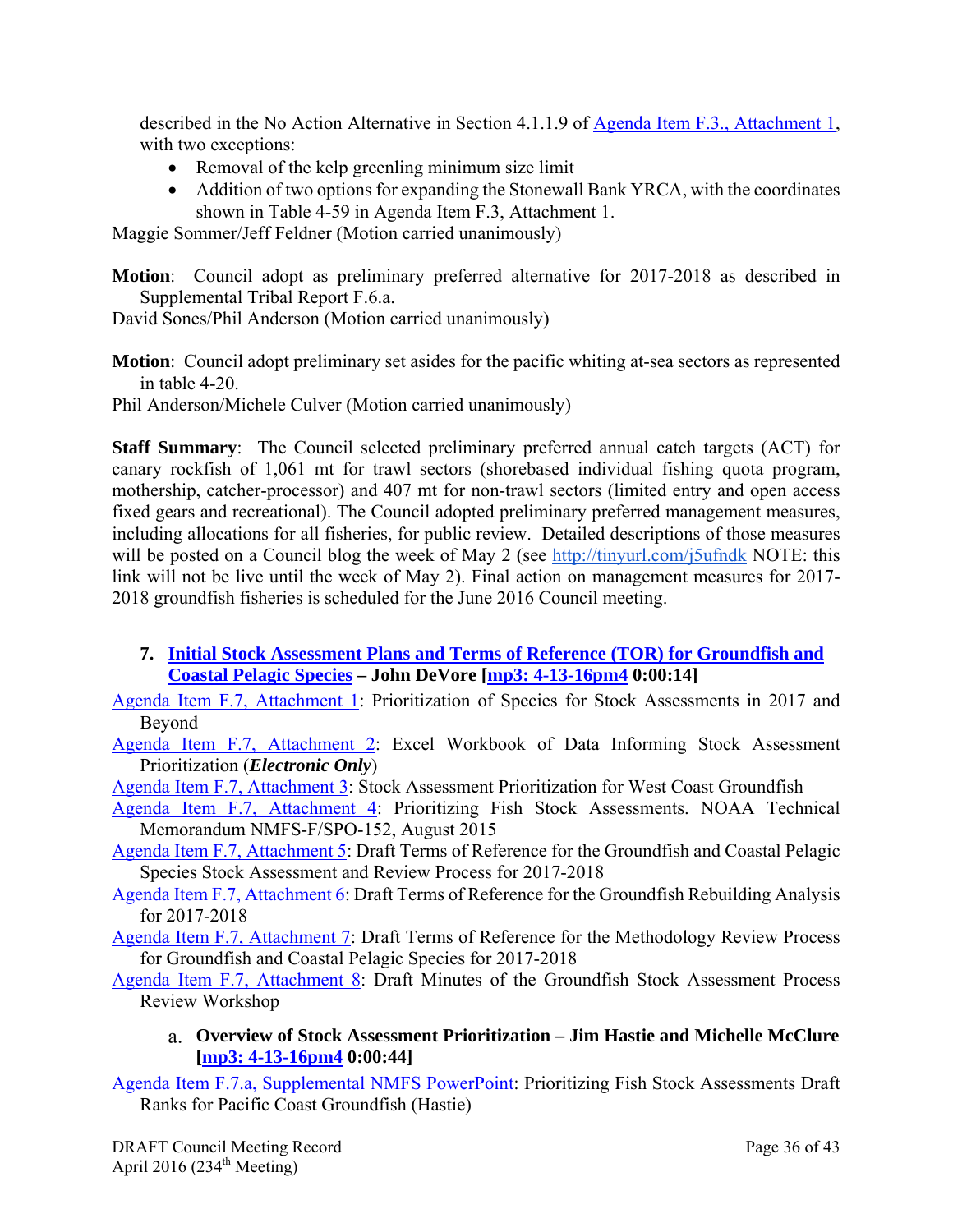Agenda Item F.7.a, Supplemental NMFS Excel Workbook (Hastie)

# **Reports and Comments of Advisory Bodies and Management Entities [mp3: 4- 13-16pm4 0:47:07]**

Agenda Item F.7.b, Supplemental SSC Report Agenda Item F.7.b, Supplemental GMT Report Agenda Item F.7.b, Supplemental GAP Report Agenda Item F.7.b, Supplemental CPSAS Report Agenda Item F.7.b, Supplemental CPSMT Report

### **Public Comment**

None

**Council Action: Adopt for Public Review a Preliminary List and Schedule of Stocks for Assessment in 2017, the Stock Assessment and Methodology Review TOR for Groundfish and Coastal Pelagic Species, and the Rebuilding TOR for Groundfish [mp3: 4-13-16pm4 1:32:03]** 

**Motion**: Council adopt for public review changes to Terms of Reference for:

- The Groundfish and Coastal Pelagic Species Stock Assessment and Review Process for 2017-2018, as shown in Agenda Item F.7, Attachment 5, as modified by the recommendations of the Scientific and Statistical Committee (Agenda Item F.7.b, Supplemental SSC Report) and the Coastal Pelagic Species Management Team (Agenda Item F.7.b, Supplements CPSMT Report);
- The Groundfish Rebuilding Analysis for 2017-2018, as shown in Agenda Item F.7 Attachment 6; and
- The Methodology Review Process for Groundfish and Coastal Pelagic Species for 2017-2018 as shown in agenda item F.7, attachment 7.

I also move that the Council adopt for public review the following as a preliminary priority list for 2017 groundfish stock assessments:

Update assessments

- Bocaccio
- Darkblotched rockfish

Full assessments

- Blue rockfish
- Deacon rockfish
- Lingcod
- Yelloweye rockfish
- Yellowtail rockfish
- Species for further consideration pending public comment and information brought forth by the National Marine Fisheries Service Northwest and Southwest Fisheries Science Centers at the June Council meeting
	- Blackgill rockfish (update)
	- Arrowtooth flounder (update)
	- Bank rockfish (full)
	- Pacific Ocean perch (full)
	- Cabezon (full)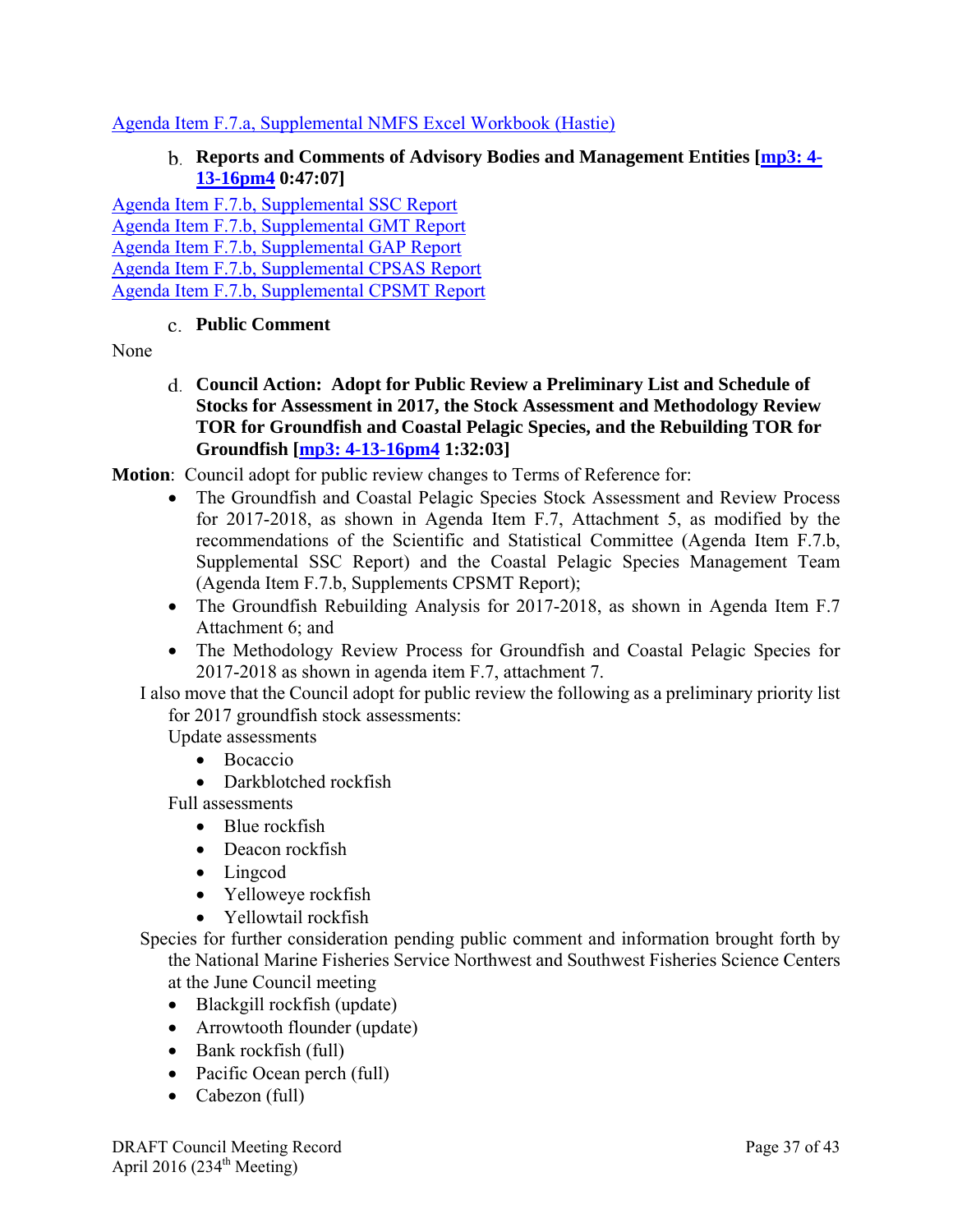- California scorpionfish (full or data moderate)
- Gopher rockfish (full or data moderate)

Troy Buell/Jeff Feldner

**Amendment:** Amend to remove California assessments Blue, Deacon, Cabezon. And Remove Gopher Rockfish entirely.

Joanna Grebel /David Crabbe

**Amendment:** Amend the amendment to remove "Blue" and "Deacon" from the amendment. Troy Buell/Dorothy Lowman (Amendment to the Amendment carried, Ms. Grebel and Mr. Crabbe voted no).

Amendment as amended, carried; Mr. Anderson abstained).

(Motion, as amended, carried unanimously)

**Staff Summary**: The Council adopted a preliminary list of groundfish stock assessments to be conducted in 2017 to inform management decisions in 2019 and beyond as follows.

### Full Assessments

- Blue rockfish
- Deacon rockfish
- Lingcod
- Yelloweye rockfish
- Yellowtail rockfish

Update Assessments

- Bocaccio
- Darkblotched rockfish

The Council is soliciting comment from the NMFS Northwest and Southwest Fisheries Science centers and the public on this preliminary list and suggested there may be consideration for other assessments, pending the ability of the Science Centers' capacity to do more assessments as follows: arrowtooth flounder (update), blackgill rockfish (update), bank rockfish (full), Pacific ocean perch (full), cabezon off Oregon and Washington (full), and California scorpionfish (full or data-moderate). The California Department of Fish and Wildlife expressed concern they do not have the resources to contribute to assessment of any California nearshore stocks.

The Council also adopted proposed changes to three terms of reference for public review: the Groundfish Rebuilding Analysis for 2017-2018, as shown in Agenda Item F.7, Attachment 6; the Methodology Review Process for Groundfish and Coastal Pelagic Species for 2017-2018 as shown in Agenda Item F.7, Attachment 7, and the Groundfish and Coastal Pelagic Species Stock Assessment Review Process Terms of Reference, with changes as recommended by the Scientific and Statistical Committee and the Coastal Pelagic Species Management Team.

Final action on groundfish stock assessment priorities and the three terms of reference is scheduled for June 2016.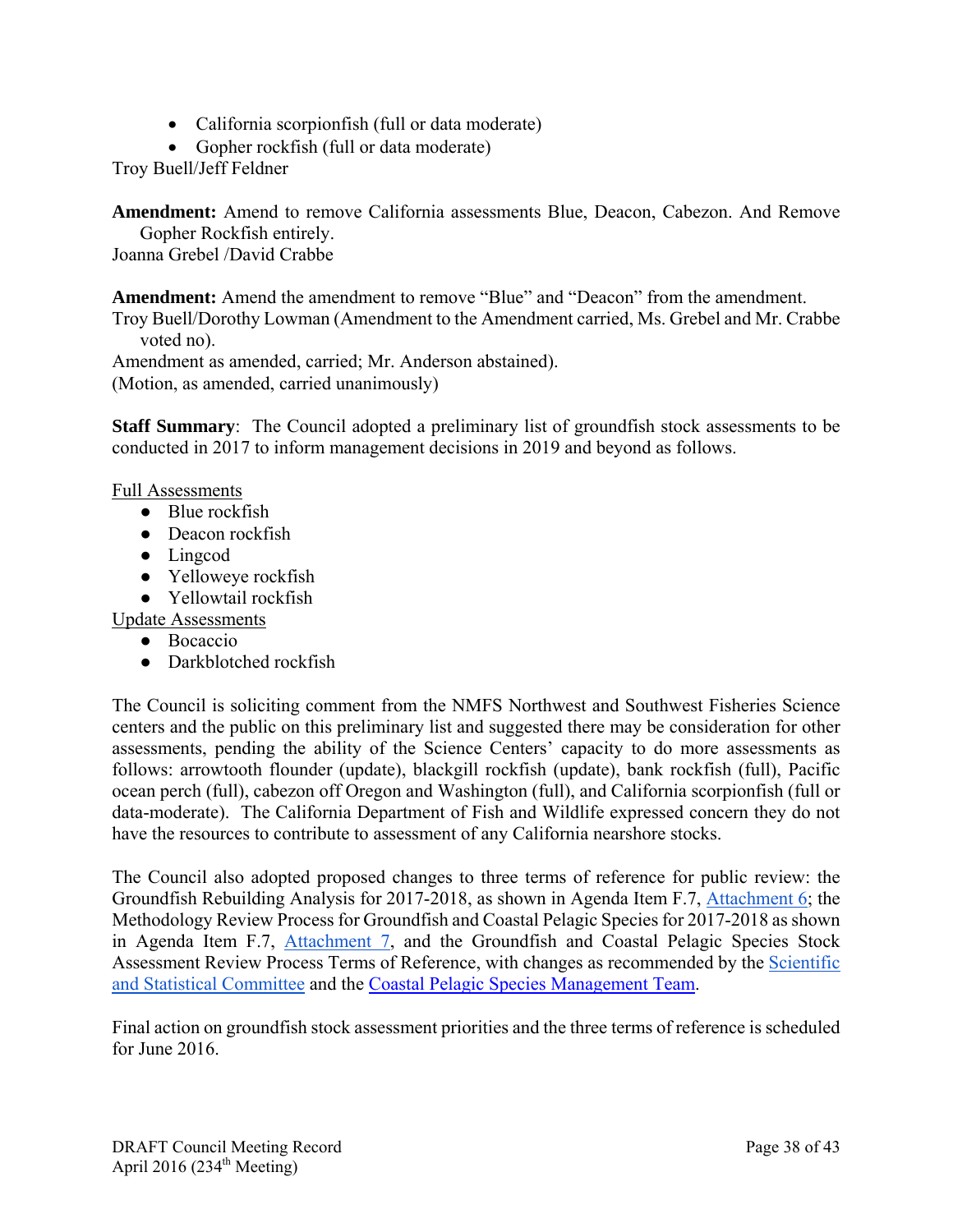# **8. Inseason Adjustments – Kelly Ames [mp3: 4-14-16am1 0:03:32]**

### **Reports and Comments of Advisory Bodies and Management Entities [mp3: 4- 14-16am1 0:04:14]**

Agenda Item F.8.a, Supplemental GMT Report Agenda Item F.8.a, Supplemental GAP Report

# **Public Comment [mp3: 4-14-16am1 0:15:10]**

Daniel Platt

### **Council Action: Consider Inseason Adjustments, as Necessary, to keep Catch within the Annual Catch Limits [mp3: 4-14-16am1 0:18:18]**

**Motion**: Council adopt inseason adjustment, as recommended by the GAP (Agenda Item F.8.a, Supplemental GAP Report), a decrease in the open access fixed gear sablefish trip limits north of 36 N. latitude down to 300 lbs. daily/850 lbs. weekly/1,700 lbs. bimonthly to go into effect at the start of period 4 (July 1).

Corey Niles/Joanna Grebel (Motion carried unanimously)

**Staff Summary**: The Council considered the progress of the fisheries and recommended a decrease in the open access fixed gear sablefish trip limits north of 36° latitude to 300 lbs. daily, 850 lbs. weekly, and 1,700 lbs. bimonthly to go into effect at the start of period 4 (July 1). This trip limit reduction would help ensure that the fishery, which saw increased effort last year, remains within its landing target.

# **Current Habitat Issues**

- **1. Current Habitat Issues Jennifer Gilden [mp3: 4-10-16am2 0:24:03]** 
	- **Report of the Habitat Committee Joel Kawahara [mp3: 4-10-16am2 0:24:44]**
	- **Reports and Comments of Advisory Bodies and Management Entities [mp3: 4- 10-16am2 0:38:59]**

Agenda Item G.1.b, Supplemental SAS Report

#### **Public Comment [mp3: 4-10-16am2 0:41.39]**

Agenda Item G.1.c, Public Comment Mike Conroy, West Coast Fisheries Consultant

### **Council Action: Consider Habitat Committee Recommendations [mp3: 4-10- 16am2 0:44:12]**

**Motion**: Council send the letter to SWRCB and BOR as shown in Agenda Item G.1, Attachment 1, with the minor edits recommended by the HC as described in Agenda Item G.1.a,

Supplemental HC Report.

Marci Yaremko/Dan Wolford (Motion carried, Mr. Lockhart abstained)

**Staff Summary**: The Council directed the Habitat Committee to send a letter on Sacramento River winter-run Chinook salmon to the California State Water Resources Control Board and the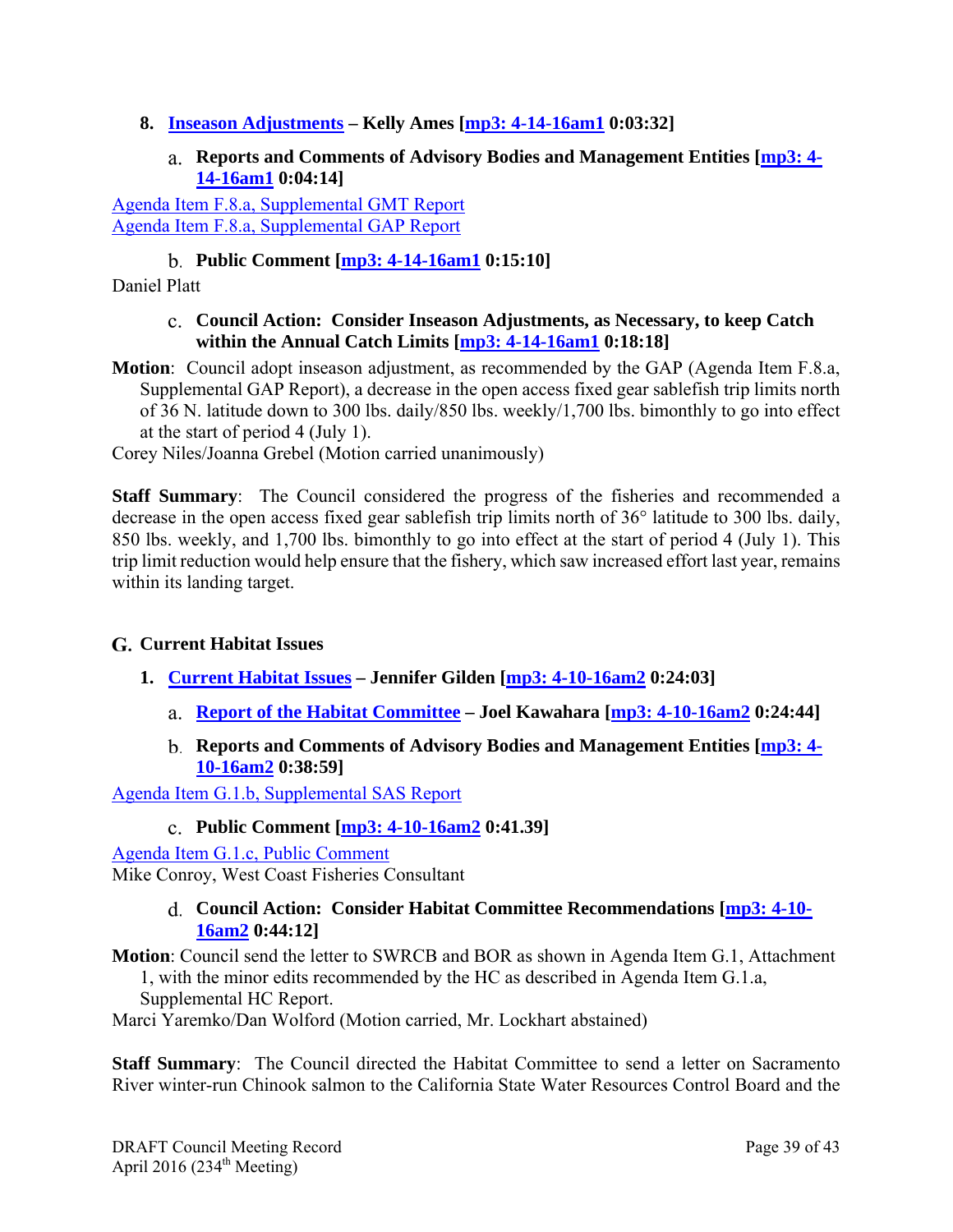Bureau of Reclamation regarding the Central Valley Project and State Water Project water management plan for 2016, based on the draft contained in Agenda Item G.1, Attachment 1.

# **Coastal Pelagic Species Management**

# **1. Final Action on Sardine Assessment, Specifications, and Management Measures – Kerry Griffin [mp3: 4-10-16am3 0:00:11]**

# **Stock Assessment Report – Gerard DiNardo [mp3: 4-10-16am3 0:04:36]**

Agenda Item H.1.a, Stock Assessment Report: Assessment of the Pacific Sardine Resource in 2016 for U.S.A Management in 2016-17 (*FULL DOCUMENT ELECTRONIC ONLY*)

Agenda Item H.1.a, Supplemental SWFSC PowerPoint: Assessment of the Pacific Sardine Resource in 2016 for USA Management in 2016-17 (*DiNardo*)

# **Reports and Comments of Advisory Bodies and Management Entities [mp3: 4- 10-16am3 0:27:34] & [mp3: 4-10-16pm1 0:00:07]**

Agenda Item H.1.b, Tribal Report: Letter from Ed Johnstone, Quinault Fisheries Policy Spokesperson, regarding the Quinault Indian Nation's intent to establish a tribal allocation and to enter the 2016-17 Pacific sardine fishery Agenda Item H.1.b, Supplemental SSC Report

Agenda Item H.1.b, Supplemental CPSMT Report

Agenda Item H.1.b, Supplemental CPSAS Report

# **Public Comment [mp3: 4-10-16pm1 0:27:27]**

Agenda Item H.1.c, Supplemental Public Comment Agenda Item H.1.c, Supplemental Public Comment 2 Theresa Labriola, Wild Oceans Geoff Shester, Oceana; Agenda Item H.1.c, Supplemental Public Comment 3 (Shester PowerPoint) Daniel Crone Corbin Hanson Diane Pleschner-Steele, California Wetfish Producers Association Neil Guglielmo Vince Torre, Tri-Marine Andrew Richards, West Coast Pelagic Conservation Group Mike Conroy, West Coast Fisheries Consultant Al Carter, Ocean Gold Mike Okoniewski \*Did Not Testify\* Gilly Lyons, PEW Charitable Trust Pete Guglielmo, Southern California Seafood, Inc. Ted Guglielmo Southern California Seafood, Inc. Ryan, Kapp

### **Council Action – Adopt Pacific Sardine Assessment and Final Harvest Specifications and Management Measures or the 2016-2017 Sardine Fishery [mp3: 4-10-16pm2 0:00:06]**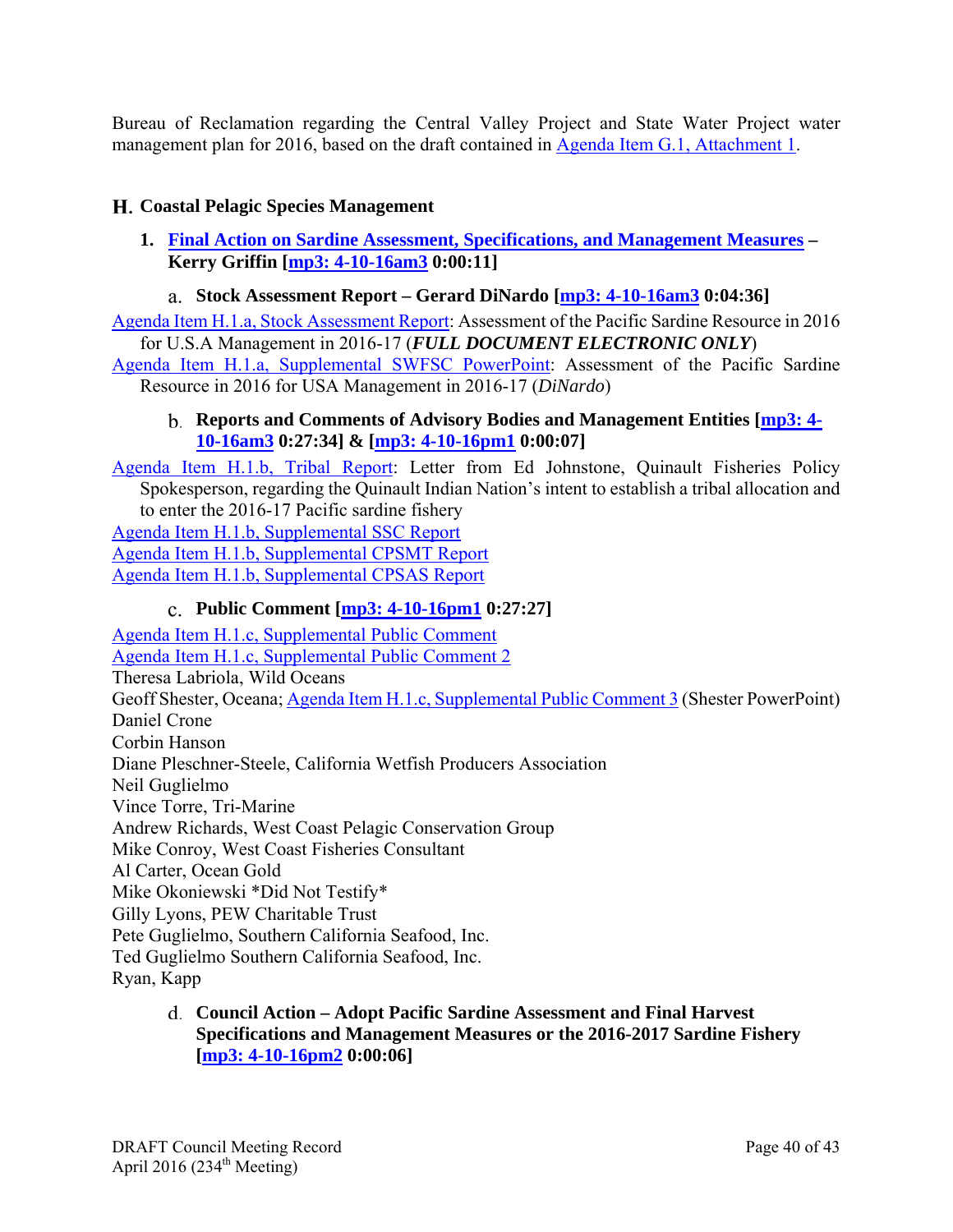### **Motion**: Council:

1) Adopt the Pacific sardine assessment for use in management for 2016-17 season as shown in stock assessment report under agenda item H1a

2) Approve the values for biomass, OFL, p\* buffer, ABC, ACL as shown in table 2 of the supplemental CPSMT report in item H1b, which has a harvest guideline of zero and continues the closure of the directed fishery

3) Adopt the following automatic inseason actions:

- An incidental per landing allowance of 40 percent Pacific sardine in non-treaty CPS fisheries until a total of 2,000 mt of Pacific sardine are landed.
- When the 2,000 mt is achieved the incidental per landing allowance would be reduced to 20 percent until a total of 5,000 mt of Pacific sardine have been landed.
- When 5,000 mt have been landed, the incidental per landing allowance would be reduced to 10 percent for the remainder of the 2016-2017 fishing year.

In addition, adopt a 2 mt incidental per landing allowance in non-CPS fisheries.

4) Approve that the CPSMT explore options for a small artisanal fishery.

Briana Brady/Buzz Brizendine

**Amendment:** Make the following changes to the motion:

- Under section 2 add "and an ACL value as shown in CPSAS Report H.1.b."
- Under section 3 strike the three bullets and include instead "as shown in Supplemental CPSAS Report Table 1"

David Crabbe/ (motion failed due to lack of second).

(Motion carried, Mr. Crabbe voted no)

**Staff Summary**: The Council adopted the 2016 stock assessment, with a biomass estimate of 106,137 metric tons, and adopted the following specifications for the July 1, 2016 - June 30, 2017 fishing year.

| Overfishing Limit                 | 23,085 mt |
|-----------------------------------|-----------|
| $P^*$ buffer                      | 0.4       |
| Acceptable Biological Catch (ABC) | 19,236 mt |
| Annual Catch Limit (ACL)          | 8,000 mt  |

Because the biomass estimate is below the cutoff value of 150,000 mt, there will be no directed non-Treaty fishery for the 2016-2017 sardine season. The only catch allowed will be Treaty-Indian, incidental, live bait, research, and other minor sources of mortality.

The Council adopted the following automatic inseason actions:

- An incidental per landing allowance of 40 percent Pacific sardine in non-Treaty CPS fisheries until a total of 2,000 mt of Pacific sardine are landed.
- When the 2,000 mt is achieved, the incidental per landing allowance would be reduced to 20 percent, until a total of 5,000 mt of Pacific sardine have been landed.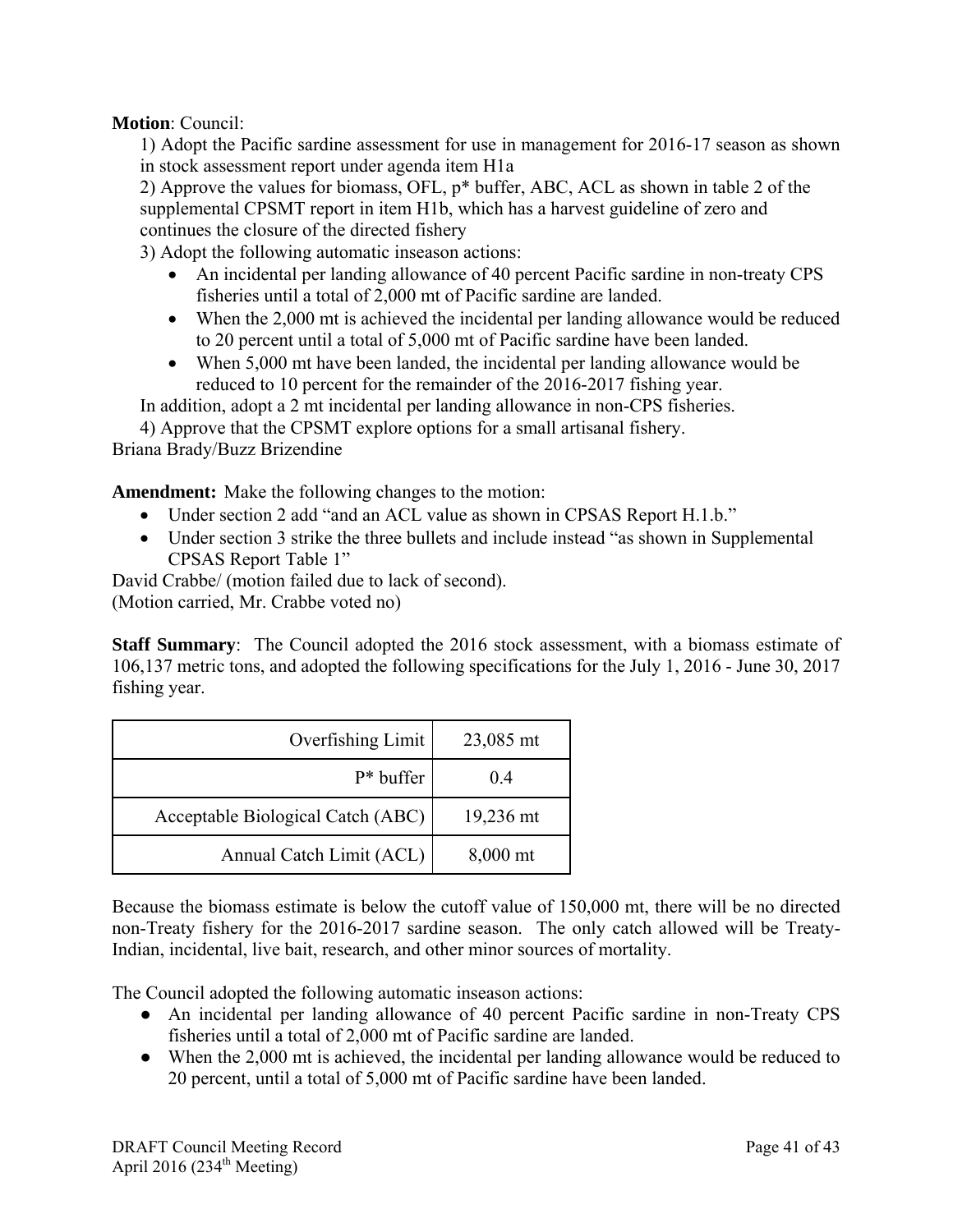• When 5,000 mt have been landed, the incidental per landing allowance would be reduced to 10 percent for the remainder of the 2016-2017 fishing year.

In addition, the Council adopted a 2 mt incidental per landing allowance in non-CPS fisheries, and asked the CPS Management Team to explore management options to account for a small artisanal fishery.

# **Pacific Halibut Management**

**1. Final Incidental Landing Restrictions for 2016-2017 Salmon Troll Fishery – Kelly Ames [mp3: 4-12-16am2 1:34:11]** 

Agenda Item I.1, Attachment 1: Summary of Pacific Halibut Incidental Catch Management

**Reports and Comments of Advisory Bodies and Management Entities [mp3: 4- 12-16am2 1:37:16]** 

Agenda Item I.1.a, Supplemental SAS Report

### **Public Comment**

None

- **Council Action: Adopt Final Incidental Catch Recommendation for 2016 and April 2017 Non-Indian Salmon Troll Fisheries [mp3: 4-12-16am2 1:44:03]**
- **Motion**: Council adopt the incidental halibut landing restriction in the salmon troll fishery as recommended by the Salmon Advisory Subpanel (Agenda Item I.1.a, Supplemental SAS Report, April 2016)

• Alternative III: May 1, 2016 through December 31, 2016 and April 1-30, 2017, license holders may land no more than one Pacific halibut per three Chinook, except one Pacific halibut may be landed without meeting the ratio requirement, and no more than 20 halibut landed per trip.

Phil Anderson/Rich Lincoln (Motion carried unanimously)

**Staff Summary**: The Council adopted final incidental landing restrictions as follows from May 1, 2016 through December 31, 2016 and April 1-30, 2017, license holders may land no more than one Pacific halibut per each three Chinook, except one Pacific halibut may be landed without meeting the ratio requirement, and no more than 20 halibut landed per trip. Limits may be modified by inseason action.

# **INFORMATIONAL REPORTS**

Informational Report 1: NOAA Fisheries Climate Science Strategy (NCSS) Western Regional Action Plan (WRAP); Draft version 20 March 2016